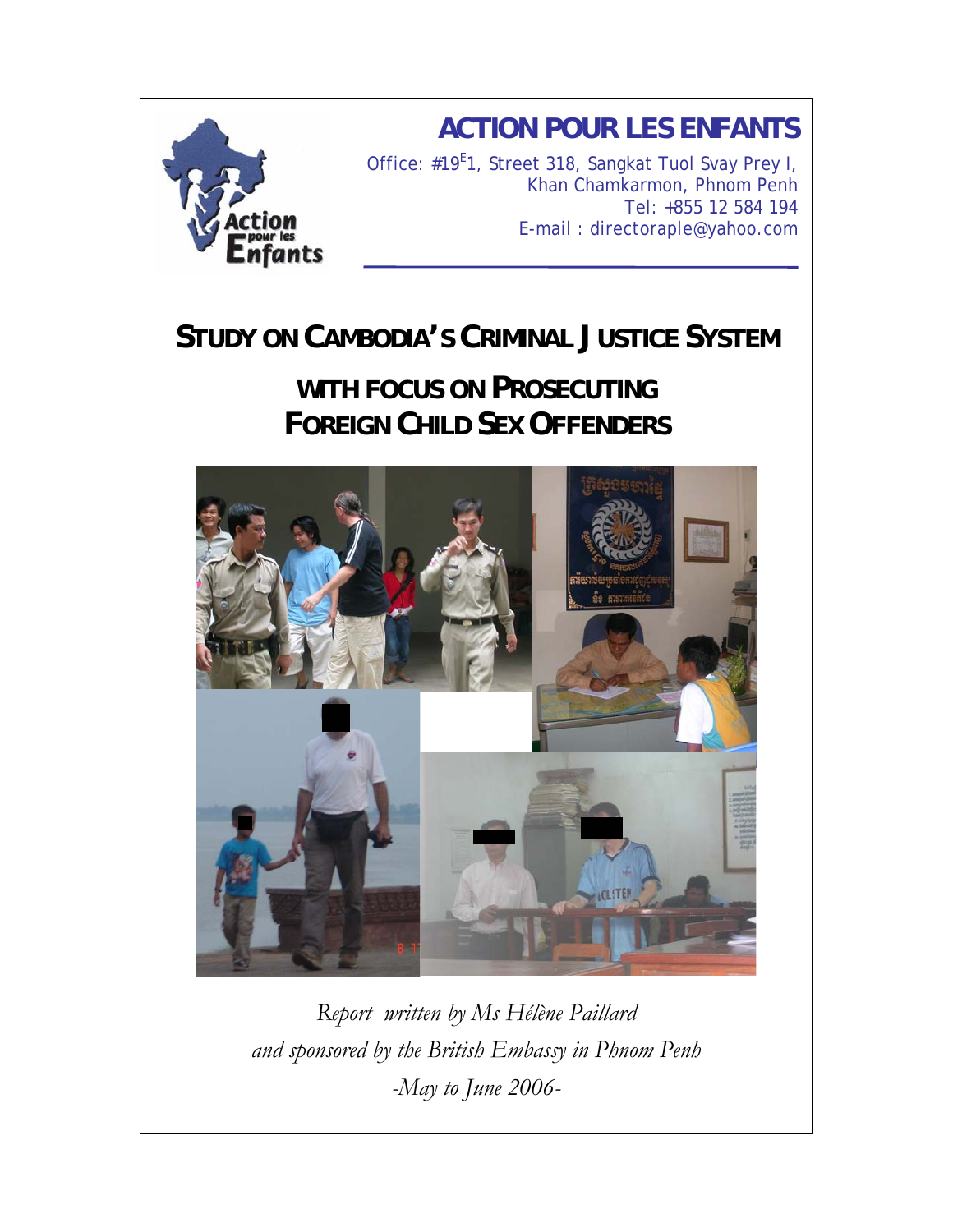# **TABLE OF CONTENTS**

| $1_{\cdot}$<br>a.<br>b.<br>i.<br>The charges targeting earning money or profiting from placing other persons<br>ii.<br>iii.<br>C.                                                                                 |  |  |  |  |
|-------------------------------------------------------------------------------------------------------------------------------------------------------------------------------------------------------------------|--|--|--|--|
| 2.<br>a.<br>b.<br>The protagonists of the criminal procedure before the trial 16<br>i.<br>ii.<br>iii.<br>iv.<br>Resume schemes of the procedure before trial in law and in practice  34<br>V.<br>vi.<br>i.<br>ii. |  |  |  |  |
|                                                                                                                                                                                                                   |  |  |  |  |
| The International Convention on the Rights of the Child and its Optional<br>1.                                                                                                                                    |  |  |  |  |
| 2.                                                                                                                                                                                                                |  |  |  |  |
|                                                                                                                                                                                                                   |  |  |  |  |
| 1 <sub>1</sub>                                                                                                                                                                                                    |  |  |  |  |
| 2.                                                                                                                                                                                                                |  |  |  |  |
|                                                                                                                                                                                                                   |  |  |  |  |
| ANNEX 1: Articles criminalising Child Sex Offences  45<br>1.                                                                                                                                                      |  |  |  |  |
| ANNEX 2: Policemen's knowledge of the law in different provinces: table<br>2.                                                                                                                                     |  |  |  |  |
| ANNEX 3: The Extraterritorial Laws criteria of application in 10 different<br>3.                                                                                                                                  |  |  |  |  |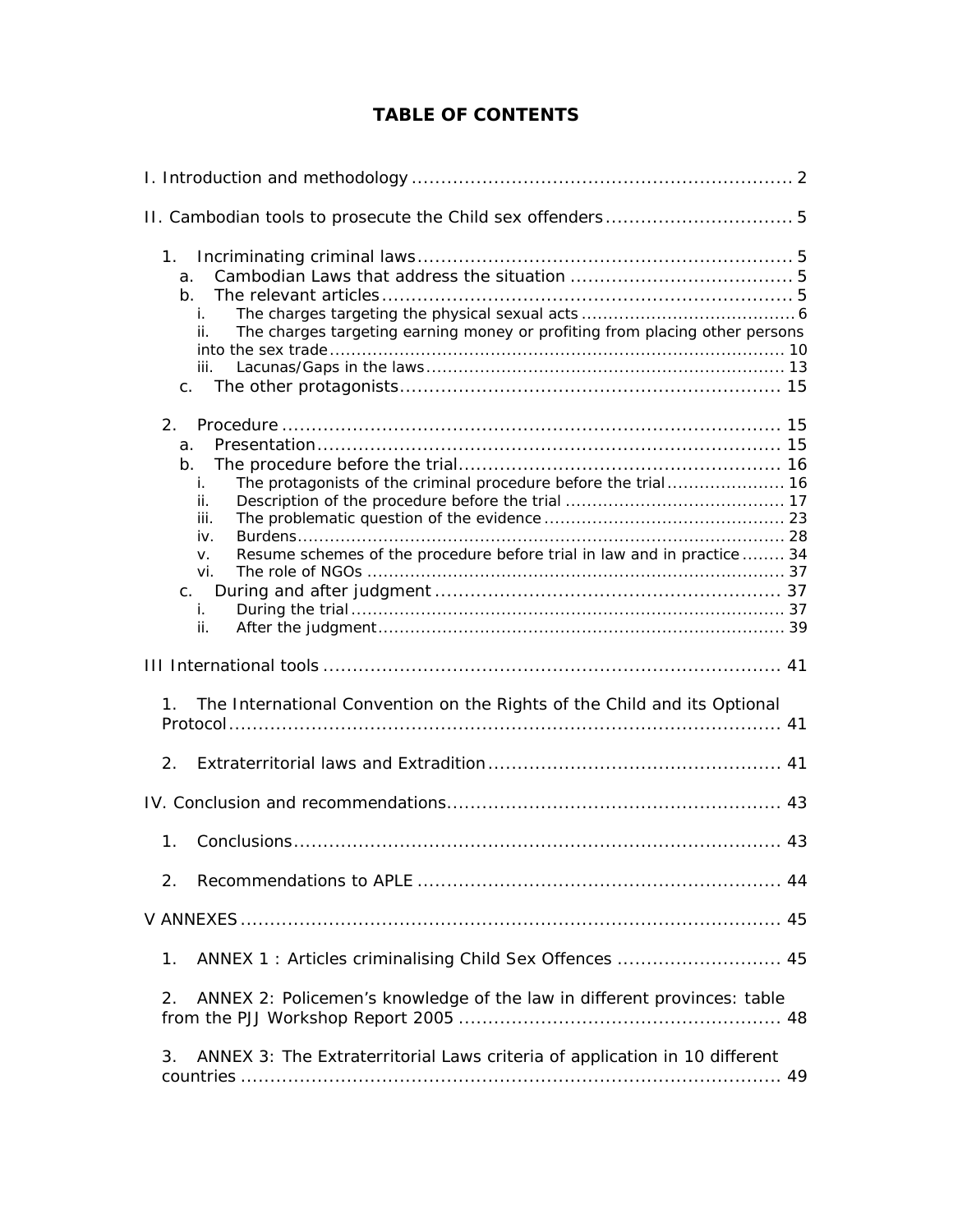# **I. Introduction and methodology**

### Why use the term 'child sex offences'?

Different terms can be used to describe the act of sexually abusing children, namely: child sex abuse, commercial sexual exploitation of children (CSEC), and child sex offences.

CSEC is defined as *"the use of a child for sexual purposes in exchange for cash or in-kind*  favours between the customer, intermediary or agent and others who profit from the *trade in children for these purposes (parents, family members, procurer, teacher)"1* 

This definition implies that the CSEC refers to acts perpetrated on children where an exchange occurs, which means either giving money directly to the child or providing him/her with any other kind of favour directly or indirectly, such as housing, feeding, buying clothes, paying for school, giving money to the family, etc.

According to a common definition, CSEC includes child prostitution, child pornography, child sex trafficking, child sex tourism. Under Cambodian legislation, CSEC could be one of the following offences: trafficking, prostitution, pimping, or debauchery. This omits those offences which do not involve any exchange, such as rape or assault. However, such offences could be used to prosecute an offender in a case where there has not been an exchange of money or favours.

The term child sex abuse refers to the act of sexually abusing children without taking into account its legal aspects or legal consequences. As this survey is focused on the criminalization of such acts, the use of the term child sex abuse would not be appropriate.

Consequently, the term used throughout this survey will be child sex offences rather than commercial sexual exploitation of children or child sex abuse. The people committing child sex offences will thus be named child sex offenders.

#### Introduction and objective of the survey

Child sex offences occur frequently in Cambodia, and contrary to common thinking, most offenders are Cambodian nationals rather than foreign tourists or foreign residents. However the fact that foreigners are coming to Cambodia for short-term or long-term sex tourism is a reality and Action Pour Les Enfants (APLE) is one of the Non Governmental Organizations (NGO) fighting against child sex offences with a focus on foreign offenders. APLE is addressing the issue of child sex offences in Cambodia by monitoring foreigners suspected to be child sex offenders and cooperating with the Cambodian Police and Judiciary to prosecute them. As this stage, the organization has two offices: one in Phnom Penh and the other in Sihanoukville (or Kompong Som).

In cooperating with the Cambodian Police and Judiciary, APLE noticed that the Cambodian criminal justice system was facing difficulties. The objective of this survey is therefore to detail the instruments used for the foreign child sex offenders' prosecution and highlight the factors that limit the effective functioning of the criminal justice system.

#### The survey methodology

l

This survey deals with the Cambodian justice system, with focus on prosecuting child sex offenders. This focus has been chosen in order to keep the survey closely linked to APLE

<sup>&</sup>lt;sup>1</sup> Ministry of Interior General Direction of National Police and Law Enforcement Against Sexual Exploitation of Children Project, *Understanding and Investigating Child Sexual Exploitation*, 2000, p.14.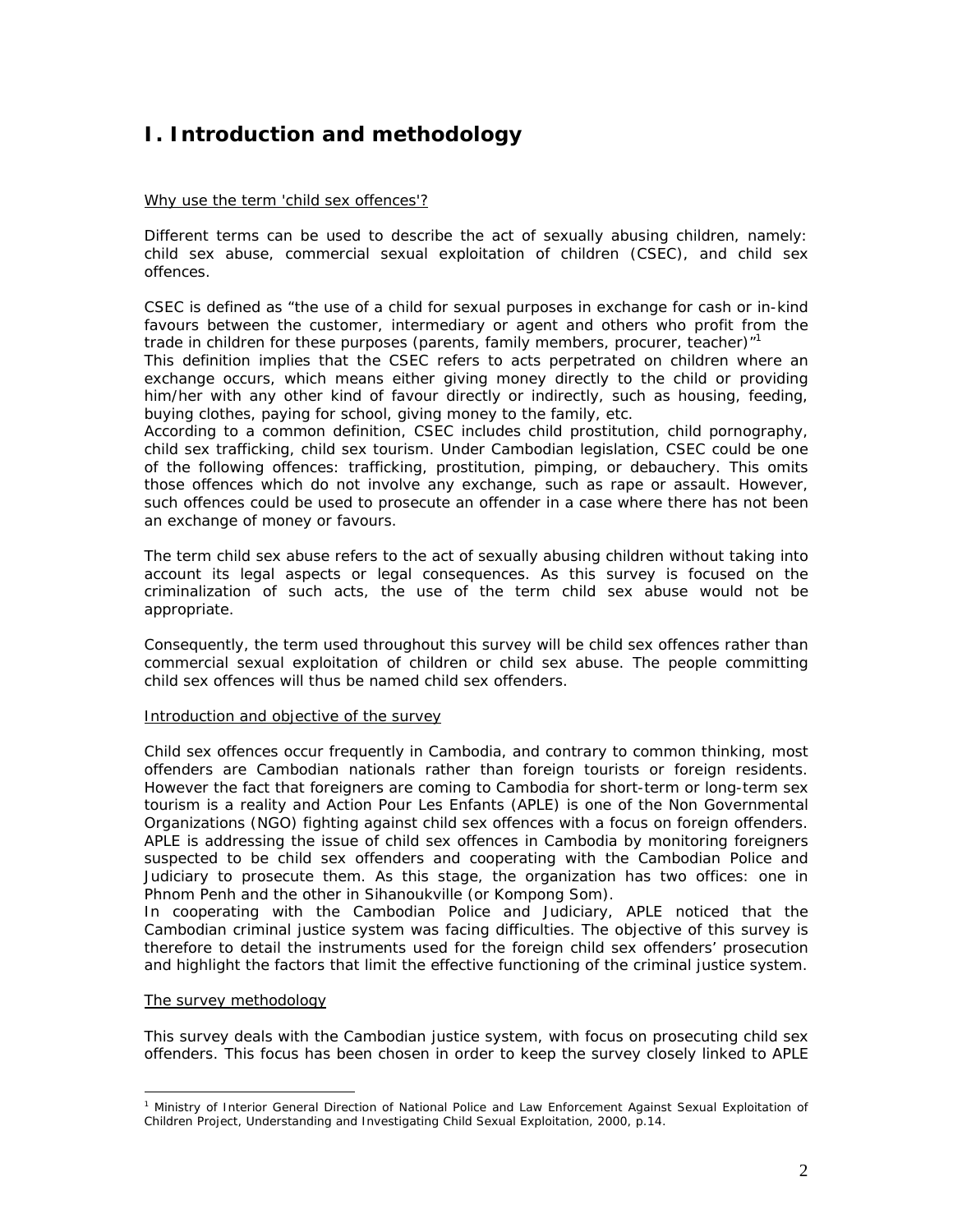activities. For the same reason, the part of the survey dealing with criminal procedure will focus on pre-trial procedure, as the majority of APLE activities are limited to the investigation phase.

The analysis of the Cambodian criminal justice system includes:

- the Cambodian laws that are used in the prosecution of child sex offenders (criminalizing laws and laws on criminal procedure)
- the implementation of those laws in practice
- the limits of, and burdens on, the criminal justice system
- the connections between Cambodia and other countries regarding the prosecution of child sex offenders.

Four methods have been used to gather the information needed for this survey:

- 1. Collecting and analysing the relevant pieces of legislation.
- 2. Analysing previous APLE cases in order to illustrate the points explained throughout the report.
- 3. Conducting interviews with relevant legal and humanitarian workers on the interpretation of criminal laws and their implementation in practice.
- 4. Collecting and reading reports from other NGOs that provide information on the prosecution of child sex offenders and the interpretation and implementation of Cambodian laws.
	- $\ddot{\bullet}$  The pieces of legislation

The Cambodian pieces of legislation used in the report are:

- The *Provisions Relating to the Judiciary and Criminal Law and Procedure Applicable in Cambodia During the Transitional Period*, written by the United Nations Transitional Authority in Cambodia, adopted in 1992, and known as the UNTAC Code.
- The *Law on Suppression of the Kidnapping, Trafficking, and Exploitation of Human Beings*, adopted in 1996.
- The *Law on Aggravating Circumstances of the Felonies,* adopted in 2001.
- The *Law on criminal procedure,* adopted in 1993.
- The *Constitution of Cambodia,* adopted in 1993.

As the survey deals with the Cambodian criminal justice system, international conventions and foreign criminal legislation<sup>2</sup> are not analysed in-depth. However, some of them are mentioned in the two last sections of the report, and the ways in which they can be utilised is explained.

# **APLE** cases

l

Each time a new case is discovered by APLE investigators either in Phnom Penh or in Sihanoukville, a file is opened and updated regularly. These files have been analysed regarding the Cambodian criminal legislation and its implementation, and a selection of relevant examples have been chosen from amongst them in order to illustrate the legal explanations or the procedural errors and the system limits that exist in practice.

Note: the examples in the survey report are either fictitious situations or situations extracted from cases opened in either city (Sihanoukville and Phnom Penh). Where the example is extracted from APLE cases, this is mentioned at the beginning.

 $^2$  The section dealing with foreign legislation (or extraterritorial laws) in mainly based on a APLE and LICADHO report of June 2005 that deals with extraterritorial laws: *Extraterritorial Legislation and the Sexual Exploitation of Children*, Briefing paper.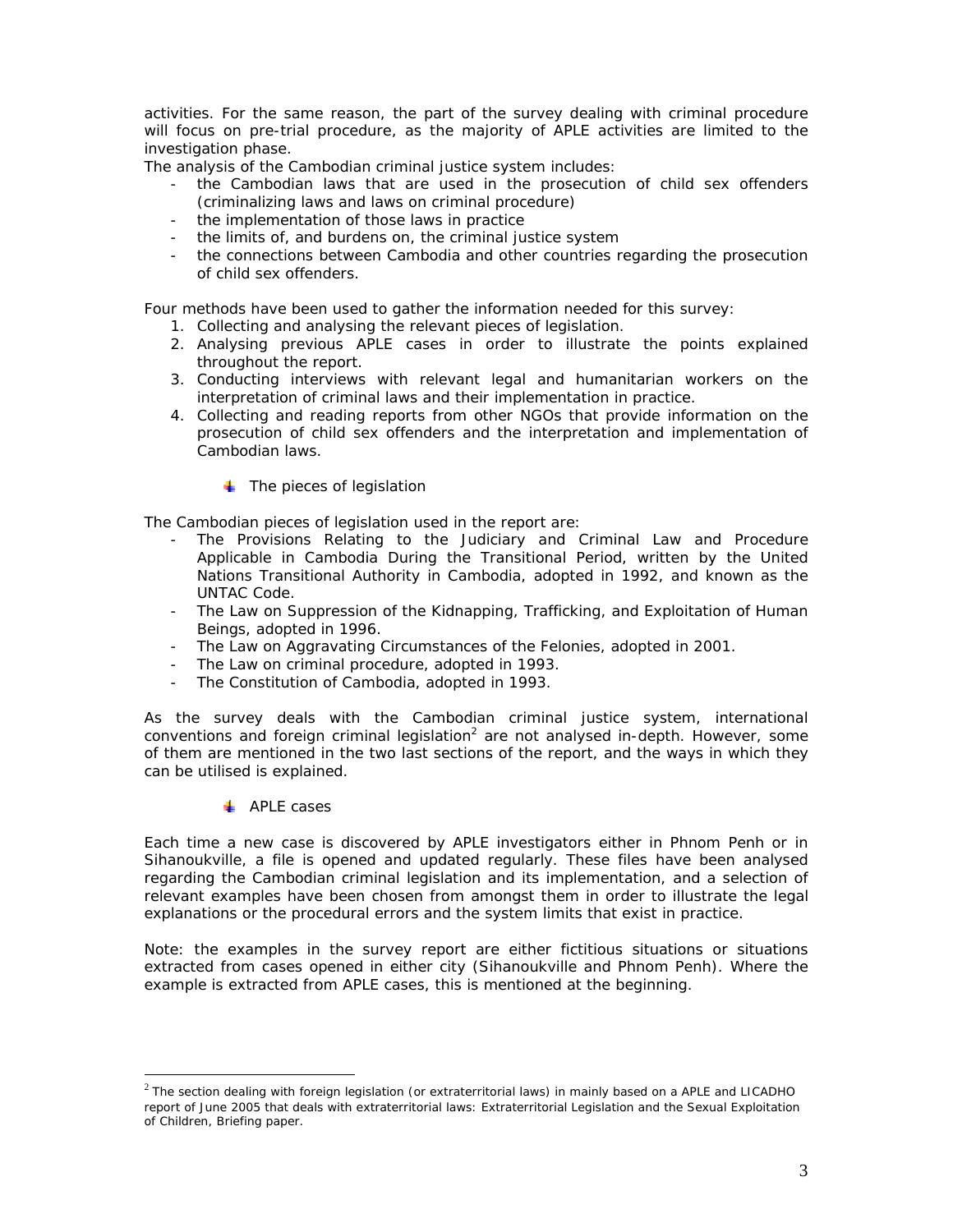# $\ddagger$  Interviews

Interviews have been held in order to gather information on the interpretation of the laws and the limits of their implementation in practice with:

- APLE's Lawyer
- An Investigating Judge of the Sihanoukville Court
- A policeman from one of the Anti Human Trafficking and Juvenile Protection Units
- A UNICEF Child Protection Officer
- 2 representatives of the NGO Protection of Juvenile Justice (PJJ)
- 3 personnel from other NGOs

These persons have requested anonymity and their names will not appear in the report.

# $\ddot{\bullet}$  The reports

The reports used for the survey have been published for the main part by NGOs. Some of them have only been used for a general comprehension of the situation and are not quoted in the report, while others that have been specifically used are referenced in footnotes.

### Structure of the survey report

The first section is devoted to the explanation of the articles criminalizing child sex offences, the possible charges against a child sex offender, and the legal gaps that limit their effective implementation.

The second section is devoted to the criminal procedure. This part contains:

- the explanation of the criminal procedure before trial, its limits both in law and in practice, and the role of NGOs in the investigation phase.
- an analysis of problems in the procedures during and after trial.

The third section is devoted first to an overview of the International Convention on the Right of the Child and its Protocol related to the sexual exploitation of children, and second to a presentation of extraterritorial laws, i.e. criminal laws of foreign countries that can be used where a citizen of a country commits a child sex offence abroad.

#### General conclusions

The general conclusion of this survey from a legal perspective is that the Cambodian criminal laws are extremely unclear and incomplete, and that this leads to serious problems and errors in their implementation. From a practical point of view, it is concluded that there exists a lack of concern and will regarding the fight against child sex offenders at many levels among the general population, government, law enforcement and judicial officers, and foreign diplomatic representatives.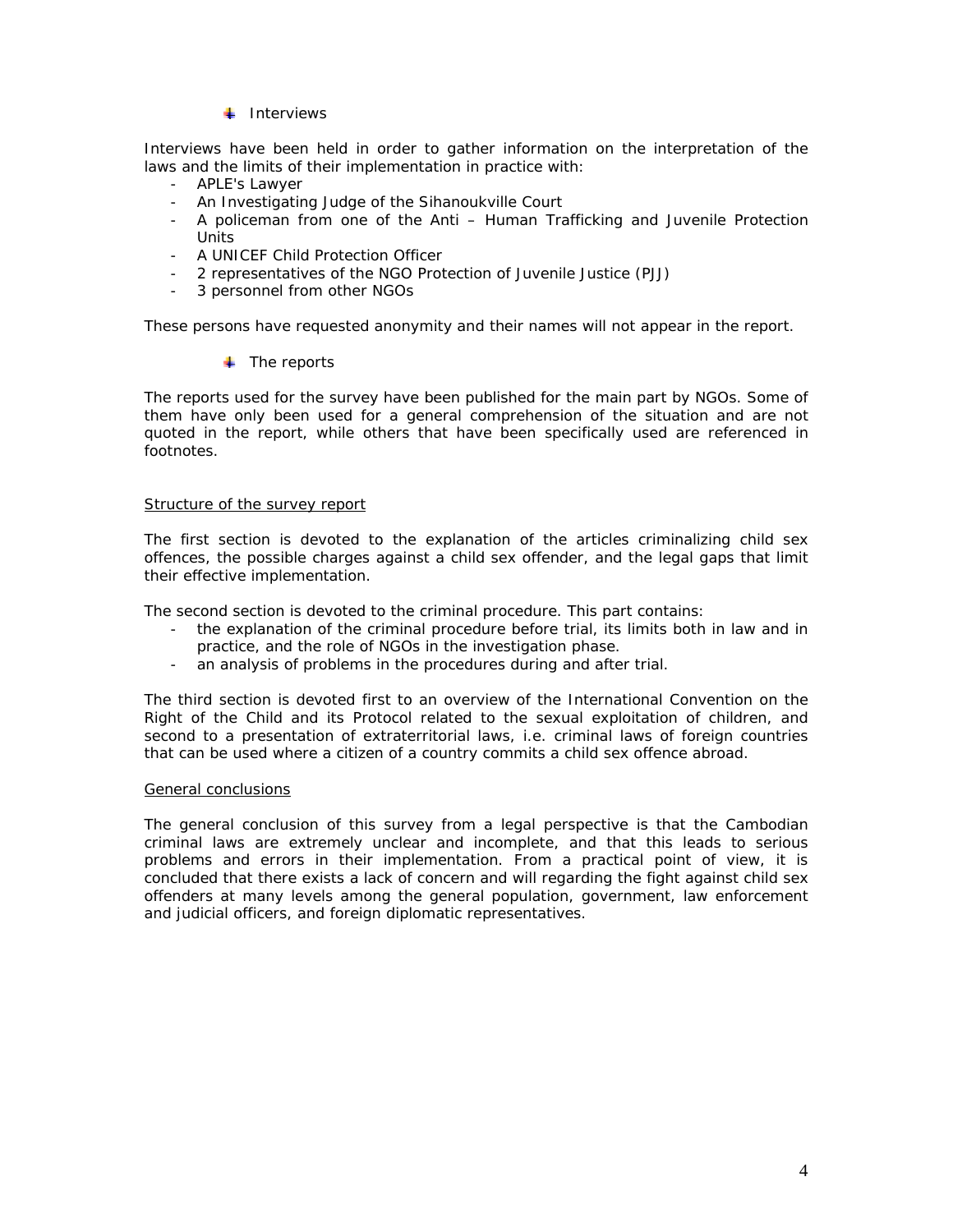# **II. Cambodian tools to prosecute the Child sex offenders**

# **1. Incriminating criminal laws**

a. Cambodian Laws that address the situation

Several Cambodian laws can be enforced when a child sex offence is committed.

The pieces of legislation that contain provisions criminalising child sex offences are the criminal laws:

- The 1996 *Law on the Suppression of the Kidnapping, Trafficking and Exploitation of Human Beings3*
- The 1992 *Provisions relating to the Judiciary and Criminal Law and Procedure applicable in Cambodia during the transitional period4*
- The 2001 *Law on Aggravating Circumstances of the Felonies5*

Some other laws are not criminal laws but can be informally used:

- The 1993 *Constitution of Cambodia*
- The *Tourism Law of Cambodia* (Draft written in 2004)

Regardless of the content of these laws, an initial problem is evident. In many countries, the criminal laws are gathered in one document named the Penal Code. In Cambodia, such a Penal Code does not exist. A draft is pending but has not been adopted yet. Furthermore, when several laws can be applied which law will prevail? Which provisions have authority over the others?

An internationally accepted principle states that the latest law will prevail. In other words, when two articles in two different laws criminalise the same offence, the judicial officers should apply the relevant article of the latest law. Nevertheless, the laws' plurality leads to confusion either where the criminalised offences are not exactly the same but identical elements are used to define the crime, or when the offence is the same but the elements used to define it are different. This is the case in some articles criminalising child sex offences in Cambodia and therefore, it confuses the judicial officers when charging the offender.

> **Ex:** The most obvious problem concerns the offence of pimping/prostitution (this will examined in more depth below).

It would simplify and reinforce the enforcement of the laws to bring the criminal laws into line and gather them in one single document divided in chapters. General definitions such as the definition of a child or the age of consent could then be set out initially in a chapter devoted to children. The provisions criminalising child sex offences would therefore be clearer.

# b. The relevant articles

A child sex offence is perpetrated:

 $3$  Throughout the report, this law will be named the 1996 law

<sup>4</sup> Throughout this report, this law will be named: the UNTAC Code

 $<sup>5</sup>$  Throughout this report, this law will be named: the law on aggravating circumstances</sup>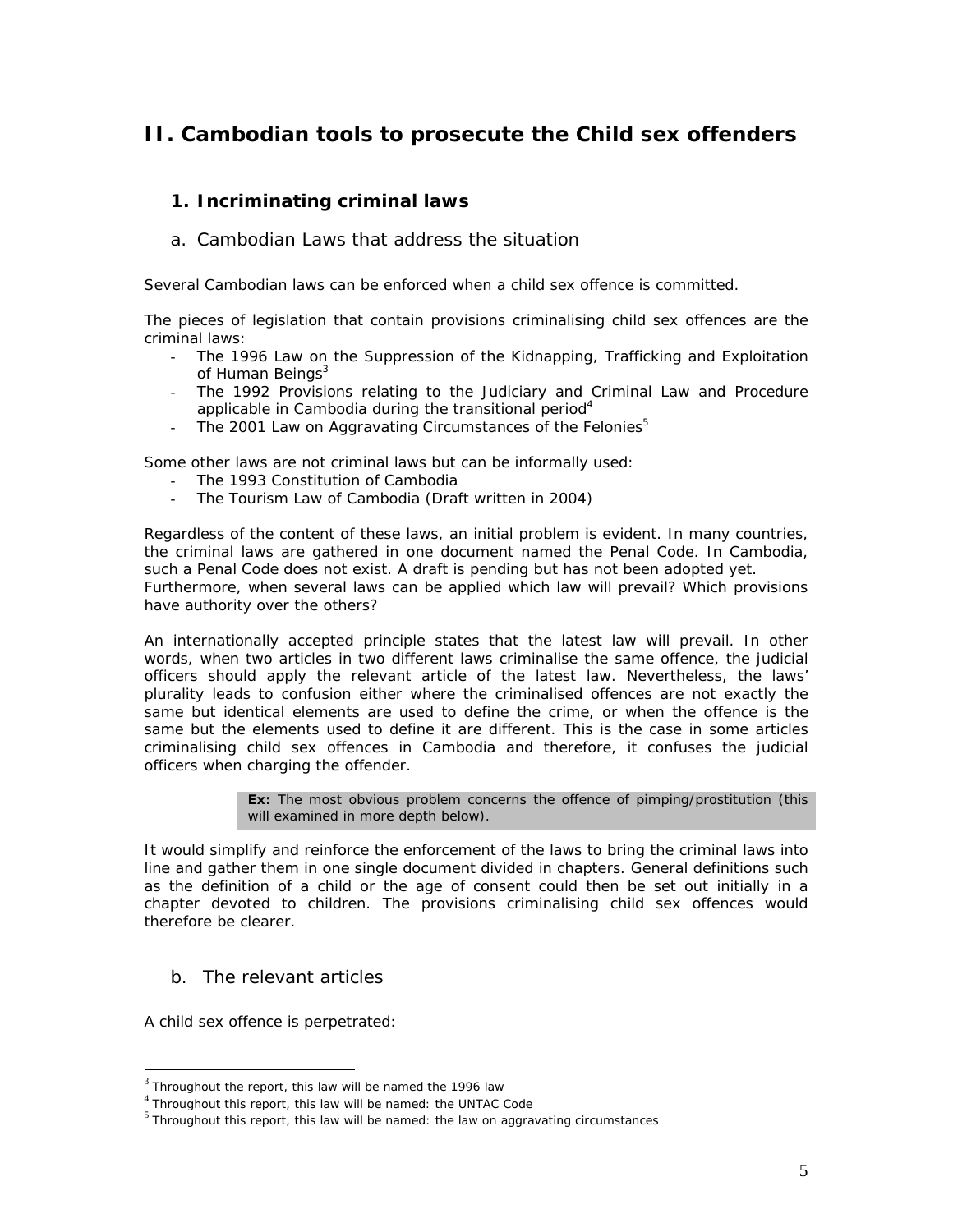- When the person commits sexual acts with a child: the most obvious sexual act is penetration, however, acts such as caressing, touching, or kissing are undoubtedly included.

- When the person participates in the child abuse without directly committing sexual acts, for example, trafficking children for the purpose of sexual exploitation, pimping children etc …

The Cambodian laws criminalise these acts with different charges depending on the circumstances of the offence.

A child sex offender could be charged with: trafficking, rape or attempted rape, indecent assault, pimping or prostitution, or debauchery.

Some of these charges target actual sexual acts (debauchery, rape/ attempted rape, indecent assault), whilst others target the fact that persons earn money from the sex trade (debauchery, trafficking, pimping/prostitution)

Child sex offenders are usually charged with debauchery or rape.

# i. The charges targeting the physical sexual acts

# Rape/ Attempted rape<sup>6</sup>

The offence of rape is a felony (the higher range of offences), covered by the UNTAC Code and the law of Aggravating circumstances<sup>7</sup>. Rape is limited to the sexual act of penetration carried out with violence, coercion or surprise. There is no direct reference to the victim's consent and therefore, the provisions imply the non-consent of the victim. The punishment ranges from 10 to 15 years imprisonment. The punishment increases to 15 to 20 years imprisonment<sup>8</sup> when the offence is perpetrated with aggravating circumstances:

- when the victim is a pregnant woman or an infirm or sick person
- when the rape is accompanied by threats with a weapon
- when the offender is in a position of authority over the victim (ex: an older relative, a teacher, a policeman, etc…)
- when the victim is a child under 14 years of age

#### **Ex.1: Violence**

A woman walks in the street at night. A man suddenly appears behind her, grabs her hair and pulls her down. As she begins to shout and cry, the man slaps her. He tears off her clothes and rapes her.

#### **Ex.2 Surprise**

A man invites his female neighbour to have a drink at his house. The woman, wanting to maintain good relations with neighbours, accepts and goes to the man's house. The man knows the woman will never accept to have sex with him, so he drugs her drink. Five minutes later, the woman falls asleep. The man carries her to the sofa and rapes her whilst she is sleeping. When she wakes up, the woman is naked on the sofa and the man is still lying on top of her.

#### **Ex.3.1: Coercion**

A boy comes home after school. A man follows him until he is alone on the road. He then stops his motorbike and approaches the child. He tells the child to undress and lie down. He adds that if the child is not obedient, he will take back all the money

 $6$  According to the law, raping and attempting to rape someone is considered as the same act. We will then

employ the term of rape for both.<br><sup>7</sup> Cf Annex 1, Rape, UNTAC Code, Art. 33 and Law on aggravating circumstances, Art.5

 $^8$  Under the UNTAC Code, an offender is liable to be imprisoned from 5 to 10 years for a rape, and from 10 to 15 years for a rape committed with aggravating circumstances.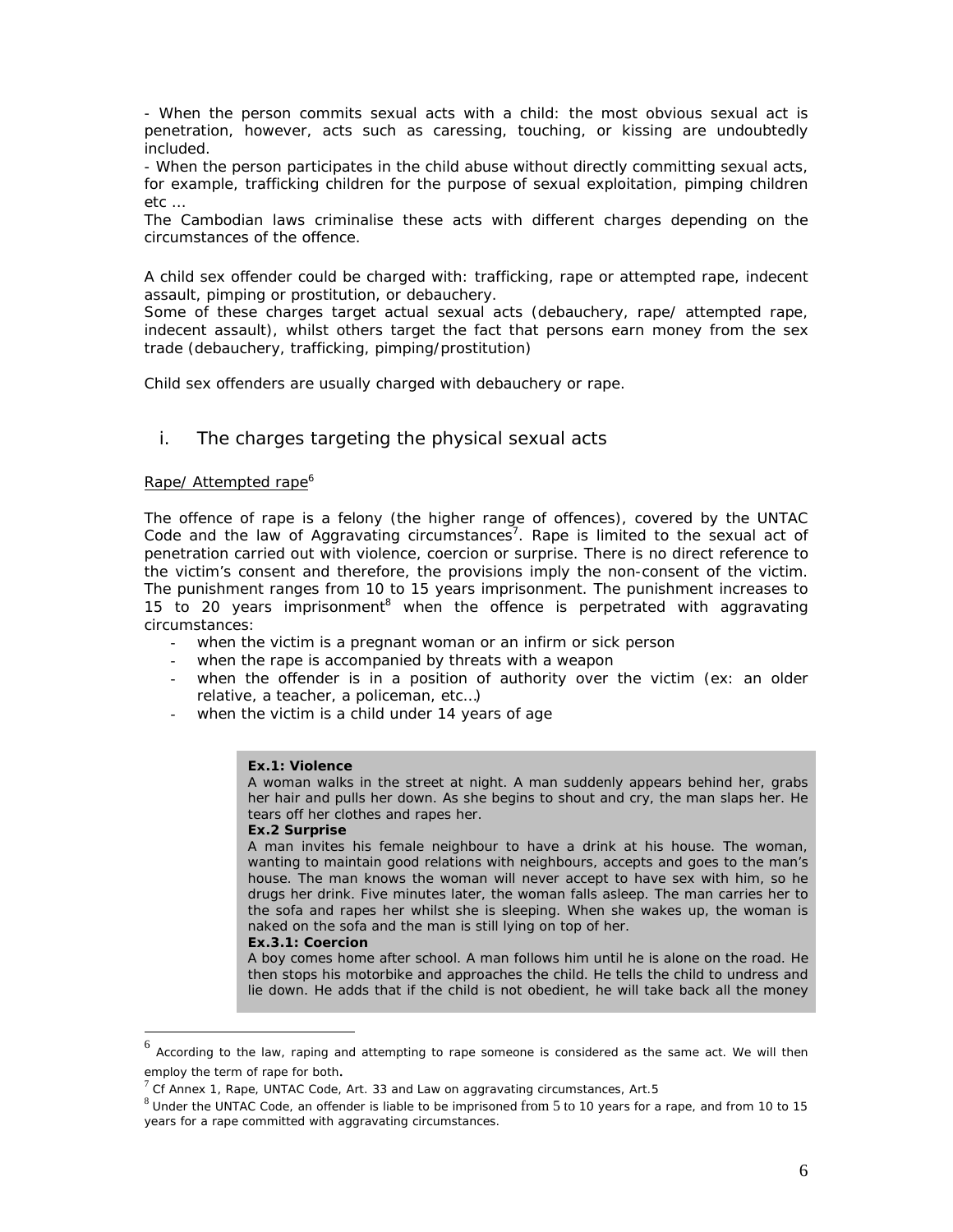he previously gave to the child's family. The boy, frightened that his family might have to return to living on the street obeys the man. The man rapes him.

One question arises: how is the offence classified when the victim is a child? Firstly, we can state that the aggravating circumstance of the "position of authority over the victim" exists de facto when a child is raped, as all adults could be said to have a position of authority over a child. This is particularly true in Cambodia where "[a] child is  $(...)$  subordinate to his elder"<sup>9</sup> and is not in a position to oppose an adult's authority. Two aggravating circumstances are therefore relevant: the victim is a child and the offender is in position of authority over him/her. What is the penalty in such a case?

Secondly, following the same argument, the adult/child relationship in terms of sexual intercourse could be defined as coercion (intimidation). The consent of a child is extremely difficult to identify, and almost always absent even where the child does not say "no".

#### **Ex.3.2: Coercion**

A is a small girl living with her family. One day a foreigner friend of her father, B, is at home. While her parents are out, the man begins to touch her. A is confused. She does not know what it means. She has seen her parents doing the same and her mother was happy. Moreover she has known the foreigner for 2 years and he has always been kind to her. A is afraid of hurting B and disobeying her father who told her before leaving that morning to obey B. Even if she does not like what B is doing to her, the small girl does not dare saying anything and B rapes her.

This shows that using a criterion which is more applicable to adults such as the consent, leads to difficulties in qualifying the act of having sexual intercourse with a child. It may be better therefore, to add a specific provision which gives a different criteria to define a rape where the victim is under 14 years old (age stipulated for this offence).

#### **Debauchery**

l

The offence of debauchery is criminalised in the 1996 Law<sup>10</sup>. Two offences are covered by the term "debauchery": opening a place for committing debauchery or obscene  $acts<sup>11</sup>$ , and committing acts of debauchery involving a minor below 15 years  $\delta d^{12}$ .

According to the law, opening a place for committing debauchery or obscene acts is punishable by between one and five years imprisonment and a fine of five million to thirty million riel (the punishment is doubled if it is a recurrent offender).

Unfortunately, there is no definition of "opening a place". It could mean opening a bar or any other place opened to the public, or opening a private place where only a selected group can go. It would be difficult to interpret one man taking one child home within the term "opening a place" for debauchery. However, the lack of this definition is problematic in cases involving paedophiliac acts with several children at a house or a guesthouse.

> **Ex:** APLE case: the suspect used to take several children to his rented house where he had sex or played "sexual games" with them. After a while, the children even slept there and spent a lot of time at the offender's house. Two of the suspect's friends also suspected of child sex abuse, were seen spending time a great deal of

<sup>9</sup> Caroline GRILLOT, Street Paedophilia in Cambodia, APLE, Sept. 2005, p.7

 $10$  Cf Annex 1, Debauchery, 1996 Law, Art. 7 and 8

 $11$  1996 Law, Art.7. This offence is a misdemeanour

 $12$  1996 Law, Art.8. This offence is a felony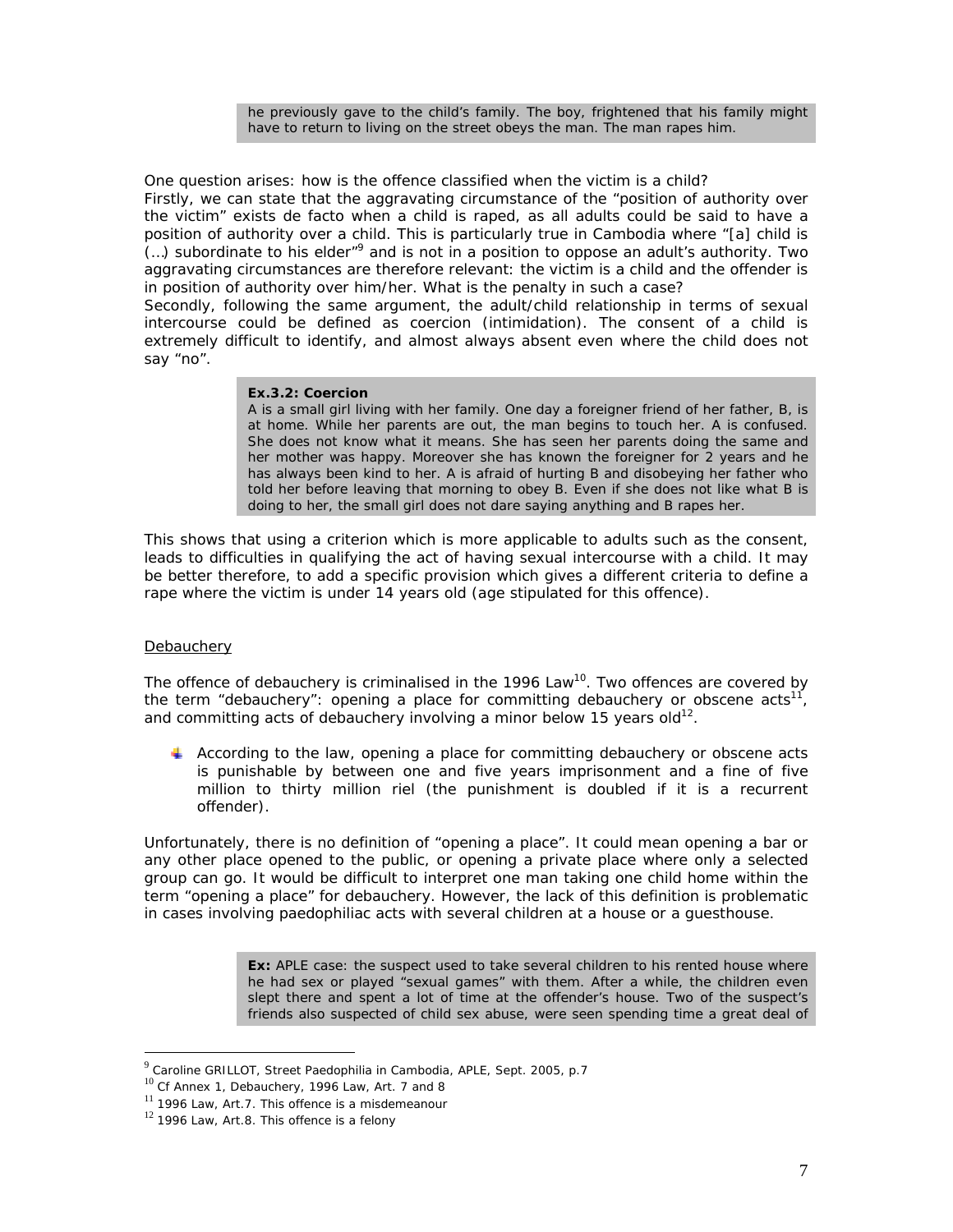time at the suspect's house. In such a case, one can wonder whether it could be considered that the man opened a place for committing debauchery.

**L** Committing acts of debauchery is punishable where the victim is a child under fifteen years of age. The offender is liable to between ten and twenty years imprisonment, regardless of the circumstances; in other words, whether the child consents or not, and whether the offender came in contact with the child through a third party or not. When the offence is repeated, the maximum punishment is applied. The law adds that the Court may apply a sub-punishment restricting the offender's civil rights and a non-authorization of residence<sup>13</sup>.

The following examples describe some situations that are considered as debauchery.

#### **Ex.1:**

A is the child of a very poor family. An NGO running a project where donors can individually sponsor children puts a foreign man, B, in contact with A and A's family. After having exchanged letters and supported A for one year, B flies to Cambodia to meet A personally, despite this being against the NGO's policy. He lives with the family for some time, gives them money, builds a new house, offers clothing to A and pays for her schooling. The man is very kind to A. One day her parents are not at home, he begins to touch her in a sexual way. A thinks B will not help them anymore if she refuses to have sex with him. The man has sex with the girl repeatedly for 8 months.

#### **Ex.2:**

A is a little boy who shines shoes to earn money to eat at the entrance of a petrol station. One day a foreigner, B, asks A to accompany him to his house. A thinks B will give him money if he does so, and therefore, he accepts. Once in B's house, B shows A pictures of naked children having sex with men. Then B proposes A to have a shower. While A is cleaning himself, B enters the bathroom and begins touching A's genitals. B takes the boy to his bed and asks him to do the same as the children in the pictures. After having had sex with the boy, B gives him 5 dollars. The following day, the man returns to the petrol station. A has told his friends that they can earn money if they go with him to B's house. B takes the 4 children to his house and this cycle of abuse happens for a number of months.

This article incriminating debauchery shows several gaps.

Firstly, debauchery is not defined and therefore, it remains a rather elusive sexual offence. It is commonly defined as having sex with a child, or touching, caressing or kissing him/her in a sexual manner.

Secondly, the consent or non-consent of the child is irrelevant in the qualification of the offence. This means that the child could be non-consenting, like in a rape case.

In the example 1, we can see the confusion that result between debauchery and the offence of rape with coercion<sup>14</sup>. In both cases, the children accept because they are afraid the man will stop giving them and their family money. In the first case, the man threatens to do so, whereas in the second case it is not explicit; but the girl knows it could happen and therefore, the reason she accepts is exactly the same.

As a result, these two offences are likely to confuse the criminal law enforcement officers and the court officials. It is interesting to note, that Cambodians are often charged with rape and foreigners with debauchery in light of sexual offences. Thus, a Cambodian perpetrator and a foreign perpetrator are likely to receive different penalties for the same act.

 $13$  This clearly targets foreign offenders

 $14$  Example 3.2 in the previous section related to rape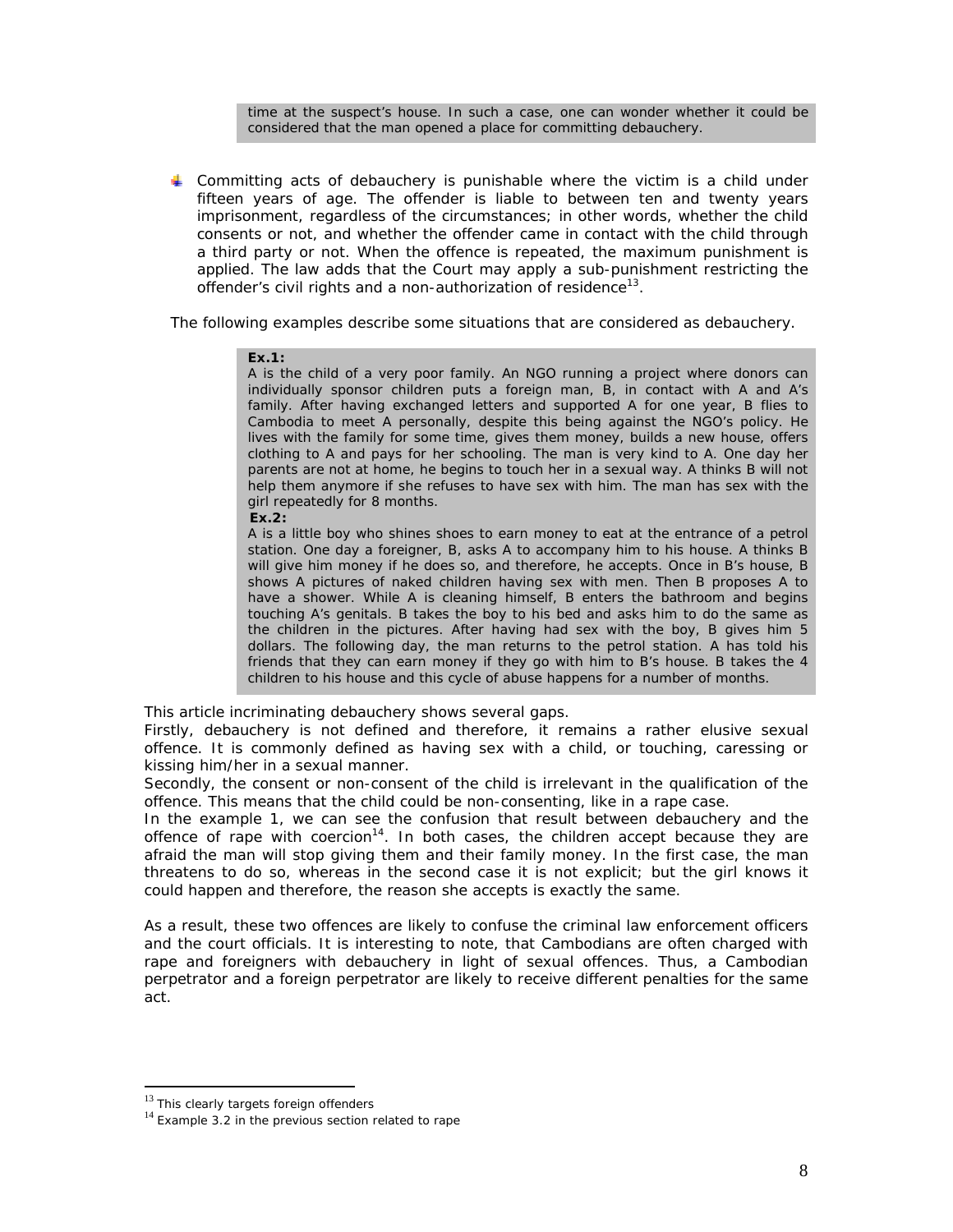In order to clarify the two offences, the 2005 annual assembly of Instruction Judges decided to introduce a new element in various definitions: the financial counterpart<sup>15</sup>. A rape offence does not imply that the victim receives a counterpart for the sexual acts, but debauchery does. It is stated and accepted that rape is outside a commercial context, which means no exchange of a benefit or something with a material value is present. On the contrary, debauchery is inside a commercial context and thus, implies there is an exchange of money or any other favour (of material value).

### Indecent Assault

The offence of indecent assault is criminalised in the UNTAC Code<sup>16</sup>. It constitutes a misdemeanour (an offence less serious than a felony). It is characterized by any person assaulting another person by touching, caressing or committing any other sexual act, excluding penetration.

The perpetrator may receive between 1 and 3 years imprisonment. The term of imprisonment is doubled when:

- the indecent assault is accompanied by fraud, violence or threat
- the perpetrator is in position of authority over the victim
- the victim is under 16 years of age

Firstly, two elements are unclear in this definition: nothing is mentioned about the victim's consent or non-consent, and the phrase "any other sexual act" is not defined. Regarding the definition of "any other sexual act", it is in the judges' discretion during the trial to determine whether the act was a sexual act or not<sup>17</sup>. No further clarification seems to have been given.

Regarding the consent, it seems obvious that the victim does not consent to such acts; touching, caressing or kissing someone in a sexual manner has never been reprehensible when there is consent. The offender who sexually assaulted the victim knew that the victim would not consent and did not care.

Secondly, the difference between a rape and an indecent assault is easily identifiable: in a rape offence, there is penetration or attempted penetration, whereas in the indecent assault offence, the perpetrator commits sexual acts without penetration. However, the differentiation between indecent assault and debauchery is not as clear. We could say that the financial counterpart is once again the key element, however, it does not seem to be as obvious in the practice. This is a serious problem as the maximum term of imprisonment for debauchery is four times higher (20 years) than the maximum punishment for indecent assaults if there are no aggravating circumstances (5 years), and two times higher if there are aggravating circumstances (10 years). The offence the offender is charged with is important on determining the gravity of the penalty. It is important to note that some Investigating Judges recognize that the decision of whether to charge an offender with one or the other offence is problematic as the two offences include similar elements<sup>18</sup>.

In practice, the charge of sexual assault seems to be rarely used in cases involving child sex offences. Prosecutor and judges prefer the charge of debauchery<sup>19</sup> that is applicable where a perpetrator had sex with a child, whatever could be the sexual acts committed<sup>20</sup>.

<sup>&</sup>lt;sup>15</sup> Interview with an investigating judge, Sihanoukville, May 2006.<br><sup>16</sup> Cf Annex 1, Indecent Assault, UNTAC Code, Art. 42.<br><sup>17</sup> Criminal Law Resource Guide, p.334<br><sup>18</sup> Interview with an investigating judge, Sihanoukvill

<sup>&</sup>lt;sup>20</sup> As the definition of indecent assaults is more restrictive, evidences may be difficult to gather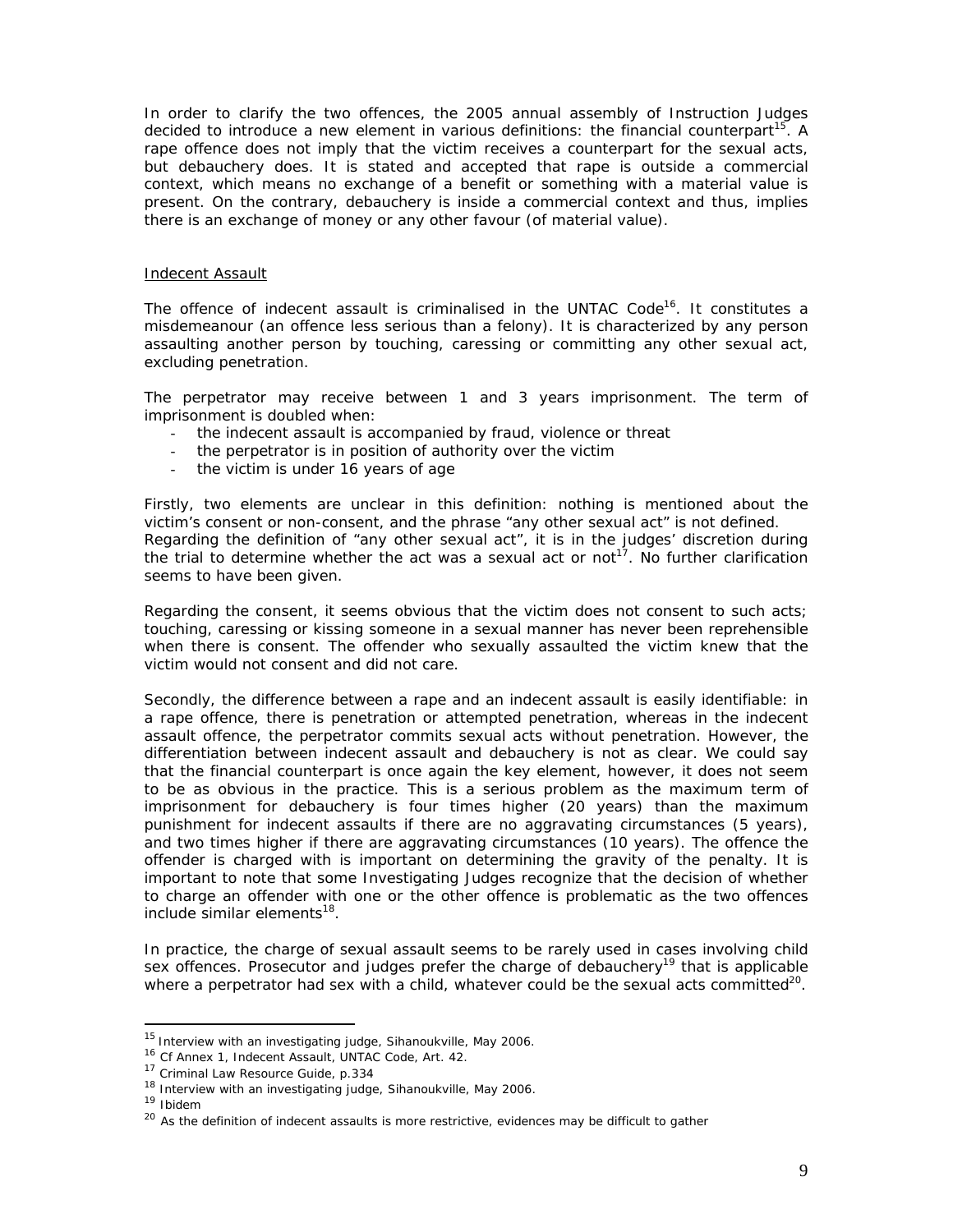# ii. The charges targeting earning money or profiting from placing other persons into the sex trade

# **Trafficking**

Trafficking is a felony criminalised in the 1996 law<sup>21</sup>.

According to the 1996 law, the offence of trafficking is committed when a person kidnaps another person in order to traffic, sell or prostitute him/her, by enticing or any other means, promising him/her money or jewellery, or forcing, threatening or using a hypnotic drug. The consent of the person is irrelevant. The perpetrator is punished by 10 to 15 years imprisonment. This penalty increases to 15 to 20 years imprisonment when the victim is less than 15 years of age.

The same punishment is imposed on accomplices.

# Pimping/prostitution

The offence of pimping is a felony criminalised in the 1996 law and the UNTAC Code<sup>22</sup>.

- According to the 1996 law, a pimp is a head of prostitutes. He/she is a person
	- who supports or protects the prostitutes, or seeks customers for them
	- who regularly shares the benefits obtained from their prostitution
	- who trains or convinces men or women to become prostitute(s)

- who creates relationships between prostitutes and owners of brothels or any other person who obtains benefits from the prostitution

- who confines men or women in a place in order to force them to be prostitutes and thereafter takes his/her benefits

For such activities, the punishment is 5 to 10 years imprisonment. This punishment is doubled (10 to 20 years imprisonment) when:

- the offence is repeated
- the victim is below fifteen years of age
- the offence is committed with coercion, violence, or threat
- the offender is the victim's husband, wife, partner, father, mother, guardian
- the offender forces the victim to be prostitute outside of the country
- the victim is a foreigner in the territory of Cambodia

In addition, the restriction of civil rights and non-authorization of residence may be applied.

According to the UNTAC Code, the offence of pimping/prostitution is committed when a person procures, entices or leads away a minor, for prostituting him/her, or sexually exploiting the minor. The consent of the child is irrelevant. The perpetrator incurs 2 to 6 years imprisonment.

The same offence is criminalised in different provisions in different manners. In that case, the previously mentioned principle should be applied, namely, the latest law prevails over the previous one/s. Therefore, with regard to the offence of pimping/prostitution, the relevant law should be the 1996 law. However, where there are gaps in the latest law, i.e. where some elements are detailed in the UNTAC Code but not mentioned at all in the 1996 law, the law enforcement and judicial officer will have to apply these provisions stipulated in the UNTAC Code to avoid there be legal gaps.

<sup>&</sup>lt;sup>21</sup> Cf. Annex 1, Trafficking; 1996 law, Art.3.<br><sup>22</sup> Cf. Annex 1, Pimping/prostitution, 1996 law, Art.4 and 5, UNTAC Code, Art.42.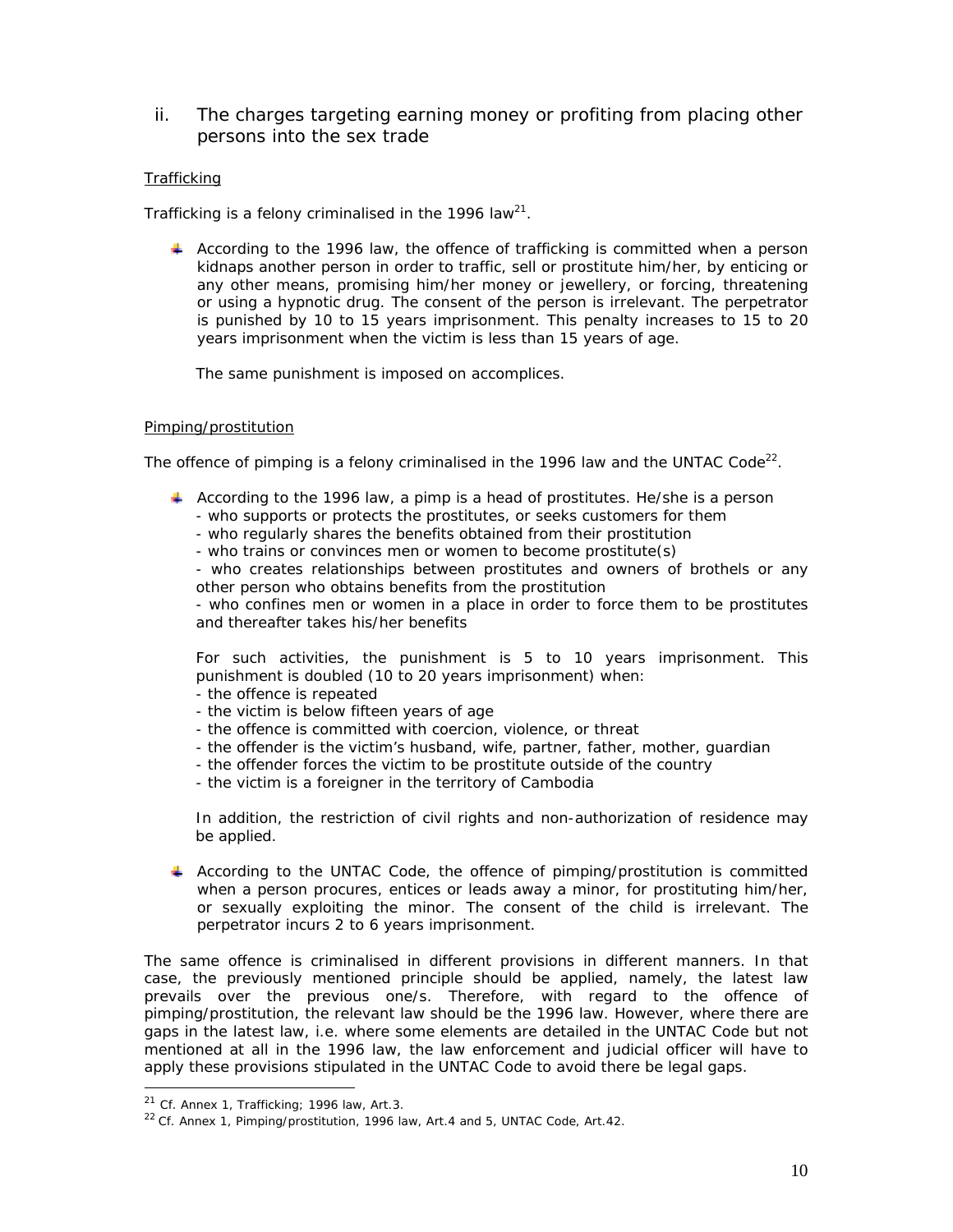Concretely regarding the offence of pimping/prostitution, there is no mention of the victim's consent in the 1996 law, though the UNTAC Code states that the consent of the child is irrelevant. There is obviously a gap in the 1996 law related to the victim's consent. In that case, the UNTAC Code will be applied. Thus, the offence will be perpetrated even if the child victim consents to be prostitute

**The charges used to prosecute child sex offenders are either rape or debauchery instead of prostitution/pimping or trafficking. It is possible that they could be charged with pimping or trafficking, but this occurs in rare situations.**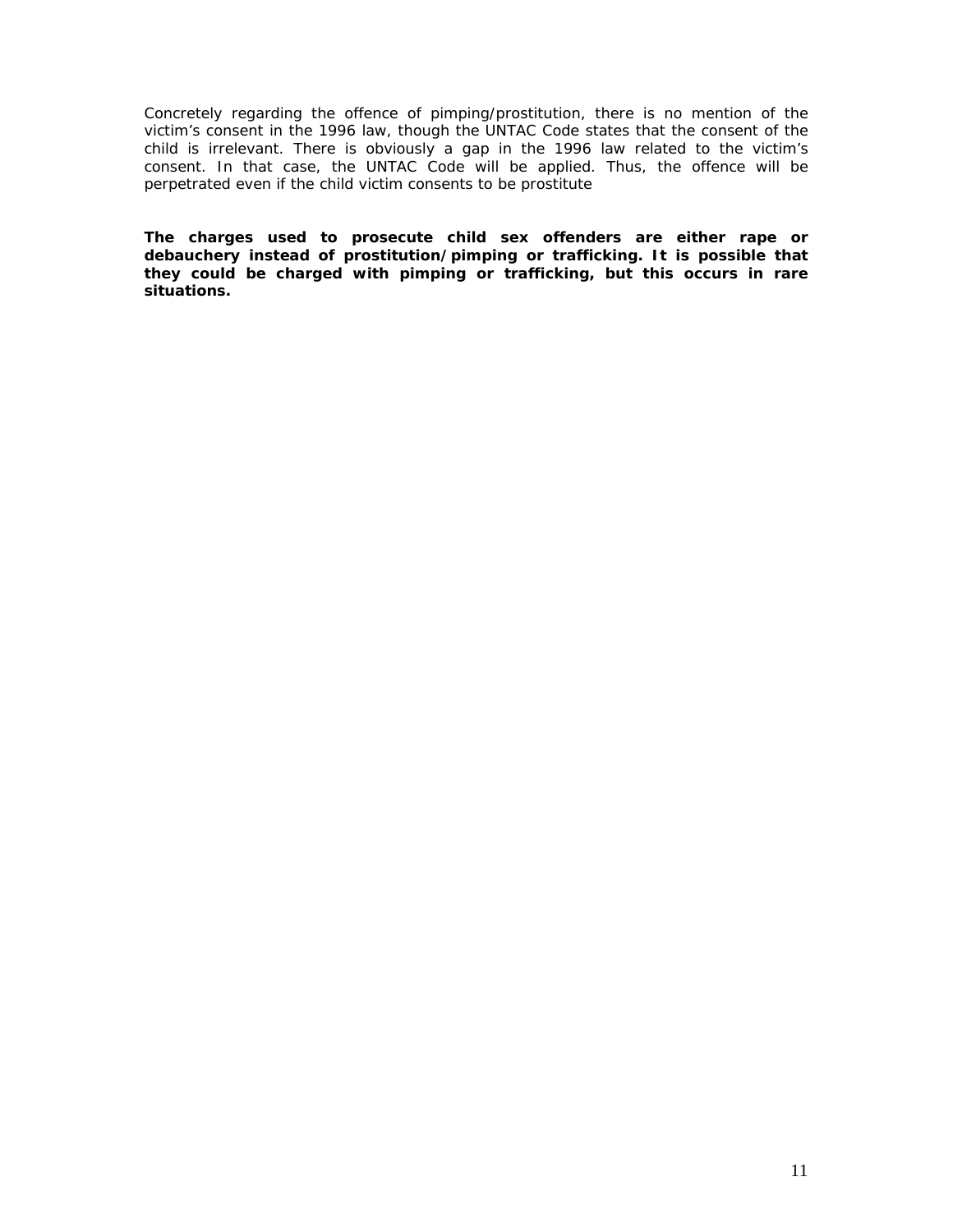|                                   | <b>Relevant</b><br>articles                                                             | Sexual act                                                                                                  | <b>Consent</b><br>of the<br>victim                  | <b>Exchange</b><br>of money<br>/ favours | <b>Child victim</b>                   | <b>Maximum</b><br>age of a<br>child<br>victim | <b>Determining elements</b><br>to identify the offence                                                                                                                       | <b>Aggravating Circumstances</b>                                                                                                                                                                                                     | <b>Punishment:</b><br>imprisonment                                                                                                                                       |
|-----------------------------------|-----------------------------------------------------------------------------------------|-------------------------------------------------------------------------------------------------------------|-----------------------------------------------------|------------------------------------------|---------------------------------------|-----------------------------------------------|------------------------------------------------------------------------------------------------------------------------------------------------------------------------------|--------------------------------------------------------------------------------------------------------------------------------------------------------------------------------------------------------------------------------------|--------------------------------------------------------------------------------------------------------------------------------------------------------------------------|
| Rape                              | <b>UNTAC</b><br>Code:<br>Art.33,<br>Law 2001:<br>Art. 5                                 | Penetration                                                                                                 | No                                                  | No                                       | Aggravating<br>circumstance<br>(A.C.) | 14 years                                      | - Violence, coercion or<br>surprise<br>Penetration or<br>attempted penetration<br>Non consent of the<br>victim                                                               | - Victim: under 14 years of age<br>child, pregnant woman, infirm,<br>sick person<br>- Threat with a weapon<br>Position of authority over the<br>victim                                                                               | 10 to 15 years<br>aggravated rape: 15<br>to 20 years                                                                                                                     |
| Debauchery                        | Opening a<br>place:<br>Law 1996:<br>Art.7<br>Debauchery<br>acts:<br>1996 Law:<br>Art. 8 | Opening a<br>place: none<br>Debauchery<br>acts: any<br>(penetration,<br>touching,<br>caressing,<br>kissing) | Irrelevant                                          | Yes                                      | Part of the<br>offence                | 15 years                                      | Opening a place:<br>Place were debauchery<br>is committed<br>Debauchery acts:<br>Victim: child under 15<br>years of age<br>Sexual acts                                       | - Repeated offence                                                                                                                                                                                                                   | Opening a place<br>- 1 to 5 years<br>5 to 30 millions riel<br>fine (repeated<br>offence: doubled)<br>Debauchery acts<br>10 to 20 years<br>(repeated offence:<br>maximum) |
| <b>Indecent</b><br><b>Assault</b> | <b>UNTAC</b><br>Code:<br>Art.42                                                         | Touching,<br>caressing,<br>any other<br>excepted<br>penetration                                             | No                                                  | N <sub>O</sub>                           | A.C.                                  | 16 years                                      | - Touching, caressing,<br>any other sexual act<br>No penetration<br>- Non consent of the<br>victim                                                                           | - Victim under 16 years of age<br>- Fraud, violence or threat<br>- Position of authority over the<br>victim                                                                                                                          | - 1 to 5 years<br>aggravated indecent<br>assaults: doubled                                                                                                               |
| <b>Trafficking</b>                | Law 1996:<br>Art.3                                                                      | None                                                                                                        | Irrelevant                                          | <b>Yes</b>                               | A.C.                                  | 15 years                                      | Kidnapping<br>- Moving people from a<br>place to another,<br>selling, or prostituting<br>them<br>Promise of a<br>counterpart or threat                                       | - Victim under 15 years of age                                                                                                                                                                                                       | $-10$ to 15 years<br>- victim under 15<br>years of age: 15 to<br>20 years                                                                                                |
| Prostitution/<br>Pimping          | 1996 Law:<br>Art.4 and 5                                                                | None                                                                                                        | Not<br>mentioned<br>but<br>apparently<br>irrelevant | <b>Yes</b>                               | A.C.                                  | 15 years                                      | Supporting, protecting,<br>training, confining<br>prostitute(s)<br>Sharing the benefits<br>Being intermediary<br>between prostitutes<br>and owner of brothels /<br>customers | Victim: under 15 years of age,<br>or foreigner in Cambodia<br>Offender: victim's husband,<br>wife, boy/girlfriend, father,<br>mother, or quardian<br>Coercion, violence, or threat<br>Repeated offence<br>Prostituting victim abroad | 5 to 10 years<br>aggravated pimping:<br>10 to 20 years                                                                                                                   |

# **RESUME TABLE OF THE INCRIMINATING LAWS**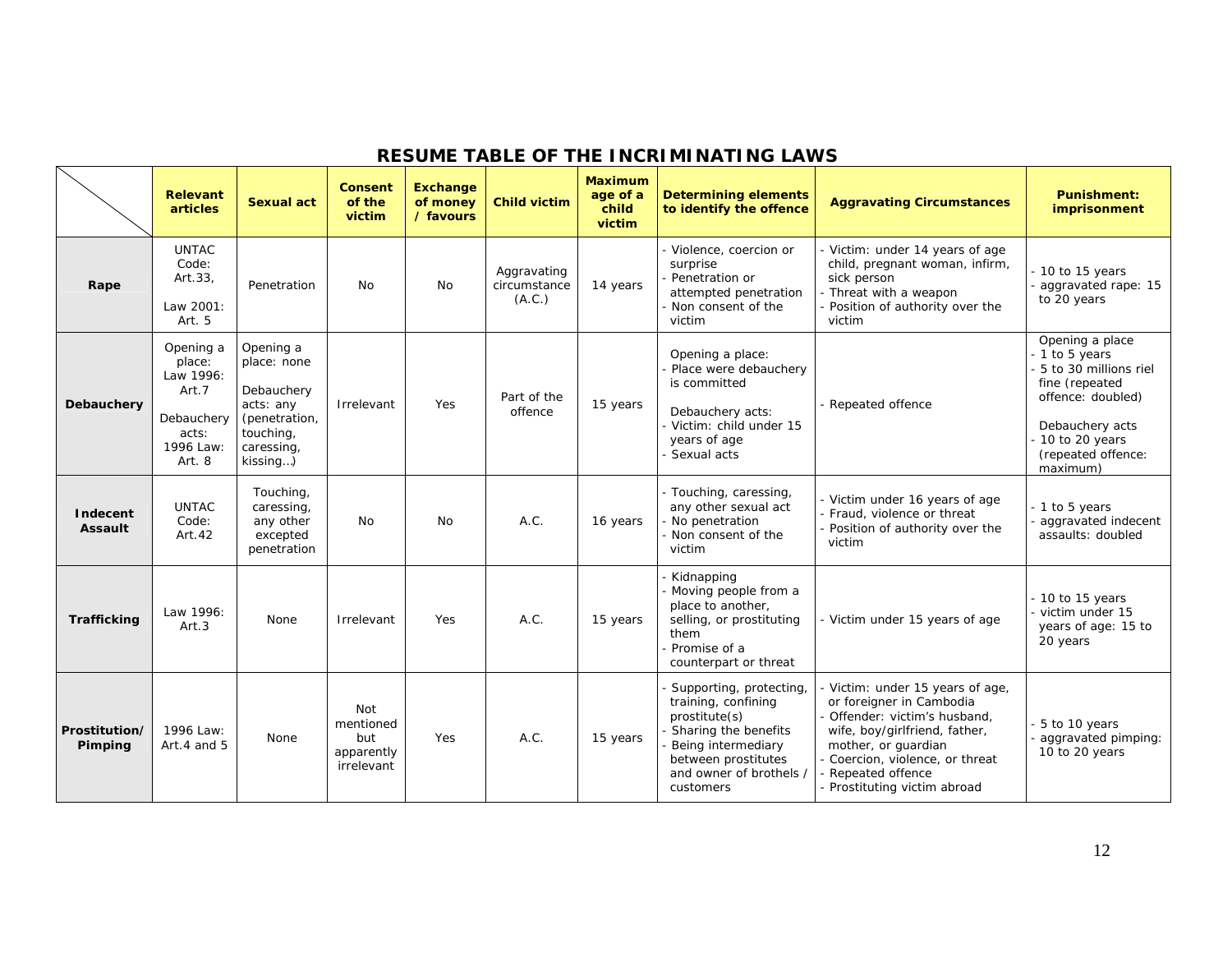# iii. Lacunas/Gaps in the laws

# Definitions

The difficulties with reference to the definitions of child sex offences have already been pointed out. In conclusion, we can state that the definitions are vague, unclear or completely absent.

The identified problems are:

- Rape: difficulty in determining whether the child consented or not and thereafter to qualify the offence of rape
- Debauchery: no definition of "opening a place for debauchery" / no definition of the act of debauchery / confusion with the offence of rape when the victim did not consent
- Indecent assaults: definition too large due to the term "any other sexual act" / confusion with the offence of debauchery
- Pimping/prostitution: conflict between the 1996 law and the UNTAC Code / no mention of the victim's consent in the 1996 law

Gaps in the definitions together with the lack of clarity in the laws lead to difficulties for prosecutors, Investigating Judges, and policemen in determining the offence, charging the offender, and searching for the relevant evidences.

#### Age of consent

Age of majority and age of consent are different. The age of majority refers to the age over which the victim is not considered as a child anymore but as an adult. The age of consent is the age below which a child is not able to give informed consent for having sexual intercourse or any other sexual activities.

There is no legal definition of a child in Cambodian laws, neither is there an explicit statutory age of consent.

Regarding the age of majority, Cambodia signed and ratified the United Nation Convention on the Rights of the Child (CRC), which stipulates in article 1, that a child is any person below 18 years of age. This provision has not been enshrined in the national laws, although it is stated in the Cambodian Constitution that the State shall protect the rights of children as stipulated in the CRC and shall recognize and respect Covenants and Conventions related to children's rights<sup>23</sup>. However, Cambodian courts apply the age of majority as 18 years of age, in accordance with the CRC. In Cambodia, we can therefore state, a child becomes an adult when he/she is 18 years old.

The age of consent is not legally defined. The law on marriage and family fixes the minimum legal age for marriage at 18 years old for women and 20 for men, but does not give any guideline as to age of consent. The articles criminalizing rape and indecent assaults mention a minimum age of the victim $24$ ; however this age can not be interpreted as determining the age of consent because for both offences it is stated that the victim is non-consenting. This minimum age could therefore only be interpreted as the age below which the victim is considered as more vulnerable.

However, according to the 1996 law, the crime of debauchery is committed and the crime of trafficking is aggravated when the victim is under 15 years of age, regardless of

<sup>&</sup>lt;sup>23</sup> Cambodian Constitution, Art.48 and 31

 $24$  Raping a child below 14 years of age or committing indecent assaults on a child below 16 years of age constitute aggravating circumstances.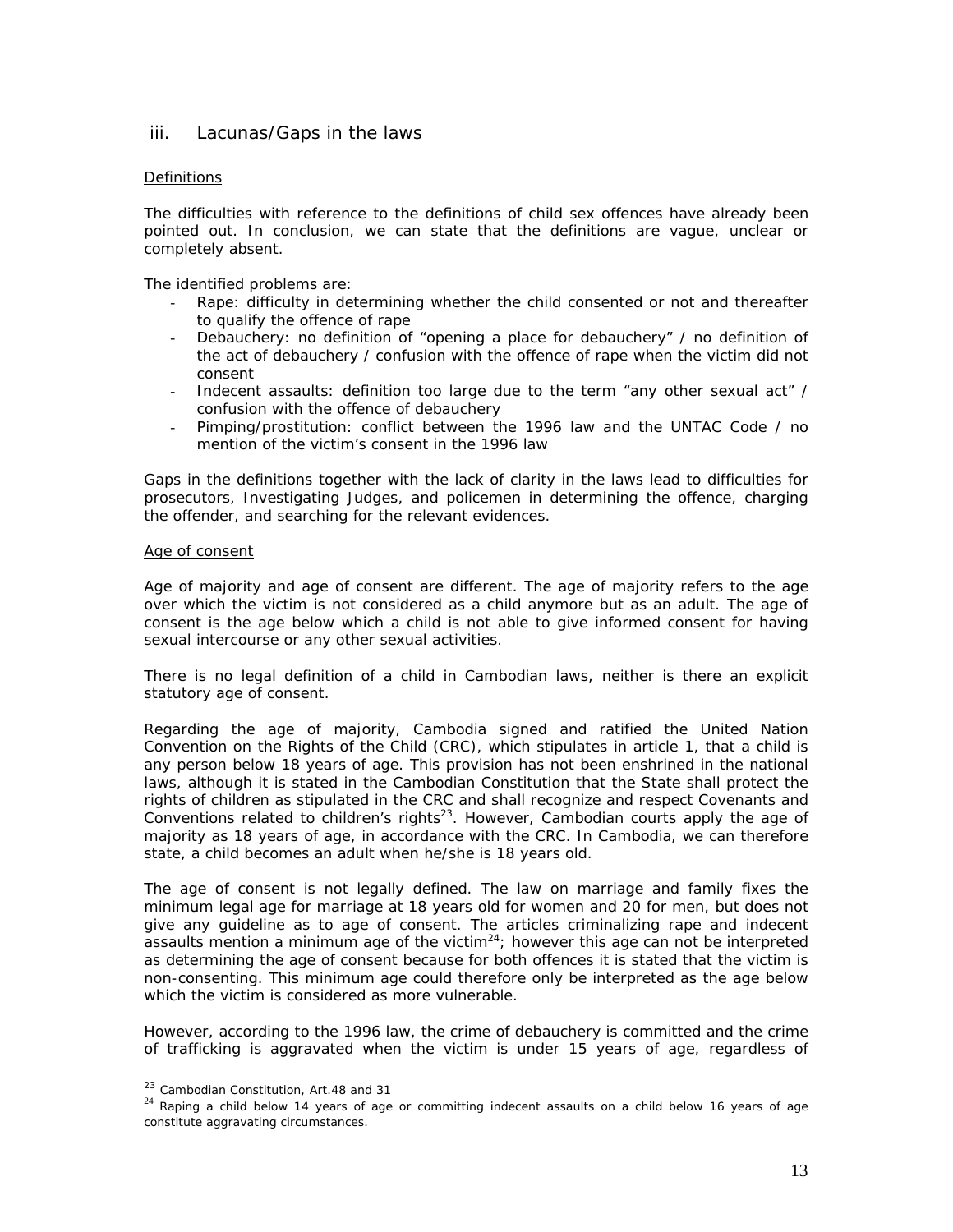his/her consent. Thus by implication, the accepted age of consent for having sexual relations is interpreted by the court officials as **15 years of age**.

Two problems arise: firstly, it is sometimes extremely difficult to determine the age of the child as many children in Cambodia do not know exactly how old they are (neither do their families) and they rarely have reliable official documents that could prove their age<sup>25</sup>. Secondly, this age limit could be a problem in cases where the child is abused for a long time and the offence is discovered when he/she is already 15 years old.

> **Ex:** a girl met a foreigner when she was 13 years of age. The foreigner began to have sexual intercourse with her, for money and favours of material value. Three years later, when she is sixteen, APLE discovers she is abused. The sexual acts committed during the previous year can not be considered as an offence (according to the law, the previous year she incurred the capacity to consent freely to have sexual intercourse). APLE will only have a case of debauchery if they can to prove that the sexual acts were also committed when the girl was between thirteen and fifteen years of age. However, such evidence is almost impossible to obtain: the girl continues to have sex with the man so all the internal or external injuries she may have could be a result of sexual intercourse at the age of 15.

### Pornography

"Child pornography means any representation, by whatever means, of a child engaged in real or simulated explicit sexual activities or any representation of the sexual parts of a child for primarily sexual purposes $"^{26}$ .

No law or provision in the Cambodian legislation incriminates child pornography. As a result, any person can freely, without being liable to any punishment take a child home and ask him/her to undress and lie on a bed in sexual positions, and take pictures or videos of this child. It occurred in many APLE cases that pictures of child pornography were found at the offender's house. These pictures can neither be used to charge the man for pornography, nor prove the man had sex with the child (in cases where the man is not in any of the photographs). It remains possible to use them as informative elements for the court during the trial, however, this is trifling the seriousness of the act of pornography.

> **Ex:** On 13 December 2005, Damien Walker, an Australian citizen, was arrested after having been monitored by APLE investigators. Hundreds of pictures of naked children were found on his laptop. At the police station, Damien Walker confessed having taken those pictures. He further explained that he was extremely concerned about some pictures taken whilst he was doing a sexual act with a boy. He wanted to keep the pictures of that act.

> The pornographic pictures seemed to be his motivation for committing that act, however, he received no further punishment for the act of pornography. He was convicted to 10 years imprisonment for debauchery.

It is questionable whether the offence of indecent assault could be used or not in case of pornography. As a matter of fact, indecent assault means touching, caressing, or committing any other sexual act except penetration. Considering that the phrase "any sexual act" is not defined, "it is at least arguable that the words "any other sexual act"

 $25$  Interview with a policeman.

<sup>&</sup>lt;sup>26</sup> United Nations, Optional Protocol to the Convention on the Rights of the Child on the sale of children, child prostitution and child pornography, A/RES/54/263, 25 May 2005, entered into force on 18 January 2002, Art.2.c)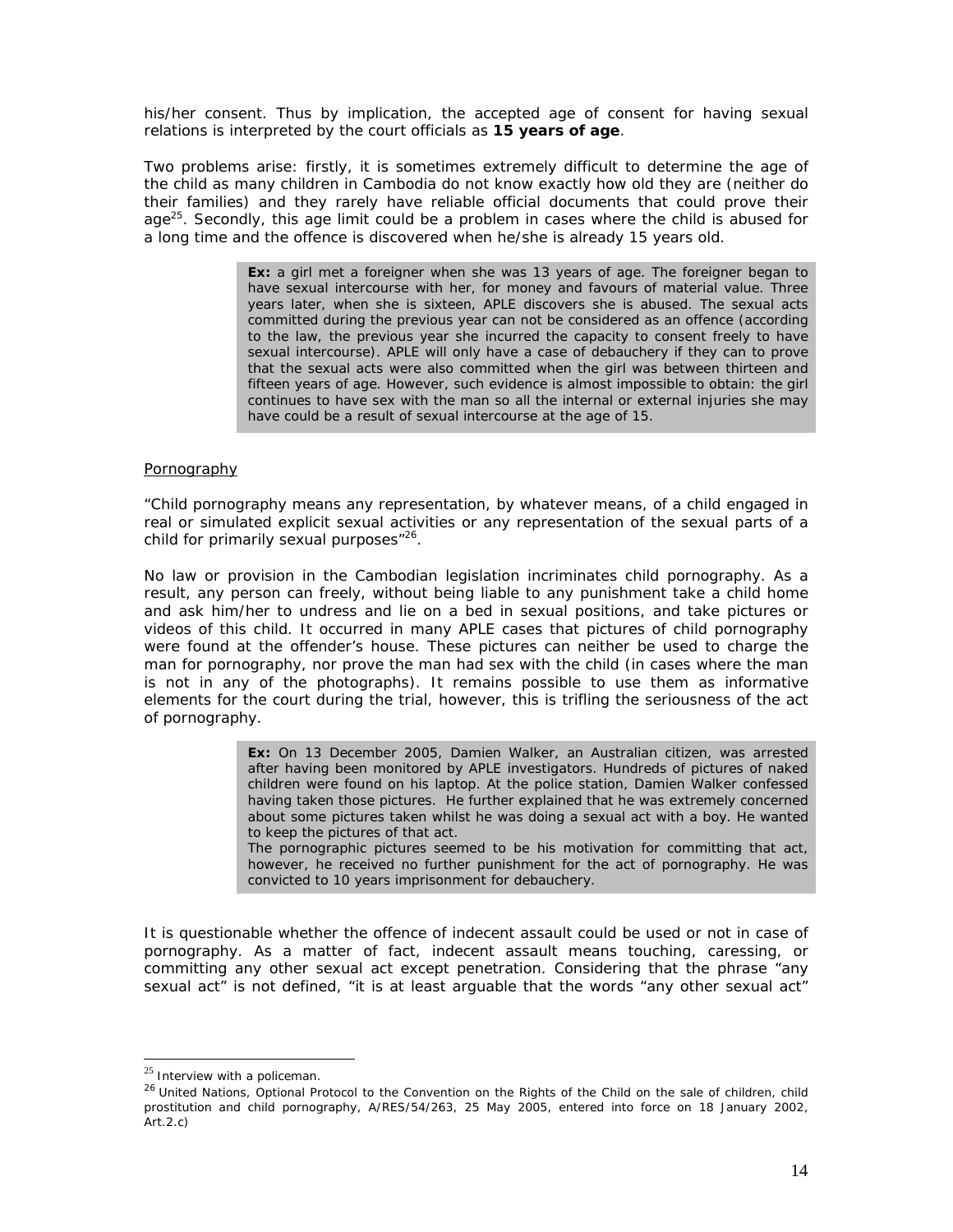may include sexual acts not involving contact with the victim (for example, indecent exposure)<sup>"27</sup>. Could the definition be widened to include pornography? This consideration is only hypothetical as the offence of indecent assault has never been invoked by any court to incriminate pornography.

# c. The other protagonists

It should be possible to prosecute all the persons that are indirectly involved in the child sex offence, namely: the motor-taxis that provide ofnumberfenders with children, the owners of guesthouses that accept men who bring children with to rented rooms, parents that know their child is having sex for money and benefit from it or even encourage children to do so, etc…

All these persons are indirectly participating in the commission of a child sex offence but are never prosecuted for these acts. However, the law states that persons who benefit from child sex offences could be charged with pimping<sup>28</sup> or complicity<sup>29</sup>.

# **2. Procedure**

# a. Presentation

The criminal procedure is detailed in two laws:

- The UNTAC Code
- The Law on criminal procedure adopted in 1993

The UNTAC Code was a temporary law. UNTAC jurists wrote it in a very short time, setting up the essential elements of criminal law and criminal procedure, thinking this law would be revised and completed by the new government of Cambodia as soon as it was established and able to draft a more thorough piece of legislation. As a matter of fact, one year later, in 1993, the Law on criminal procedure was adopted. However, this law is unclear and sometimes conflicts with the UNTAC Code articles. Therefore, the same problems as mentioned below arise, namely, which law will prevail over the other. Additionally, the police and judicial officers' behaviour is a burden on investigative procedures which are within their mandate.

The NGO LICADHO pointed out the criminal procedure law enforcement problems in stating:

"There remains no law which clearly defines the role of trial judges, investigating judges, prosecutors and clerks<sup>"30</sup> "Like the judiciary, law enforcement suffers from lack of independence, corruption and low level of professionalism. There is poor coordination between the police and the courts, including a lack of collaboration, trust and respect. Police may be reluctant to pursue the investigation of a case, may fail to enforce existing laws, refuse to intervene in instances of mob-justice, and refuse to enforce court orders. When the police do take action, criminal procedures set out in law are rarely followed adequately. Cases of arrest without a warrant (…) are frequent. Rather than collecting

 $^{27}$  Criminal Law Resource Guide, p.335

 $28$  1996 law, Art.4 and 5, UNTAC Code, Art.42.

 $29$  1996 law, Art. 3 and 6, UNTAC Code, Art. 69

<sup>30</sup> LICADHO, *Cambodian Human Rights report 2004: a brief on current human rights issues*, July 2004, p.20.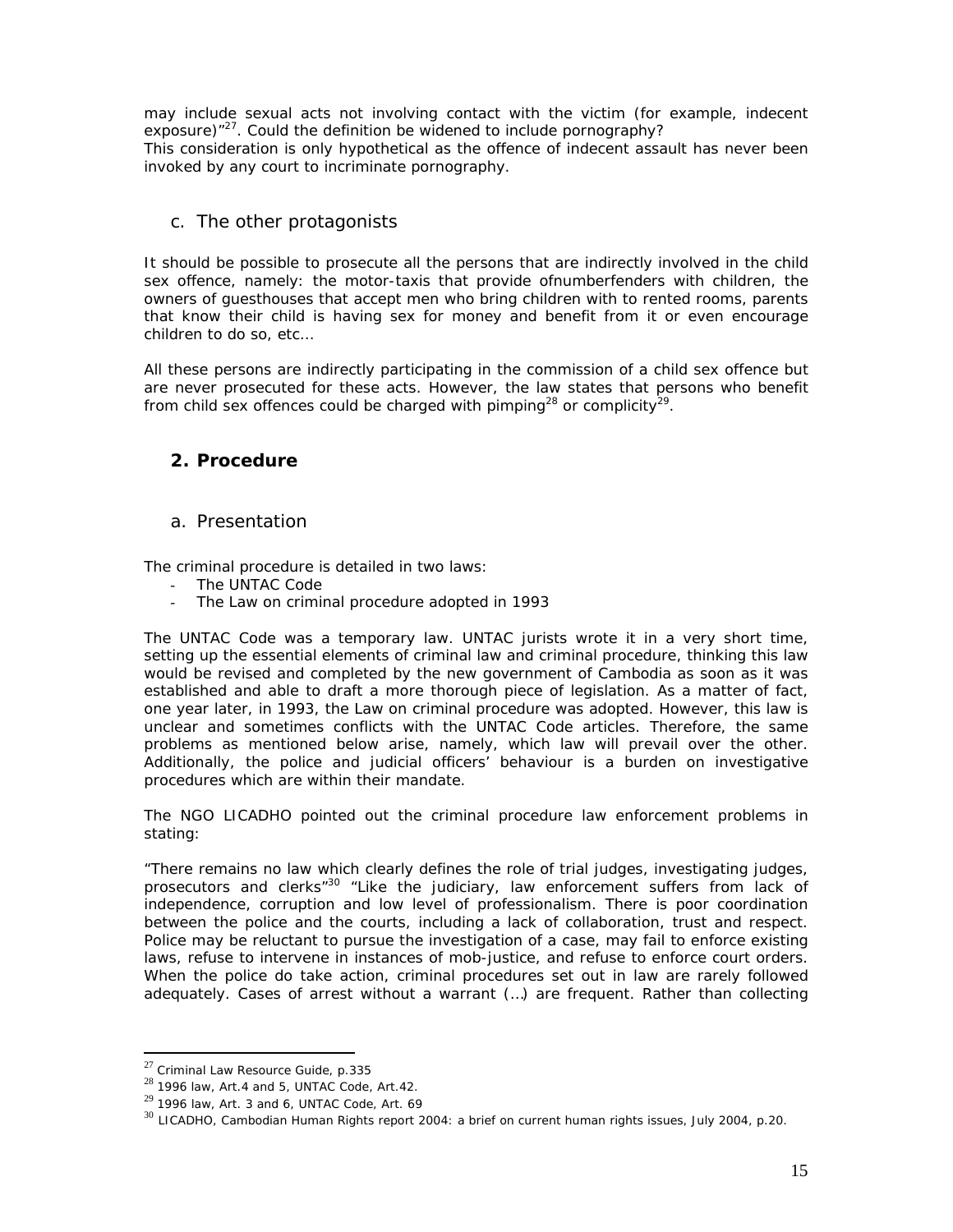evidence, investigating and supporting impartial trials, the focus of police often falls to extraction of confessions and convictions."<sup>31</sup>

The following parts explain the criminal procedure in the law and in practice, and the limits these impose on the law enforcement, with special attention to child sex offences.

- b. The procedure before the trial
- i. The protagonists of the criminal procedure before the trial

The protagonists of the criminal procedure before the trial are:

- the judicial police<sup>32</sup> (where the offence is a related to human trafficking or child sex offences, the Anti-trafficking department can be mandated to investigate on the case $^{33}$ )
- the prosecutor
- the investigating judge

Please note, with regard to the police $34$  charged with combating child sex offences:

*Before 2000, human trafficking was widespread and the police were not concerned with child sex offences and child trafficking. In order to change this, in 2000, the Law Enforcement Against Sexual Exploitation of Children Project (compiled by amongst others: the Ministry of Interior and the Ministry of Justice, UNICEF, World vision, Cambodian Criminal Justice Assistance Project and International Justice Mission) initiated the creation of two criminal police offices: one working on juvenile protection and the other on human trafficking.* 

*The purpose was capacity building: the project was aimed at helping the judicial police in fighting against child sex offences, sexual exploitation and human trafficking, by organizing seminars, advocacy campaigns and policemen training. The project officers identified policemen who were willing to get involved in the fight against the exploitation of children and thereafter created an informal network of policemen in provinces who were given the task of investigating cases in collaboration with NGOs.* 

*As a result of this project's success, an Anti- Human Trafficking and Juvenile Protection Department was created in 2002. In the beginning, the two offices dealt primarily with the sexual exploitation of women and children and human trafficking. However, overtime it became apparent that child sex offences were a huge problem in Cambodia, and that incest, rape, indecent assaults and debauchery were more prevalent than trafficking and therefore these crimes were included in the Anti-trafficking department prerogatives.* 

*The project has been implemented in five provinces: Phnom Penh, Sihanoukville, Siem reap, Battambang, and Bantey Meanchey. There has been a great improvement in the fight against human trafficking, exploitation and child sex offences: in 1999 35 offenders were arrested for one of these crimes, against 400 in 2004; and more than 1000 law enforcement officers are trained a year.* 

*.* 

<sup>31</sup> LICADHO, *Cambodian Human Rights report 2004: a brief on current human rights issues*, July 2004, p.21.

<sup>32</sup> Law on Criminal Procedure, Art. 35

 $33$  The Anti-trafficking and Juvenile Protection Units are present only in 5 provinces of Cambodia (see below). In the provinces where there is no Anti-trafficking unit, the police mandated to investigate child sex offence cases is the judicial police<br> $\frac{34}{1}$ 

The information on the Police and Anti- Human Trafficking Department was provided by a policeman of the Anti-trafficking department, and a UNICEF Child Rights Protection Officer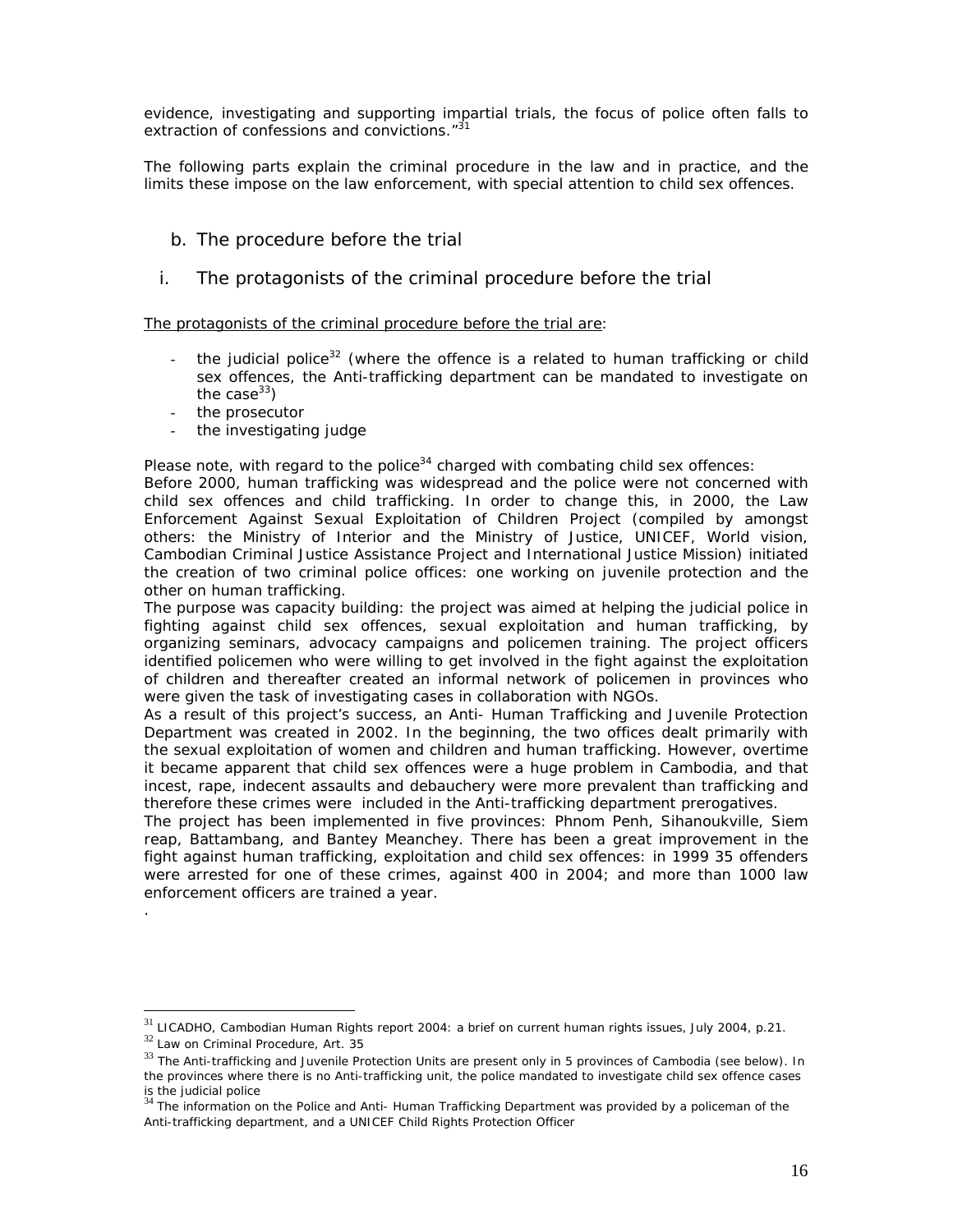# ii. Description of the procedure before the trial

The criminal procedure laws are complex and unclear. As a result, judicial police, prosecutors and investigating judges use the law as far as it is explicit; however, they inevitably go back to practice when the law is unclear and/or difficult to understand<sup>35</sup>. In order to make the procedure understandable, it will be detailed by using both legal and practical elements<sup>3</sup>

The criminal procedure before the trial will be considered in chronological order from the moment the offence is reported to the police, to the moment the investigating judge transfers the complete file to the Court.

This period could be divided in five stages.

- *First stage*: the offence is discovered
- *Second stage*: the police investigate and/or transfer the file to the prosecutor
- *Third stage*: the prosecutor conducts a further investigation if needed, prepares an introductory indictment making reference to specific facts and legally characterizing the infraction, and transfers it and the file to the investigating judge with an eventual proposal of pre-trial detention of the offender
- *Fourth stage*: the investigating judge investigates if necessary and then decides whether to impose a pre-trial detention or not, and then reviews the charges
- Fifth stage: the investigating judge forwards his conclusions on the charges to the prosecutor, who examines the investigating judge's new proposal (if there is one), the prosecutor thereafter either validates it or proposes other charges, and then transfers the file to the investigating judge for the last time. The investigating judge finally decides which charges will be kept in that case, and transfers the file to the Court for the trial to begin.

### Stage 1: The discovery of the offence $37$

The very beginning of an investigation is the discovery of the offence. The offence can be discovered in two manners: someone reports the crime to the police (most of time at the police station), or the police discover the offence directly on the crime scene. This is a flagrante delicto.

The victim, witness(es), NGOs or any other person can report to the police, the prosecutor, or the investigating judge (but this is very rare). When reporting the offence, the victim explains what happened to her/him in a formal complaint or merely in an oral report<sup>38</sup>.

According to the law, reporting the offence does not necessary mean making a formal complaint. This means that the police and the prosecutor do not need to get a formal complaint to investigate a case<sup>39</sup>. It is well stipulated that the judicial police have the right to conduct official inquiries on all penal offences, except some offences for which

 $35$  This seems to be the consensus among the legal workers and law enforcement officers. All the interviewed persons agreed with this statement.<br> $36$  All the information regarding the criminal procedure in practice was obtained during the interviews

 $37$  Law on criminal procedure, Art. 45 (report to the police), art. 56 (report to the prosecutor), art. 69 (report to the investigating judge)

<sup>38</sup> Sim Souyong, Pa Ngoun Kea, Lay Putheara, *Children in the Cambodian Justice System*, Protection of Juvenile Justice, p.29 to 33. (Pages 30 to 33 contain examples of complaints forms)

<sup>39</sup> This principle is linked to the fact that the criminal field has the purpose of building rules to maintain the social order, and the judicial system is the guarantor of the respect of these rules. When a rule is infringed, the social order is threatened. For that reason, where the victim does not want to complain about the offence he suffered from, the police and prosecutors must still investigate and bring the offender before the Court so as not to release someone that could be a threat to the social order.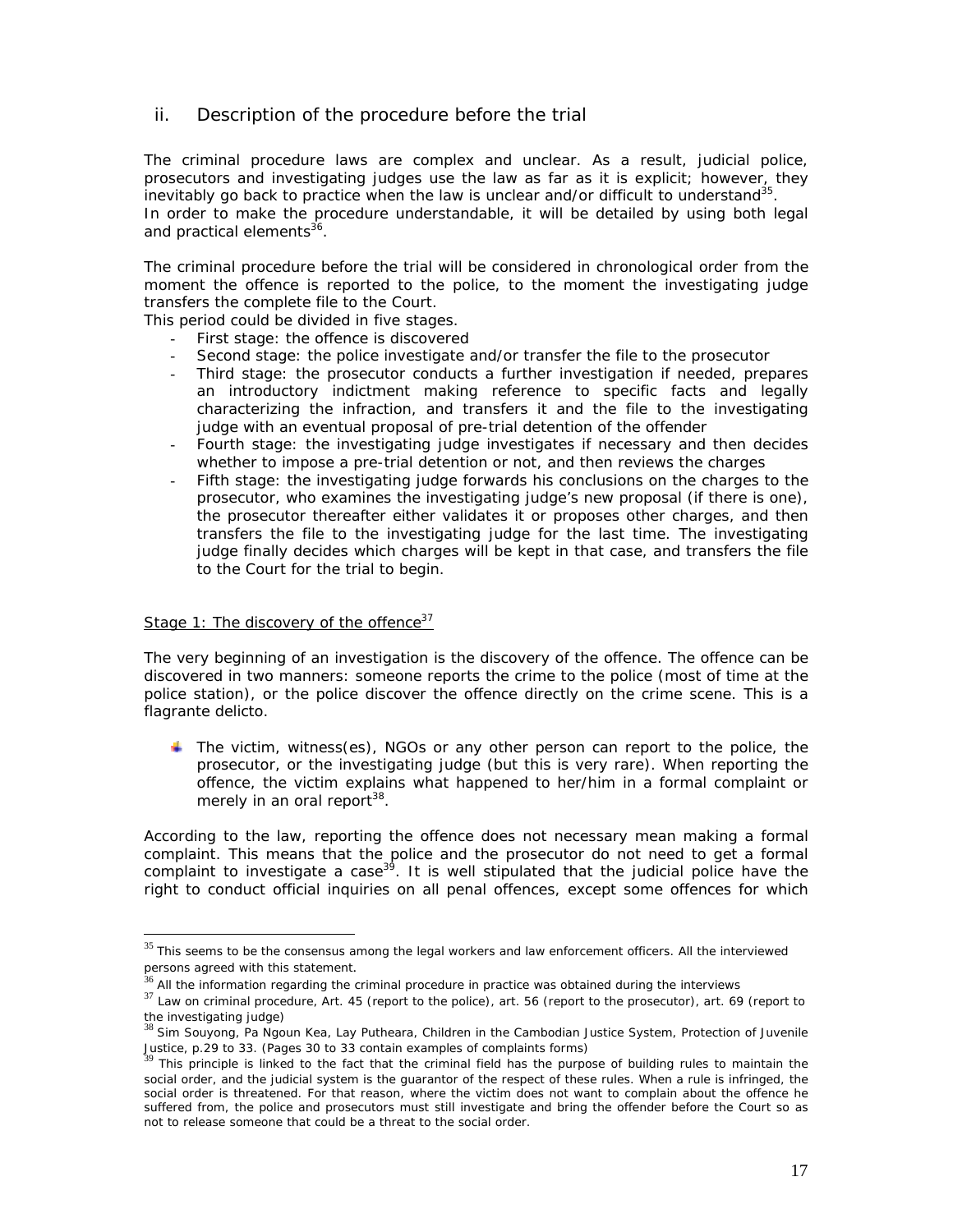the law requires a complaint from the injured party prior to the inquiries<sup>40</sup>. However, it is not specified that a complaint is necessary in the articles relating to the child sex offences mentioned above.

In practice, the law is not always applied and it is common that the police or the prosecutor refuse to conduct investigations until the victim has filed a complaint. Moreover, prosecutors and investigating judges usually close the case when the victim withdraws his/her complaint.

Therefore, in practice, a complaint is needed for an investigation to be conducted $41$ .

- When the police discover the offence on the crime scene, we talk about a flagrante delicto. There is a flagrante delicto $42$  where:
- the suspect is observed by the police committing a crime, or is pursued by a public hue and cry
- the suspect is identified at the scene of a crime by witnesses or the victim
- the suspect attempts to flee the scene of the crime

The definition of the flagrante delicto is problematic as the time limit after which the discovery of the offence will thereafter not constitute a flagrante delicto is not specified.

> **Ex:** the police arrive at a murder scene and a witness tells the policemen that the suspect fled. The policemen follow the direction showed by the witness for 3 hours and finally find a man with a bloody knife in his hand. This constitutes a flagrante delicto. But does it constitute a flagrante delicto when the policemen find the man 3 days later?

Moreover, according to the law the offence must have certainly been committed, or the suspect must be seen fleeing. What happens when the suspect is not fleeing and nobody saw the suspect committing an offence?

In practice, the existence of substantially incriminating evidences is assimilated to a flagrante delicto. Substantially incriminating evidence is evidence that is specific and consistent enough to indicate that the suspect participated in the commission of the  $\text{crime}^{43}$ .

> **Ex:** an investigator working for APLE saw a man entering a guesthouse room with a child. Hiding in another room, the investigator called the Anti-human Trafficking and Juvenile Protection Unit, who arrived 45 minutes later. The investigator and the police knocked on the suspect's door. When the suspect opened the door, he was dressed, but the child was lying naked on the bed. Could it constitute a flagrante delicto of an offence of debauchery, considering that nobody can affirm the offence has been committed?

> In this case, the police considered there were substantially incriminating evidence because the child was lying naked on the bed, and the man was monitored for several days by APLE investigators, who suspected him to be to be a child sex offender. The police acted therefore as if it was a flagrante delicto, and brought the suspect and the child to the police station in order to interrogate them.

The possibility of assimilating the existence of substantially incriminating evidence to a flangrante delicto has been corroborated by several legal workers interviewed.

Apparently, when the situation is uncertain, it is on the police's initiative to decide whether there is a flagrante delicto or whether there is substantially incriminating

 $^{40}$  Law on criminal procedure, Art. 45

<sup>41</sup> Interview with APLE lawyer

<sup>42</sup> UNTAC Code, Art. 18

<sup>43</sup> UNTAC Code, Art. 19.1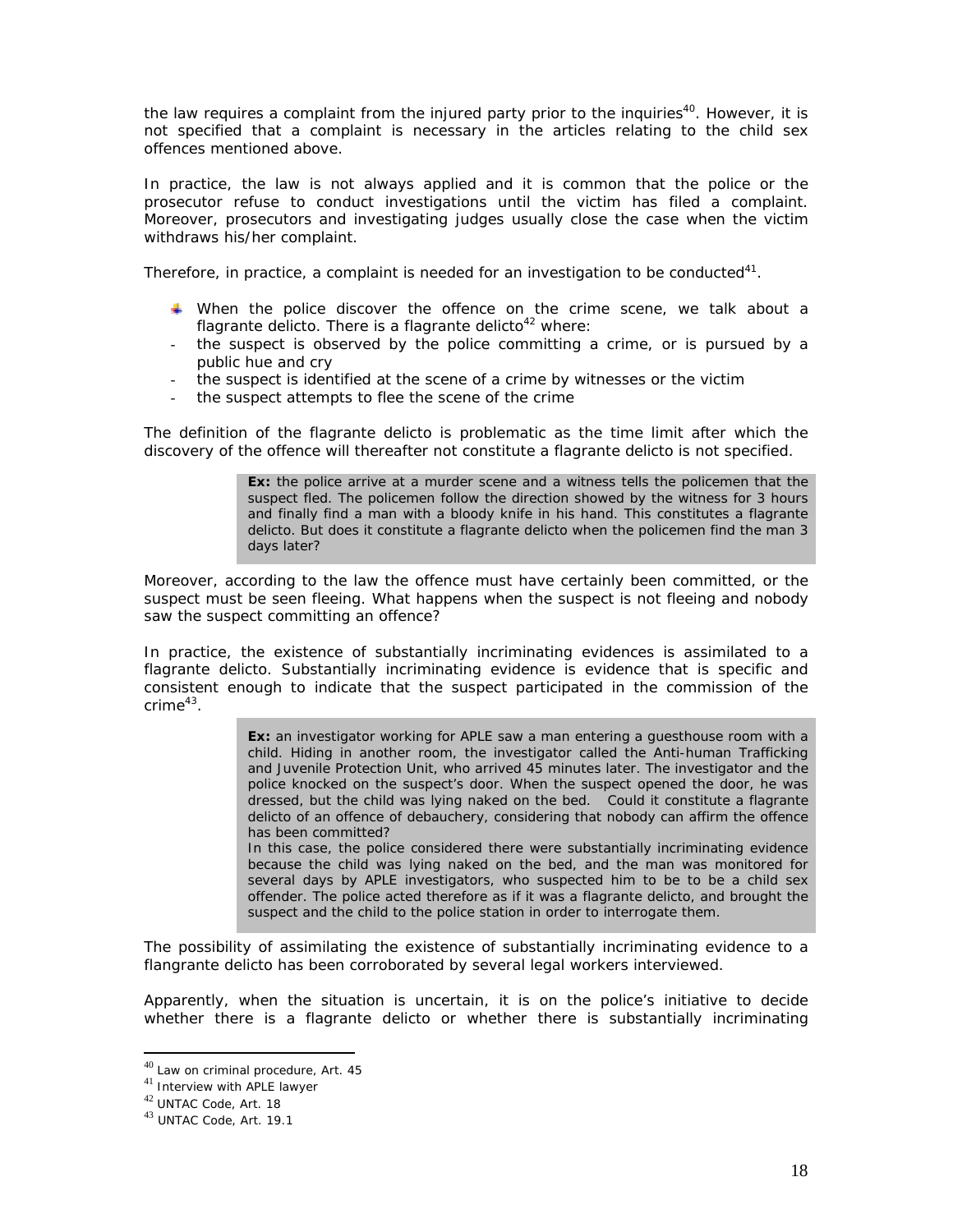evidence or not. However, the judge might consider the determination of a flagrant delicto differently and therefore record that the police followed the incorrect procedure which is therefore detrimental to the case.<sup>44</sup>.

*Note: the status of limitations (or the time one has to complain to the police before losing the right to prosecute the offender), is three 3 years for misdemeanours (indecent assault, opening a place for debauchery), and 10 years for felonies (rape, debauchery, trafficking, pimping).45 Once this period of time has passed the offender is exempt from being prosecuted for these acts. In many countries, this period of time runs from the day the victim has reached either the age of majority or the age of consent. Cambodian laws and jurisprudence are apparently silent on the subject; the starting of this period is therefore assumed to be the moment the offence is committed.* 

# Stage 2: The police investigates or transfers the file to the prosecutor

As stated before, the offence can be discovered by someone's report or by a flagrante delicto. There are two different processes for investigation depending on the way the offence was discovered. *See next page* 

<sup>44</sup> UNTAC Code, Art 22

<sup>45</sup> UNTAC Code, Art. 30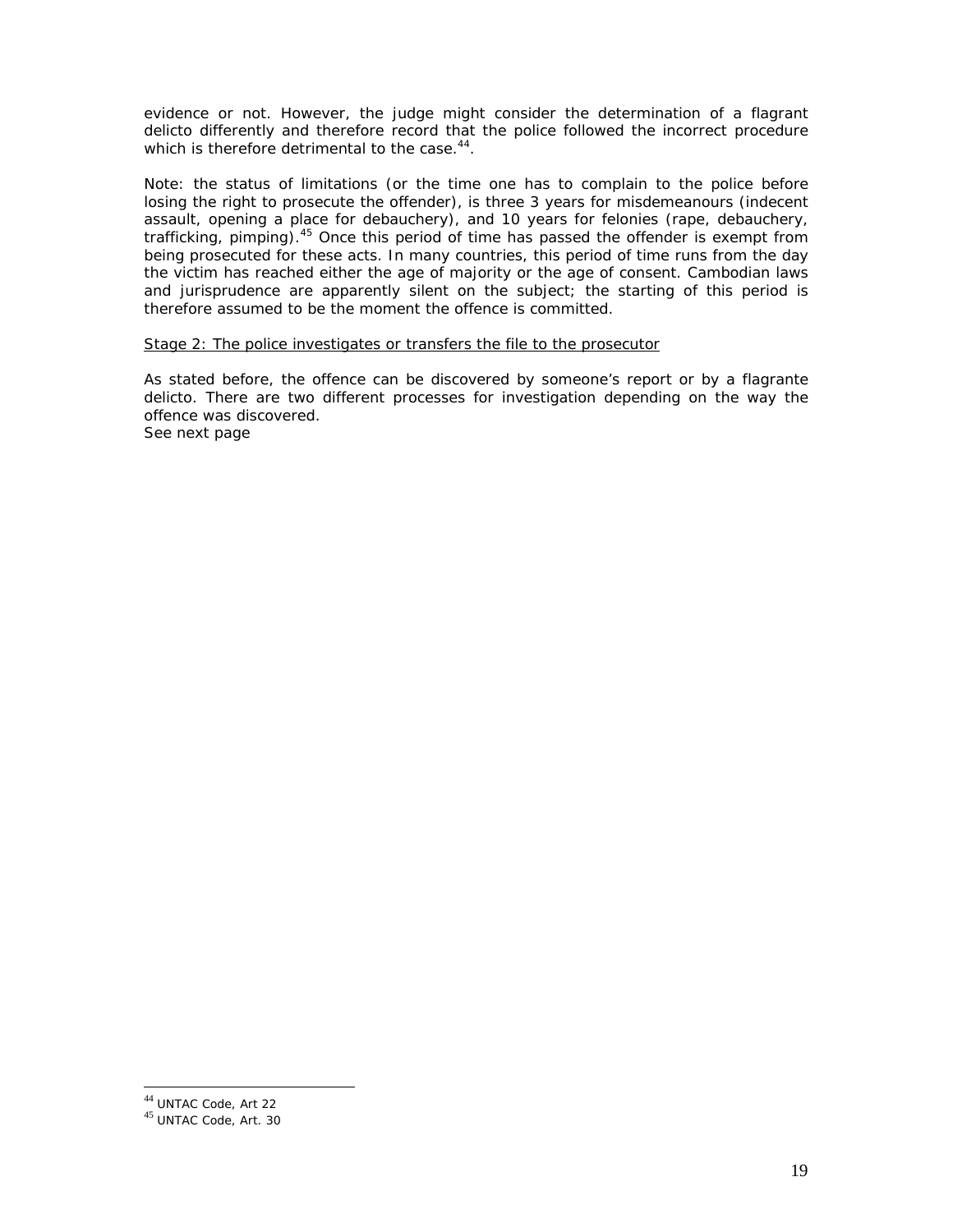| <b>FLAGRANTE DELICTO</b>                                                                                                                                                                                                                                                                                                                                                                                                                                                                                                                                                                                                                                                                                                                                                                                                                                                                                                                                                                                                                                                                                                                                                                                                                                                                                                                                     | REPORT OF VICTIM(S) / WITNESS(ES) / NGOs /<br>OR ANY OTHER PERSON                                                                                                                                                                      |
|--------------------------------------------------------------------------------------------------------------------------------------------------------------------------------------------------------------------------------------------------------------------------------------------------------------------------------------------------------------------------------------------------------------------------------------------------------------------------------------------------------------------------------------------------------------------------------------------------------------------------------------------------------------------------------------------------------------------------------------------------------------------------------------------------------------------------------------------------------------------------------------------------------------------------------------------------------------------------------------------------------------------------------------------------------------------------------------------------------------------------------------------------------------------------------------------------------------------------------------------------------------------------------------------------------------------------------------------------------------|----------------------------------------------------------------------------------------------------------------------------------------------------------------------------------------------------------------------------------------|
| Police<br>have<br>the <b>right to conduct the</b><br>investigation. They investigate to gather<br>information, elements, and evidences in order<br>to prove the suspect committed an offence. In<br>that purpose, they can: 46<br>Take anything on the scene of the<br>crime that would be useful for the<br>investigation: documents (ex: pictures of<br>naked children), objects (ex: used<br>condoms), etc<br>Search the suspect's house or any other<br>relevant place. A warrant is not<br>necessary and search can be made at<br>anytime of the day or the night.<br><b>Arrest</b> and bring the suspect to the<br>police station, eventually with the victim<br>and/or witness(es)<br>Interrogate the suspect, the victim and<br>witness(es)<br>Keep the offender in custody for a<br>maximum of 48 hours<br>After having investigated, thereafter the police<br>submit their report to the prosecutor with all<br>the objects produced in evidence<br>$NB:$ In a case involving a flagrante delicto, the<br>police are given a right to conduct the<br>investigation, however, this is not an obligation.<br>If they cannot conduct the investigation by<br>themselves or if they think it would be better<br>for the investigation to be conducted by the<br>prosecutor, the police officers can immediately<br>transfer the file to the prosecutor | Police do not have the right to conduct the<br>investigation.<br>They must immediately transfer the file to<br>who<br>prosecutor<br>will<br>the<br>conduct<br>the<br>investigation by directing and authorising the<br>police actions. |

4 Custody at the police station

On the contrary to the provisions related to the pre-trial detention, the provisions related to the 48 hours custody at the police station do not mention the right of the suspect to meet with his lawyer.

 $\blacksquare$  No right to file the case<sup>47</sup>

The officers of the judicial police have no right to file the case. They are required to forward their report to the prosecutor. In practice, the police often refuse to investigate and file the case as a result of receiving money from the suspect, believing the evidence

 $^{46}$ UNTAC Code, Art. 13 (custody), 18 (arrest), 20 (searches); Law on criminal procedure, Art. 38 (judicial police's role), 46 (searches), 47 (arrest / custody), 44 (transfer of the case to the prosecutor)<br><sup>47</sup> Law on criminal procedure, Art. 48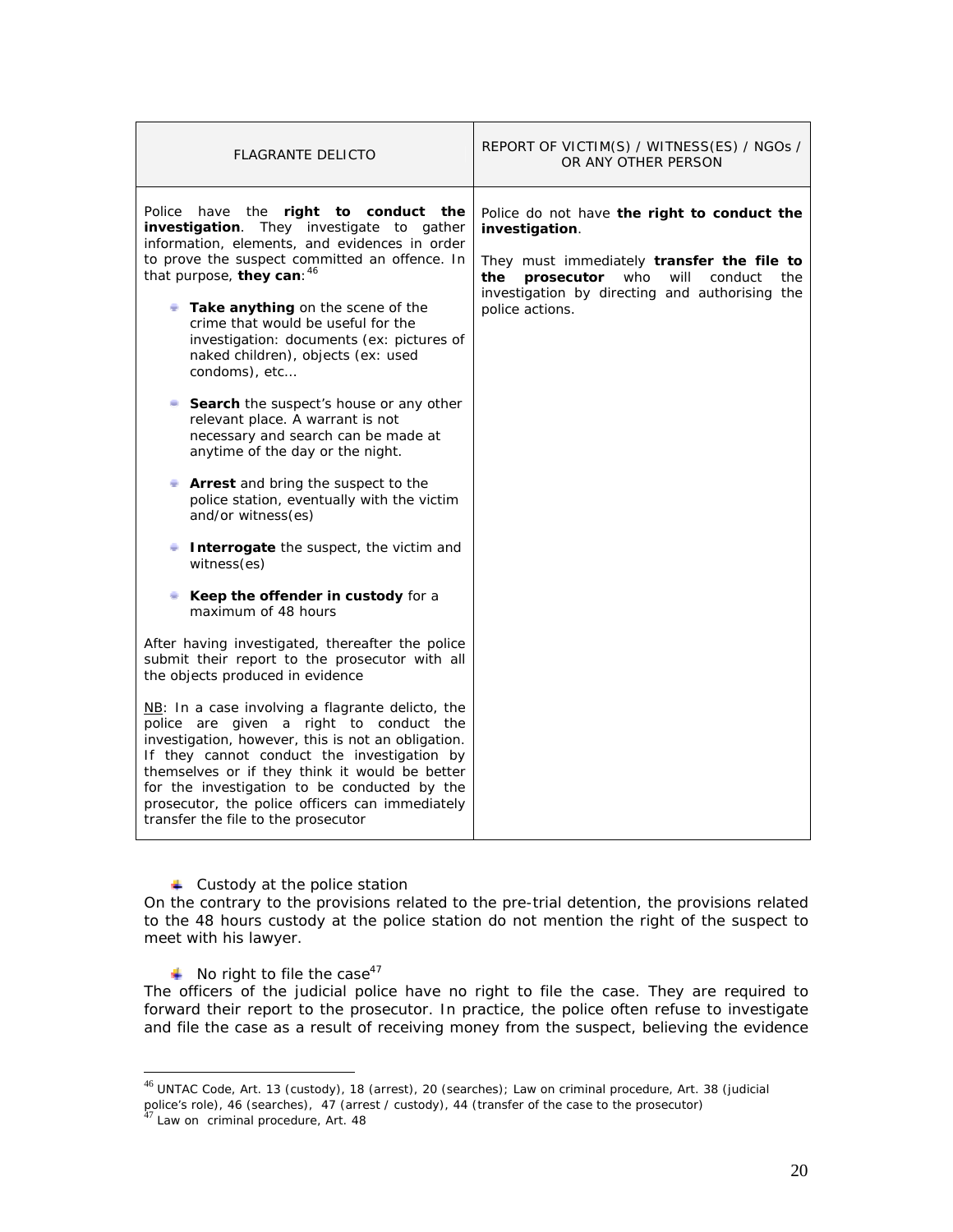would be impossible or too difficult to gather, recommending that the victim solve the case outside the judicial system, or merely not willing to work.

# Stage 3: the prosecutor investigates the case where required and sends the introductory indictment to the investigating judge

After having received the report on the case and the file from the police, the prosecutor either conducts an extensive or partial investigation, depending on whether the police have investigated after a flagrante delicto or not.

| FLAGRANTE DELICTO: The police have<br>conducted an investigation | NO FLAGRANTE DELICTO (report / complaint),<br>or FLAGRANTE DELICTO without investigation<br>from the police |
|------------------------------------------------------------------|-------------------------------------------------------------------------------------------------------------|
| Where the police have made a complete                            | Where there is a flagrante delicto but the                                                                  |
| investigation (all the required evidence is in                   | police did not investigate and transferred the                                                              |
| the file, the suspect is in custody, the victim                  | file immediately to the prosecutor, or where                                                                |
| and the witnesses are known and have been                        | there is no flagrante delicto and the police                                                                |
| interrogated, etc), the prosecutor does not                      | then transferred the file, the                                                                              |
| conduct a further investigation, but finalizes the               | prosecutor                                                                                                  |
| file by:                                                         | conducts all the investigations by:                                                                         |
| registering the case <sup>48</sup>                               | registering the case <sup>51</sup>                                                                          |
| making a charge, an introductory                                 | making a charge (introductory                                                                               |
| requisition which indicates the specific                         | requisition) $52$                                                                                           |
| facts and the legal characterization of                          | issuing a search warrant for the police                                                                     |
| the offence <sup>49</sup> (Ex: M. X is presumed                  | to search the suspect's house or any                                                                        |
| responsible of the offence of debauchery)                        | other relevant place and confiscate any                                                                     |
| further interrogations of the suspect,                           | objects to be produced in evidence and                                                                      |
| the victim and witnesses                                         | necessary for determining the truth <sup>53</sup>                                                           |
| When the file is finalized, the prosecutor sends                 | issuing an arrest warrant for the police                                                                    |
| introductory requisition to                                      | to catch the suspect <sup>54</sup>                                                                          |
| it with the                                                      | interrogating the victim, the suspect,                                                                      |
| the                                                              | and any persons who may provide useful                                                                      |
| judge. He may petition                                           | information <sup>55</sup>                                                                                   |
| investigating                                                    | When the file is complete, the prosecutor                                                                   |
| the                                                              | sends it with the introductory requisition to the                                                           |
| investigating judge                                              | investigating judge. He may <b>petition</b> the                                                             |
| decide a                                                         | to decide a pre-trial                                                                                       |
| to                                                               | investigating                                                                                               |
| pre-trial                                                        | judge                                                                                                       |
| detention of the offender <sup>50</sup>                          | detention <sup>56</sup>                                                                                     |

 $^{48}$  Law on criminal procedure, Art. 58

 $^{49}$  UNTAC Code, Art. 13.2; Law on criminal procedure, Art. 60<br> $^{50}$  Law on criminal procedure, Art. 60, 62; UNTAC Code, Art. 13.2

 $51$  Ibid footnote 39

<sup>52</sup> Ibid footnote 40

 $53$  Law on criminal procedure, Art. 62

 $54$  Ibidem

 $55$  Ibidem

<sup>56</sup> Ibid footnote 41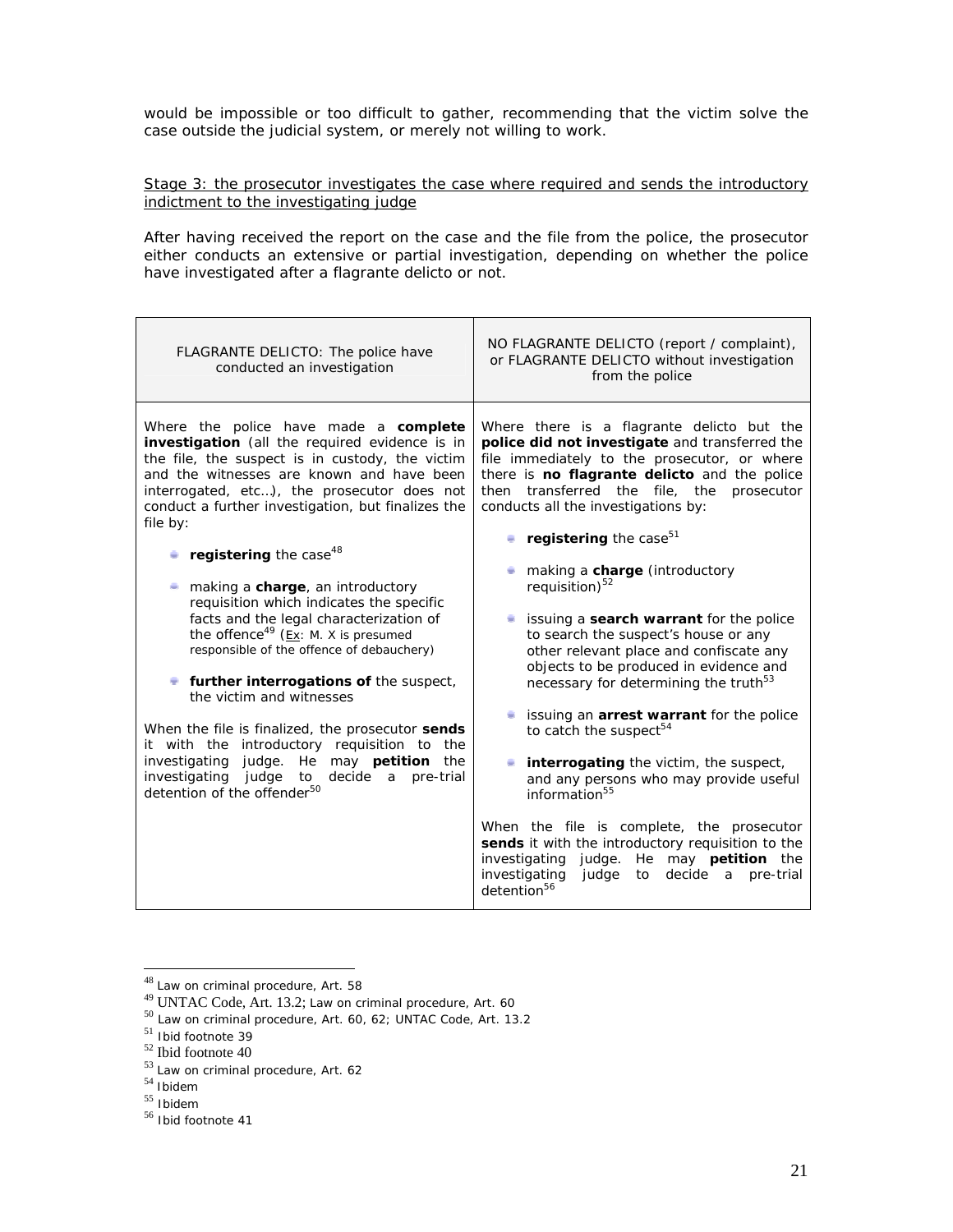Filing the case<sup>57</sup>

If the prosecutor thinks the alleged acts do not constitute a criminal offence, he/she shall close the case and inform the plaintiff he did so. The prosecutor may always change his/her decision.

### Stage 4: the investigating judge makes further investigations if needed and examine the charges and the proposal of pre-trial detention

When receiving the file and the introductory requisition from the prosecutor, the investigating judge examines the case<sup>58</sup> and further **interrogates** the victim, the suspect and witnesses<sup>59</sup>.

- The investigating judge can proceed to a further **investigation** if he/she considers it is necessary after reviewing the existing elements in the file $^{60}$ . He/she can then:
- $-$  issue an **arrest warrant** if it has not been done yet<sup>61</sup>,
- issue a **search warrant** when he/she thinks new important elements for determining the truth or proving the facts could be discovered<sup>62</sup>,
- call for one or several **experts** (paid by the court)<sup>63</sup>

*Note: the only one case where the investigating judge would be directly in charge of the*  investigation is when he/she was present at the scene of the crime<sup>64</sup>

- Where the prosecutor proposed a **pre-trial detention** of the offender, the investigating judge examines whether:
- there is a risk that the suspect will escape or will not appear in court. This risk is regarded where the offender has no family, no house or no job that would oblige him/her to stay
- there is a reason to believe the suspect will influence the victim, witnesses, or the investigation If there is a probability that one of these elements exists, the judge may decide to keep the suspect in prison prior to the trial<sup>65</sup> and give his/her decision to the prosecutor in order for it to be executed. (The pre-trial detention is usually for a maximum of 4 months and can not exceed 6 months $^{66}$ )
- **The investigating judge examines the <b>charges** proposed by the prosecutor and decides whether to keep the charges or to change them.

### Stage 5: the end of the investigating phase and the final charges

When he/she has decided to keep the charges or to make a new proposal, the investigating judge forwards the file to the prosecutor, who then examines the new

<sup>&</sup>lt;sup>57</sup> Law on criminal procedure, Art. 59

<sup>58</sup> Law on criminal procedure, Art. 69

<sup>59</sup> Law on criminal procedure, Art. 75, 81, 82, 83, 84, 85, 86.

<sup>60</sup> UNTAC Code, Art. 13, Law on criminal procedure, Art. 62. *Note: the investigating judge can only investigate an act which corresponds to the charge determined by the prosecutor. If he/she thinks that a new act is punishable under another charge, he/she has to send the file back to the prosecutor in order him/her to propose a new charge for that act before investigating (except if this act does not constitute a new offence but only an aggravating circumstance): Law on criminal procedure, Art. 71* <sup>61</sup> UNTAC Code, Art. 19.2 and 19.3

 $^{62}$  UNTAC Code, Art. 20.3, Law on criminal procedure, Art. 87  $\,$ 

 $63$  Law on criminal procedure, Art. 88

<sup>64</sup> Law on criminal procedure, Art. 62

<sup>65</sup> UNTAC Code, Art. 13.3, 14, Law on criminal procedure, Art. 79

<sup>66</sup> UNTAC Code, Art. 14.4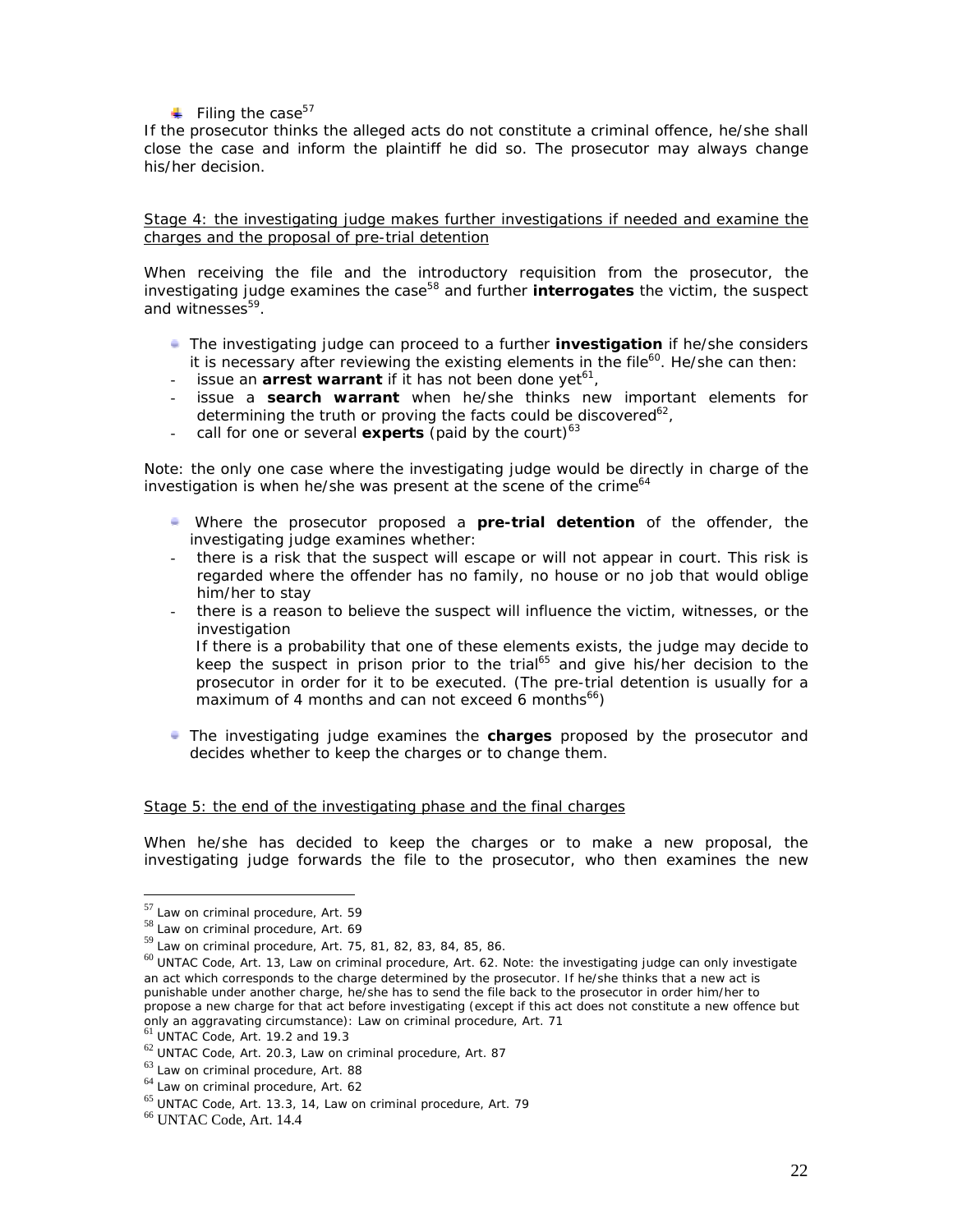proposal, makes a charge in writing (where he either decides to keep the previous charges or accepts the judge's proposal) and refers it back to the investigating judge. $67$ The investigating judge is then absolutely free to determine the qualification of the crime.

When the file is complete, the investigating judge sends it to the provincial or municipal court for the trial to begin.

### $\blacksquare$  Filing the case

The investigating judge can, at any moment, close the case if he/she thinks evidence is insufficient, and issue a non-suit order and an order to release the suspect.<sup>68</sup>

**This procedure should be respected during the investigation. If the police, the prosecutor or the investigating judge do not respect the legal procedure, the**  suspect must be release for procedural error<sup>69</sup>. As it will be explained below, **the law is not as clear as the procedure detailed in this report; many things remain uncertain, which increases the risks of procedural errors.** 

# iii. The problematic question of the evidence

It is the role of the police to gather evidence that helps to determine the truth and prove the existence of the offence<sup>70</sup>. However, evidence is, for many reasons, difficult to find and gather when a child sex offence has been committed.

- The first important piece of evidence is the witnesses' testimonies<sup>71</sup>. However, in terms of child sex offences, witnesses are very rare. Some persons may have seen the victim talking or walking or even entering a room with the suspect, but they almost never have seen the suspect having sex with the child.
- The second important piece of evidence is the child testimony or complaint, but these are fragile and can be changed or withdrawn for several reasons.

Firstly, children may feel ashamed or guilty for what happened, thinking it was their fault and are therefore reluctant to speak about the abuse. Moreover, children are extremely easily influenced by adult pressure and as a result they might change their statements if an adult ask them to do so.

Secondly, where the offence is debauchery, children or their families are often supported by the offender. They may then feel either guilty of denouncing a person who helps them, or moreover they might be scared of not receiving benefits if the offender is arrested. It is important to note that "children understand how much they stand to lose from a paedophile's arrest so they tend to protect customers (…). They refuse to cooperate (…) or they simply aid the flight of their customers."<sup>72</sup>

Thirdly, targeted children and their families (when they have one) are often very poor. It is then easy for the offender to offer them money in order them to change their testimonies or withdraw their complaint.

<sup>67</sup> Law on criminal procedure, Art. 89

<sup>68</sup> UNTAC Code, Art. 13.3, Law on criminal procedure, Art. 90

<sup>69</sup> UNTAC Code, Art. 22

 $70$  Law on criminal procedure, Art. 38

 $71$  Interview with an investigating judge, Sihanoukville

<sup>72</sup>Ibid, *Street Paedophilia in Cambodia*, p. 32.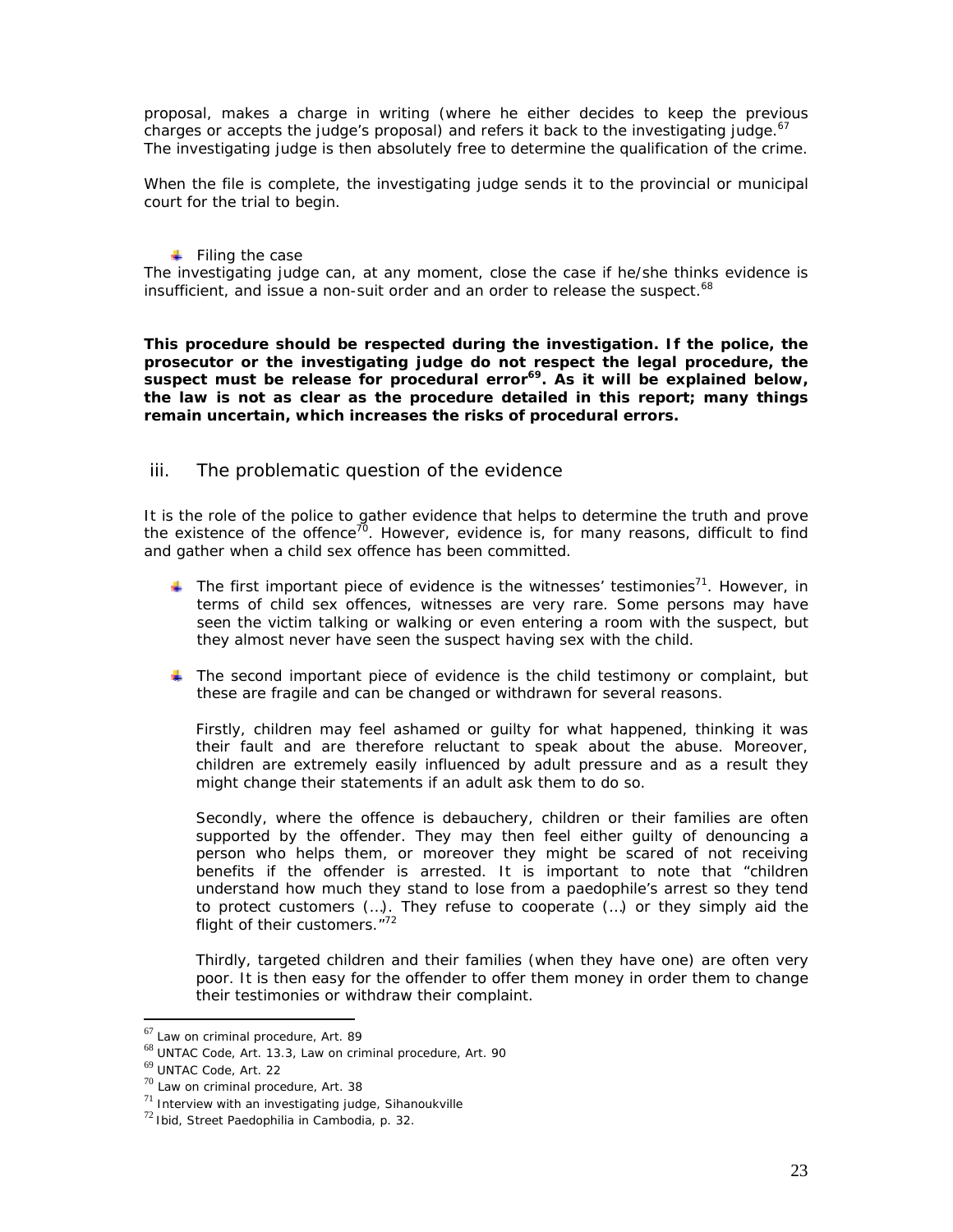Fourthly, as children and families are poor and often uneducated, they may not know how to read or may not understand legal papers and procedures. It is therefore likely that an offender might ask friends to meet the child or the family and ask them to sign papers they do not understand, that are in reality attestations of complaint withdrawals.

**Ex:** In many of APLE's cases the children withdrew or changed their testimonies. It is thought that the children or their families were submitted to pressure from the suspect or other persons acting in the name of the suspect. However, this was difficult to prove. It has been once discovered: APLE was working with LICADHO on a case. When visiting the children's families LICADHO was told by at least three families that four men came to show them two letters and ask them to fingerprint it (complaint withdrawal letters and complaint against LICADHO). Some of them did and some did not. One mother fingerprinted a letter thinking it was an invitation from the prosecutor. Some other families refused to talk about the case to LICADHO, saying either that they did not know anything about it, or that they did not want to talk about it. The suspect was released a few hours after his arrest for lack of evidence.

NB: the children testimonies cannot prove the offence if not corroborated by other evidence $^{73}$ .

 $\blacksquare$  The third important piece of evidence is the medical examination that proves the existence of internal or external injuries or the presence of corporal elements or liquids due to the offence. This can be compromised for the following reasons.

Firstly, the examination has to be made extremely rapidly, or these injuries and elements may disappear. For instance, where the child has been penetrated without condom (which is often the case), the offender's semen can be found on or into the child's body. If the child is examined several days later, he/she will probably have already bathed which would potentially remove traces of semen.

Secondly, regarding the injuries, the longer the child takes to make a complaint, the more difficult it is to prove that the injuries are a result of abuse perpetrated by a specific person. The examination can show injuries exist but cannot prove who inflicted such injuries.

Thirdly, the child often has no obvious injuries or marks where he/she gave his/her consent (consent which is obviously irrelevant for prosecution for children under 15 years of age) to the offender (this is often the case in debauchery offences). Additionally, if the offender did not penetrate the child or used a condom or sexually caressed the child, it is unlikely that a medical examination will provide further evidence.

It is stated in the law that the reports of the judicial police shall be considered as authentic evidence to the contrary, and judges shall consider the essence of the report truthful and accurate as long as contradictory evidences are not brought to light<sup>74</sup>. However, policemen are often bribed and asked to change the content of the report. In such a case, they can change the victim's or witnesses' statements, or remove some evidence registered in the report. This can be a serious burden.

Evidence is extremely important, not only because it proves the suspect's guilt during the trial, but also because in practice it is needed for the procedure. When prosecutors and investigating judges refuse to issue warrants or when the police refuse to investigate further, they often argue that there is a lack of evidence.

 $73$  Interview with an investigating judge, Sihanoukville

<sup>74</sup> Law on criminal procedure, Art. 42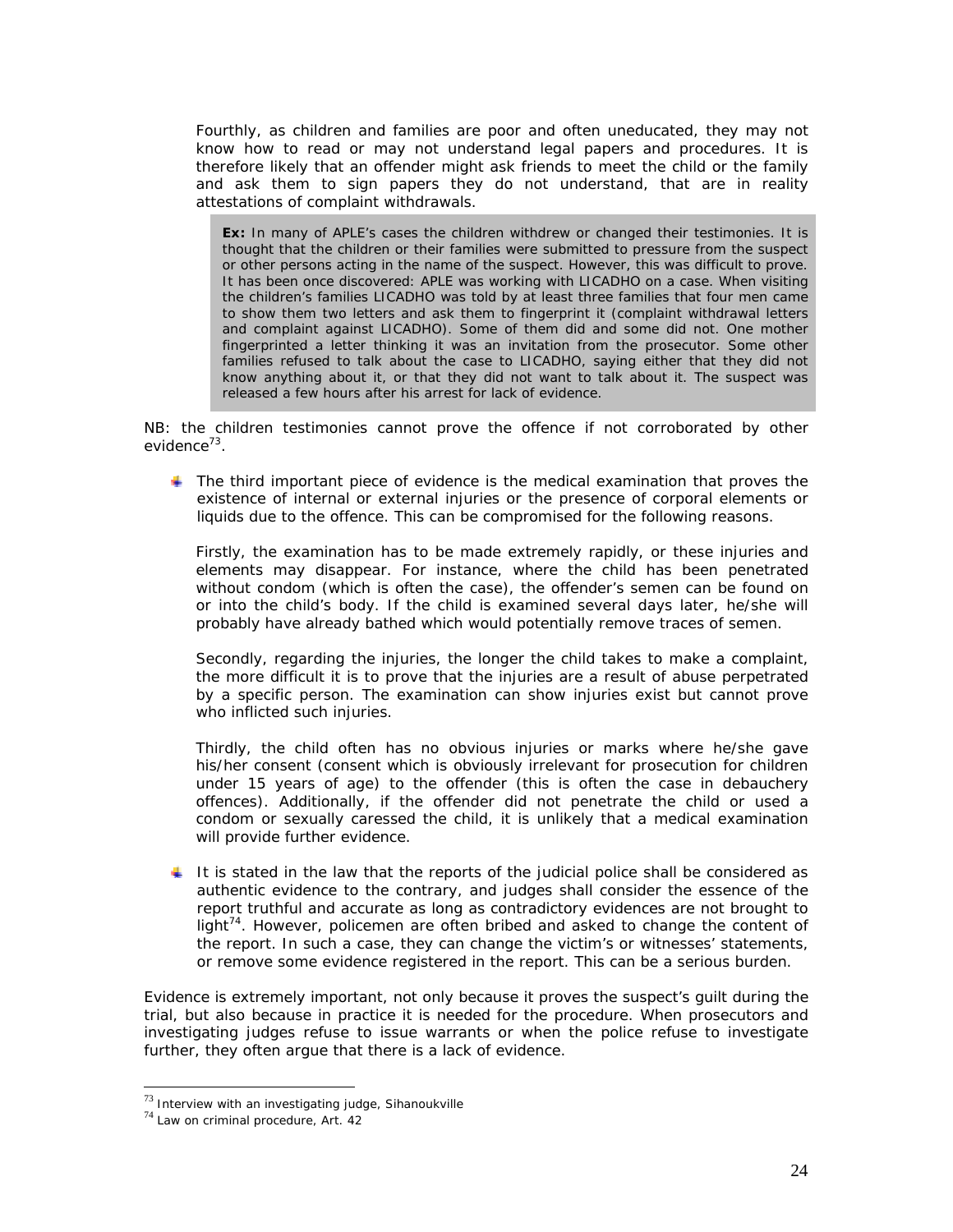**Ex:** In one case, the police told APLE that with no conclusive evidence they would not pursue the case further (despite it being stipulated in the law that the police do not have the right to close a case or stop an investigation. They should always forward the file to the prosecutor).

In another case, where the suspect was in pre-trial detention, the investigating judge explained that he would probably release the suspect because he did not have enough evidence to send the case to the court (this has happened in many previous cases). It is important to say that in this case, it took 90 days for the prosecutor to issue an arrest warrant and he refused to issue a search warrant because of a lack of evidence (although the search warrant has the purpose to search the suspect's house and find more evidences).

In most cases where the suspect is released for lack of evidence, the main existing evidence is the children testimonies. However as a result of pressure, children withdraw or change their statements which leads a judge to doubt the credibility of the testimonies.

The evidence usually needed in cases of child sex offences are tabled below.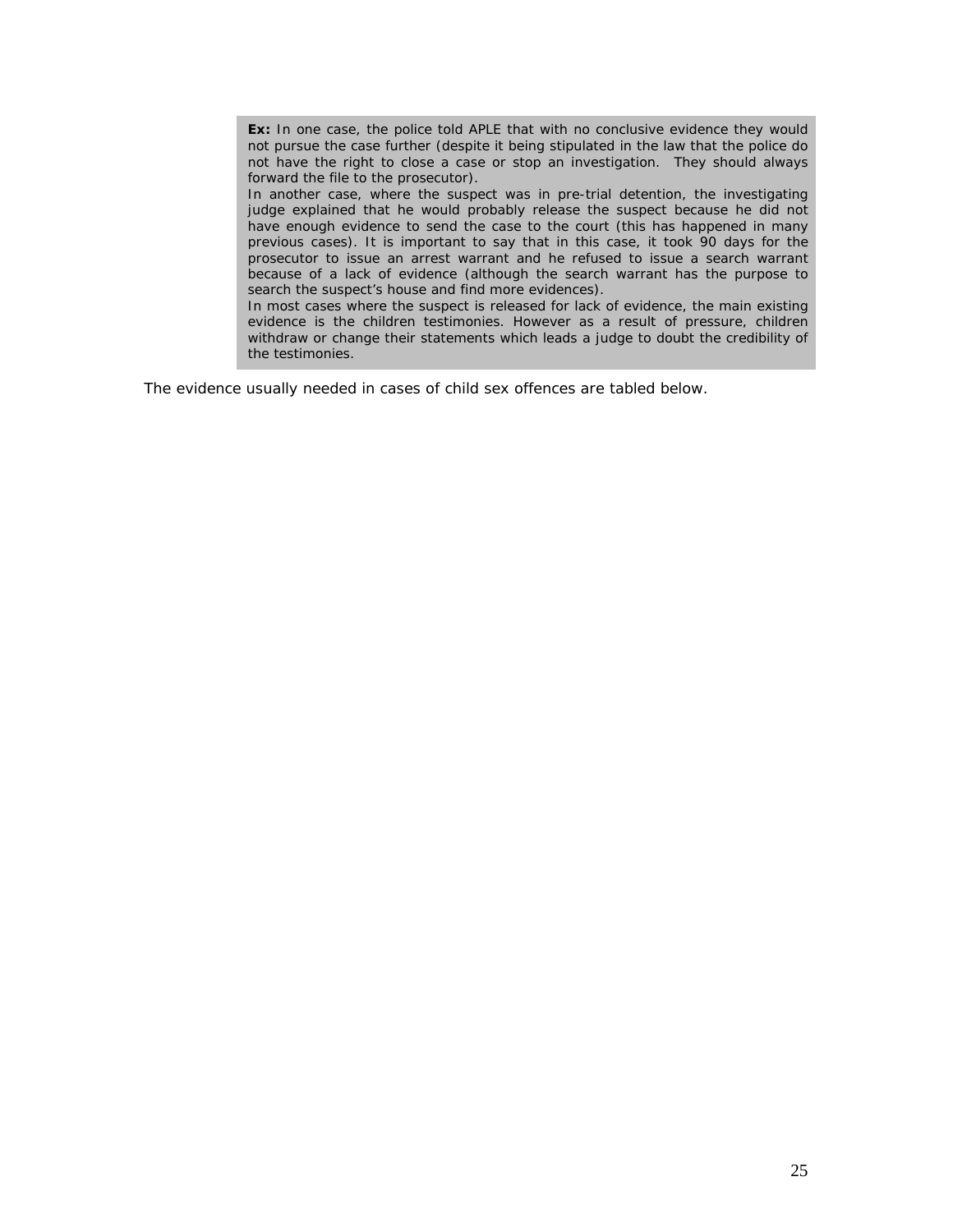# **EVIDENCES OF CHILD SEXUAL OFFENCES<sup>75</sup>**

| <b>TYPE OF</b><br><b>OFFENCE</b>   | <b>EVIDENCES</b>                                                                                                                                                                                                                                                                                                                                                                                                                                                                                                                                                                                                                                                                                                                                                                                                                                                                                                                                                                                                                                                                                                                                                                                           | <b>PROBLEMS IN</b><br><b>GATHERING</b><br><b>EVIDENCES</b>                                                                                                                                                                                                                                                                                                                                                                                                                                                                                                                                                                                                                      |
|------------------------------------|------------------------------------------------------------------------------------------------------------------------------------------------------------------------------------------------------------------------------------------------------------------------------------------------------------------------------------------------------------------------------------------------------------------------------------------------------------------------------------------------------------------------------------------------------------------------------------------------------------------------------------------------------------------------------------------------------------------------------------------------------------------------------------------------------------------------------------------------------------------------------------------------------------------------------------------------------------------------------------------------------------------------------------------------------------------------------------------------------------------------------------------------------------------------------------------------------------|---------------------------------------------------------------------------------------------------------------------------------------------------------------------------------------------------------------------------------------------------------------------------------------------------------------------------------------------------------------------------------------------------------------------------------------------------------------------------------------------------------------------------------------------------------------------------------------------------------------------------------------------------------------------------------|
| Rape /<br><b>Attempted</b><br>Rape | Victim(s) testimonies<br>Witness(es) testimonies<br>parents, relatives, friends, others<br>Medical evidences<br>injuries to genital<br>presence of perpetrator's sperm, hair, DNA on victim<br>victim's bites or scratches on perpetrator's body<br>medical examination or reports showing victim had<br>intercourse or was penetrated by object<br>Physical evidence<br>perpetrator's sperm, clothes, underwear, hair or<br>shoeprints at location of alleged crime<br>signs of struggle or fight<br>victim's hair, handprints, shoeprints or underwear with<br>perpetrator<br>Confession                                                                                                                                                                                                                                                                                                                                                                                                                                                                                                                                                                                                                 | • Children/parents<br>reluctant to testify<br>(victim often feel<br>ashamed)<br>● Policemen bribery<br>• Medical evidences hard<br>to get when the rape<br>has been committed<br>several days before (or<br>more): sperm and any<br>other body's elements<br>and marks disappear.<br>$\bullet$ Medical examination<br>expensive and<br>extremely rarely paid by<br>the judicial system                                                                                                                                                                                                                                                                                          |
| Debauchery                         | Victim(s) testimonies<br>Witness(es) testimonies<br>parents, relatives, friends, neighbours, flat owner,<br>guesthouses owners or receptionists, other<br><b>Medical evidence</b><br>$\blacksquare$ medical examinations or reports showing the victim had<br>intercourse or was penetrated by an object<br>presence of perpetrator's sperm, hair, DNA on victim<br>injuries to genitals<br>wounds, scars or injuries on child<br>Physical evidence<br>perpetrator's sperm, clothes, underwear with the child<br>child's sperm, clothes, underwear at the perpetrator's<br>place or any other location of the alleged crime<br>letters, e-mails written by the perpetrator showing<br>strong feelings or sexual desire for the child<br>photos of child with the perpetrator touching or<br>caressing him/her<br>pictures or videos of child with or without the<br>perpetrator, naked, in a sexual position or having a<br>sexual activity (either hard or electronic copies) (at the<br>perpetrator's or any other place)<br>Evidence of support to child/family: money transferred<br>on family's account, land/house, clothes, jewels, school<br>supplies, motorbike, (etc.) bought by the perpetrator | - Children/parents<br>reluctant to testify: guilt<br>of denouncing the<br>offender, fear of loosing<br>money/ favours<br>• Flagrant Delicto rare:<br>warrants needed for<br>searches and arrests<br>(longer investigation,<br>more difficulties to<br>gather evidences)<br>Policemen bribery to<br>hide evidences<br>• Medical evidences hard<br>to get when offence was<br>several days before<br>(especially when no<br>penetration: no sperm<br>or internal injuries)<br>Medical examination<br>expensive, not paid by<br>the judicial system<br>- Pictures/videos,<br>letters/emails, proofs of<br>support to the child/<br>family: not evidences if<br>not corroborated by |

<sup>75</sup> The main part of table data on evidences needed is from: LICADHO, *Guide to Law on Child Trafficking and Sexual Exploitation*, Draft March 2003.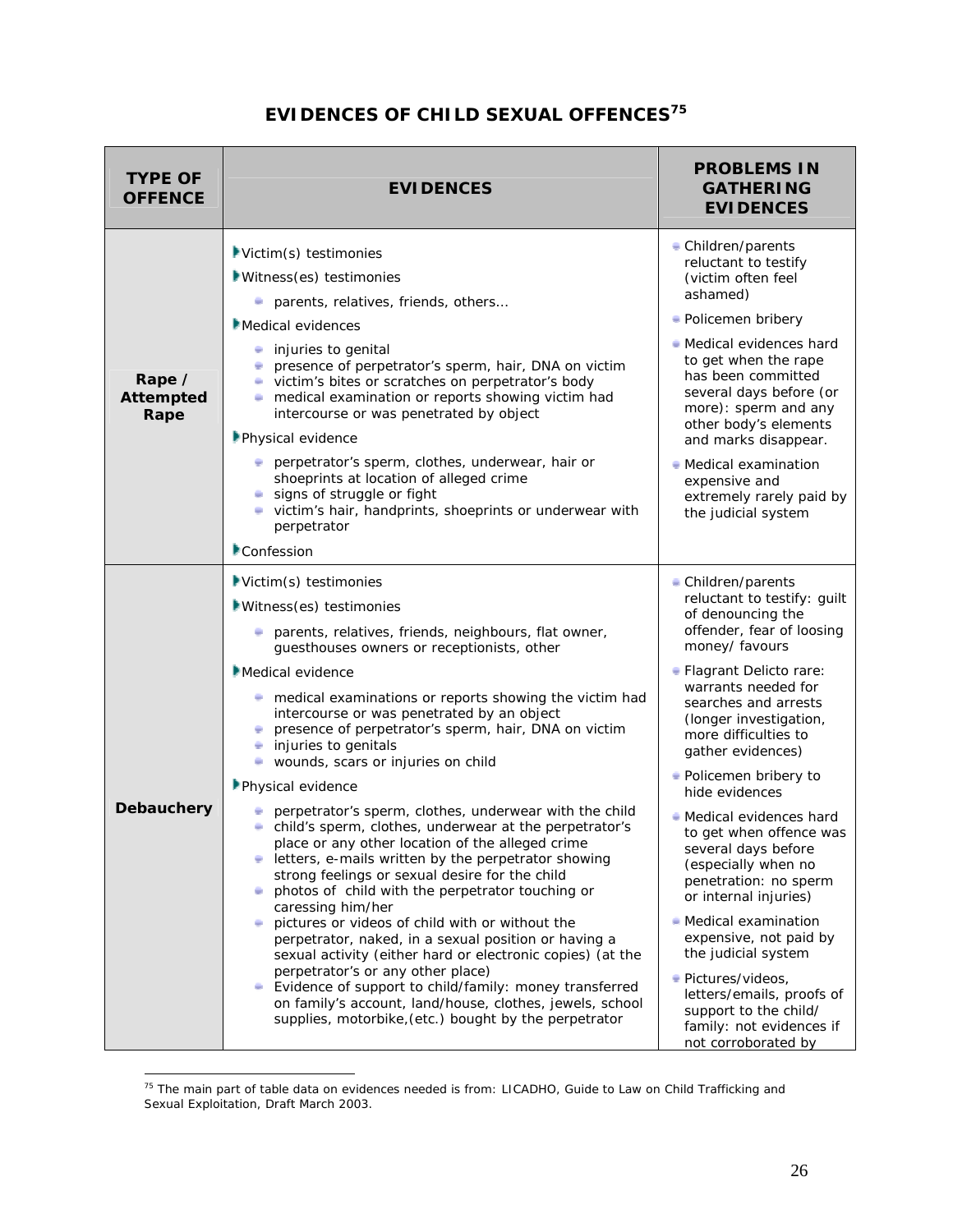|                                   |                                                                                                                                                                                                                                                                                                                                                                                                                                                                                                                                                                                                                                                                                                   | other elements                                                                                                                                                                                                                                                                                                                                                                                                                                    |
|-----------------------------------|---------------------------------------------------------------------------------------------------------------------------------------------------------------------------------------------------------------------------------------------------------------------------------------------------------------------------------------------------------------------------------------------------------------------------------------------------------------------------------------------------------------------------------------------------------------------------------------------------------------------------------------------------------------------------------------------------|---------------------------------------------------------------------------------------------------------------------------------------------------------------------------------------------------------------------------------------------------------------------------------------------------------------------------------------------------------------------------------------------------------------------------------------------------|
| <b>Indecent</b><br><b>Assault</b> | Victim(s) testimonies<br>Witness(es) testimonies<br>parents, relatives, friends, other<br><b>Medical evidence</b><br>$\blacksquare$ medical examinations or reports<br>wounds, scars or injuries on child<br>Physical evidence<br>perpetrator's shoeprints, clothes or underwear at<br>location of alleged crime<br>victim's handprints, marks or scratches on perpetrator<br>signs of struggle or fight<br>۰<br>Confession                                                                                                                                                                                                                                                                       | Children/parents<br>reluctant to testify<br>(victim often feel<br>ashamed)<br>• Policemen bribery to<br>hide evidence<br>$\blacksquare$ Medical examination<br>expensive, not paid by<br>the judicial system<br>● Medical evidences hard<br>to get when no injuries<br>or marks neither on<br>child nor on perpetrator                                                                                                                            |
| <b>Prostitution</b><br>/ Pimping  | Victim(es) testimonies<br>Witness(es) testimonies<br>parents, relatives, other customers, friends, etc<br>Medical evidence<br>wounds, scars or injuries on child's body or genitals<br>indicating use of force to perform sex for clients<br>Physical evidence<br>$\bullet$ child is dressed in outfits not suitable for the relevant<br>living environment<br>child's hair and face are made in a manner unsuitable<br>for the relevant living environment<br>• child's manners communicate the offer of sexual<br>services<br>presence of customers who procure sexual services from<br>child<br>$\bullet$ evidence of advertising sexual services (signs, internet<br>ads, etc.)<br>Confession | Children/parents<br>reluctant to testify<br>(often feel ashamed of<br>child prostitution, and/or<br>afraid of loosing money<br>if the child stops<br>prostituting)<br>• Policemen bribery to<br>hide evidences<br>• Medical examination<br>expensive, not paid by<br>the judicial system<br>• Medical evidences hard<br>to get when no use of<br>force, or no<br>marks/injuries, or when<br>sexual intercourse<br>happened several days<br>before |
| Pornography                       | $\blacktriangleright$ Victim(s) testimonies<br>$Witness(es)$ testimonies<br>parents, relatives, friends, photograph developer, etc<br>Physical evidence<br>photos or video tapes / VCDs of nude children or<br>children being sexually exploited<br>publicity showing movies with nude children or child<br>performing sexual acts<br><b>E</b> records or financial receipts of perpetrator's purchase or<br>possession of pornographic materials<br>Confession                                                                                                                                                                                                                                   | • Children/parents<br>reluctant to testify<br>(often feel ashamed of<br>child prostitution, and/or<br>afraid of loosing money<br>if the child stops<br>prostituting)<br>• Policemen bribery to<br>hide evidences<br>• When pictures/videos<br>found on internet:<br>difficulties to know the<br>perpetrator                                                                                                                                       |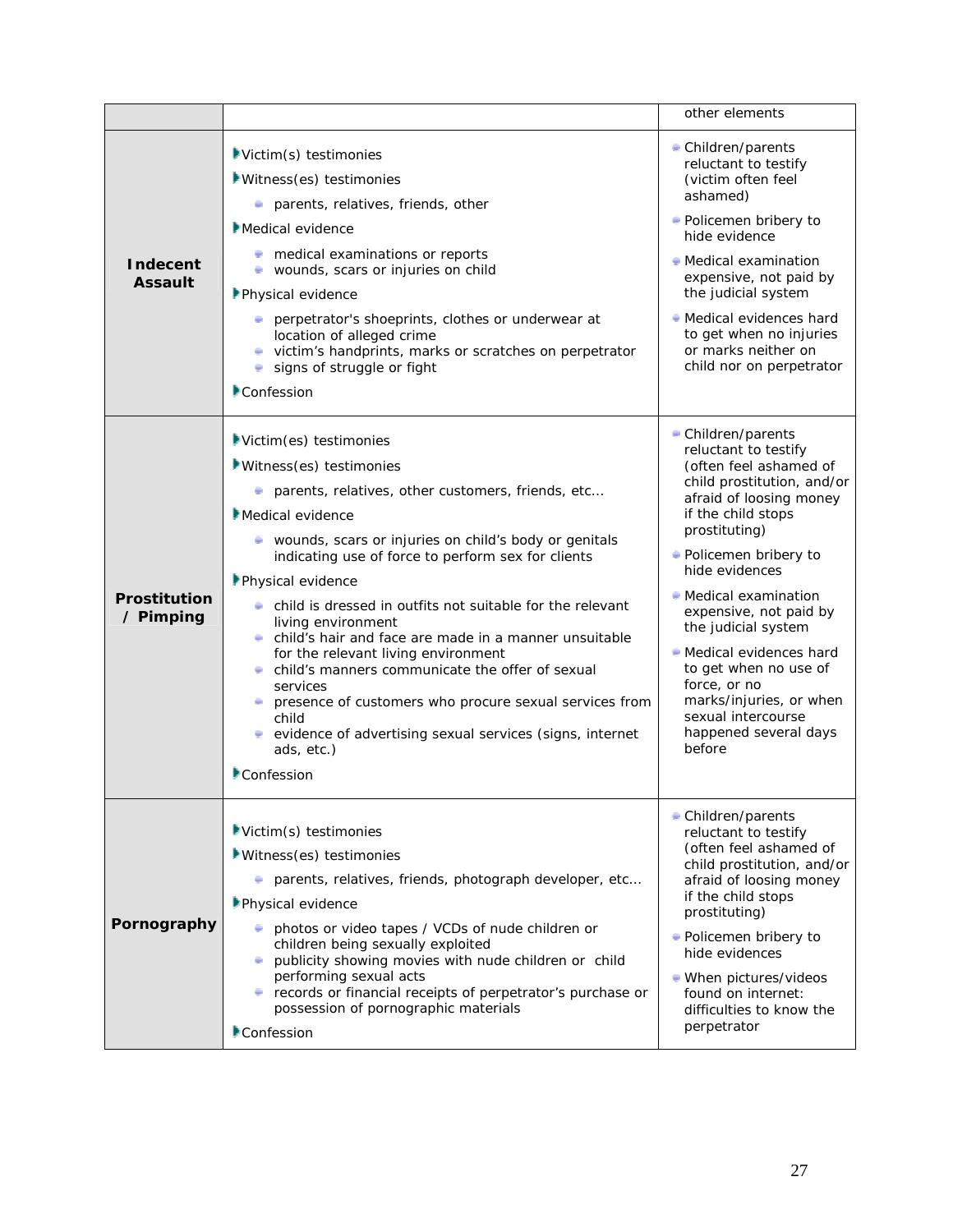# iv. Burdens

Several problems arise in the pre-trial procedure which limit conducting a proper investigation, namely: the lack of clarity in the laws, the difficulty in gathering evidence and the lack of funding for investigations, the law enforcement and judicial officers' reluctance to cooperate, the officer's lack of knowledge of the laws and technical skills of investigation, the lack of special concern in children interrogations, the extra-judicial settlements, and corruption.

# The lack of clarity in the laws

The procedure as described in both the UNTAC Code and the law on criminal procedure is unclear.

Firstly, the problem of prevalence (which law will prevail over the other) explained above regarding the criminal laws arise. The first law dealing with criminal procedure is the UNTAC Code. It was revised in 1993 by the law on criminal procedure, and thus if the principle is applied, the later law should be applied in isolation. However, this is impossible because the UNTAC Code contains provisions that are not mentioned in the law on criminal procedure and should undoubtedly be taken into consideration. Moreover, the two piece of legislation are closely linked and cannot be separated, as a matter of fact, the law on criminal procedure refers in some provisions to the UNTAC Code. This is therefore confusing and leads to problems in the implementation of the law, especially when the provisions of the two laws are in contradiction.

Secondly, even if the law on criminal procedure had the purpose of clarifying and filling the gaps of the UNTAC Code provisions, several elements of this law are stated but not explained and detailed. The application therefore becomes extremely difficult.

Thirdly, until the adoption of the law on criminal procedure in 1993, the law provisions dealing with criminal procedure were so weak that the law enforcement and judicial officers used to merge law provisions and practice. This habit is still present and seems to be difficult to abandon. Moreover, the habits and the ways to enforce the criminal procedure are different according to the provinces<sup>76</sup>, thus it leads to a lack of coherence in the law enforcement.

The examples below show how hard it is to understand the law provisions, and to enforce a clear and constant criminal procedure.

 $\Box$  The difference between the procedure where there is a flagrante delicto and the procedure where there is no flagrante delicto

According to the law, the element determining which procedure should be applied is the existence or the non existence of a flagrante delicto.

Firstly, the term flagrante delicto is not explained in the law on criminal procedure but is in the UNTAC Code, so both pieces of legislation must be used here.

Secondly, the limited time after which an act will not be classified as a flagrante delicto is not documented and is rather a reflection of the policemen's appreciation, which obviously causes problems.

<sup>76</sup> Interview with APLE lawyer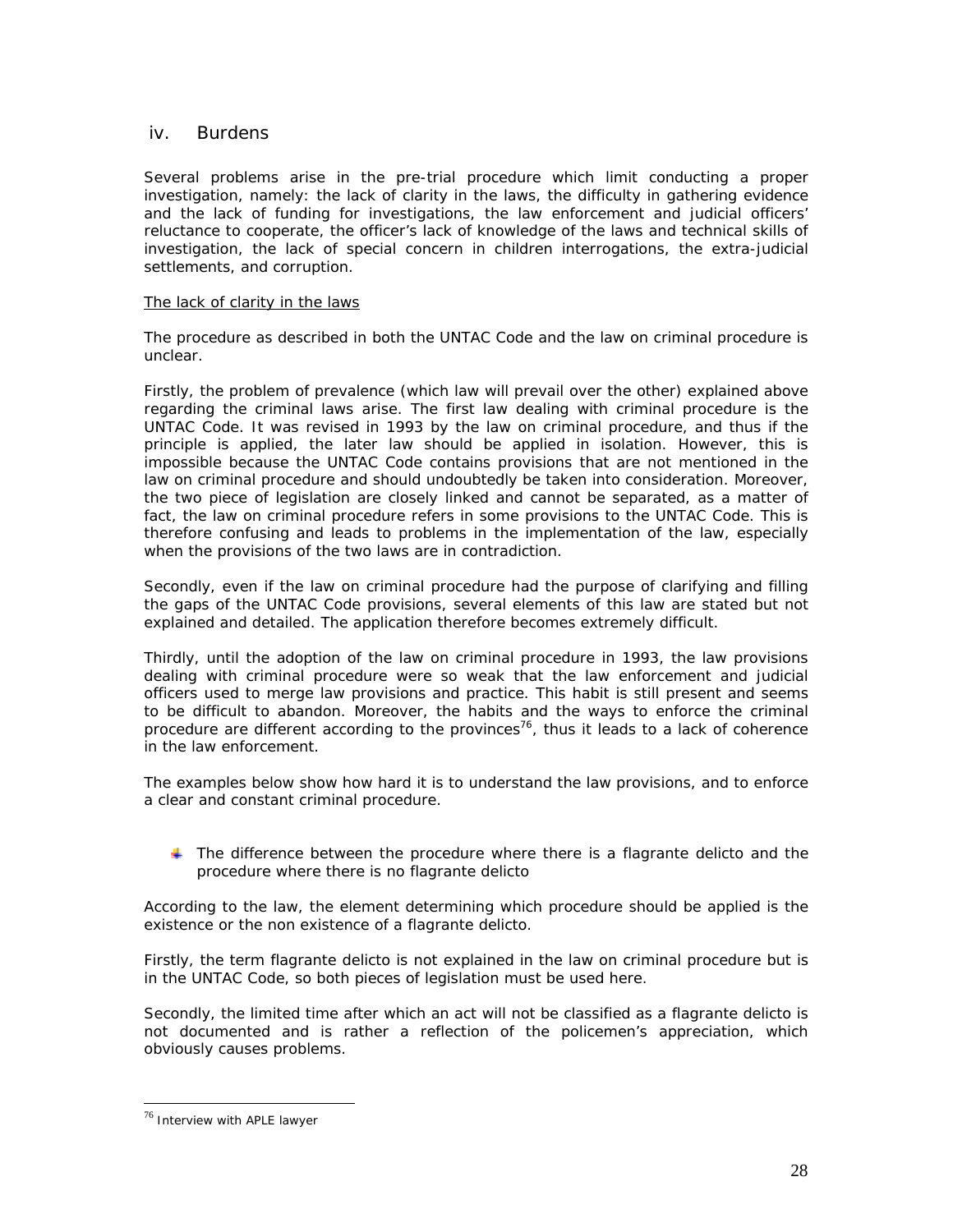Thirdly, the different roles of the judicial police and the prosecutor in cases where there is or where there is not a flagrante delicto are confusing, and in practice the officers either determine whether there has been a flagrante delicto themselves, or are reluctant to use the flagrante delicto procedure.

> **Ex.1:** judicial and law enforcement officers use article 18 of the UNTAC Code for the definition of flagrante delicto. Logically, they take into consideration this Article and the following ones which determine when a flagrante delicto is constituted. This leads in practice to the extension of the flagrante delicto procedure to the situation where there is substantially incriminating evidence.<sup>77</sup> However, substantially incriminating evidence is not mentioned in the article related to arrest in the case of flagrante delicto but in the following one that begins with "in all other cases". This means that the article related to substantially incriminating evidence excludes a contrario the flagrante delicto cases.

> **Ex.2:** as the differences between the flagrante delicto and the non flagrante delicto procedures are not clearly explained, policemen often mix the two procedures. In one APLE case involving a flagrante delicto, policemen argued that they could not conduct searches between 6:00 PM and 6:00 AM even though this constraint is not valid in flagrante delicto procedures.

> **Ex.3:** In one case the police requested an arrest warrant from the prosecutor despite the fact that there existed a flagrante delicto. This slows down the arrest procedure and permits the offender to escape. According to article 47 of the law on criminal procedure, the police have the right to arrest offenders caught red-handed in the act. However, Article 62 of the same law stipulates that in cases where the committed crime is flagrante delicto, the prosecutor may issue an order for the suspect to appear through arrest. Thus, two articles of the same law are in contradiction, and it is unsurprising that the police are reluctant to risk overstepping their mandates.

 $\blacksquare$  The arrest warrant or order to appear through arrest

Under the law, when the prosecutor requires a suspect to be remanded he/she may issue an arrest warrant (or order to appear through arrest), and transmit it to the police in order for them to catch the suspect.

In practice, the process is more complicated. It has been observed that while sometimes the prosecutor issues an arrest warrant, other times he/she proceeds as follows:<sup>78</sup>

- 1. *Two* s*ummonses to appear*: the prosecutor issues a first summons to appear that will be given by the police to the suspect, requesting the suspect to appear and mentioning the offence he is suspected of having committed. A second summons is issued if the suspect does not appear.
- 2. *Two* o*rders to appear*: where the suspect did not appear after the two summonses, the prosecutor issues a first order to appear, then a second one if the suspect still does not appear.
- 3. *Authorization to catch the suspect*: when the suspect does not respond to the prosecutor's orders, the prosecutor issues an authorization for the police to catch the suspect. The duration of this authorization is one month.
- 4. *Arrest warrant*: when, after one month, the police do not catch the suspect, the prosecutor issues an arrest warrant.

 $^{77}$  Interviews with an investigating judge, Sihanoukville, APLE's lawyer, and with a representative of Protection of Juvenile Justice.<br><sup>78</sup> This process has been described by APLE's lawyer and corroborated by other legal workers. The names of the

documents have been translated from Khmer into English by a lay person, and may not represent the exact legal terms. According to APLE's lawyer, this has been detailed in the 1980's in a declaration from the Ministry of Justice.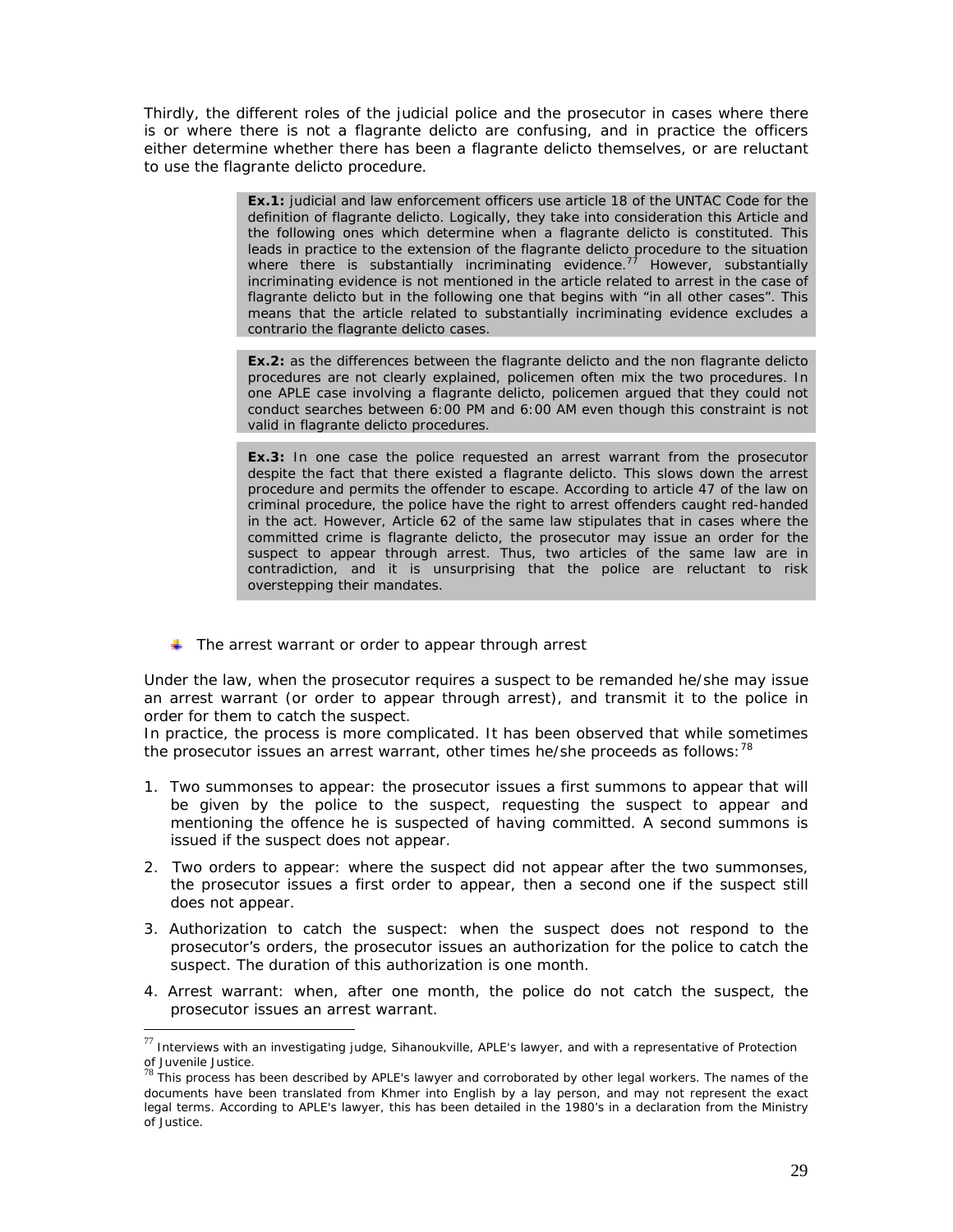NB: In cases of serious offences, the prosecutor could issue directly an authorization to catch the suspect.

It is obvious that this process can be extremely long, and the suspect never caught, especially when he/she is a foreigner likely to fly back to his/her native country.

Although the prosecutor seems to have the option of issuing immediately an authorization to catch the suspect, this procedure is still complicated and voluntary or involuntary errors are possible.

The main reason why prosecutors may choose this process is the lack of clarity in both the law on criminal procedure and the UNTAC Code regarding when an arrest warrant should be issued and what its contents should be; this applies especially in cases where there is no flagrante delicto (the majority of cases). The same problem arises with search warrants.

This may constitute a pretext for prosecutors and investigating judges to follow an incorrect procedure. The following examples show the damaging consequences that such behaviours may have.

> **Ex1:** In one APLE case, the prosecutor issued a letter, handed over by the police to the suspect, requesting the suspect to attend to the court four days later for an interview regarding charges of debauchery. A few hours later, the suspect left his house and never returned. APLE does not know whether the error was involuntary, but it remains that if the prosecutor had followed the law and issued an arrest warrant, the suspect would not have been able to flee.

> **Ex2:** In another case, an APLE project officer was told by an investigating judge that a search warrant could not be issued because there was not enough evidence in the file, despite the fact that it is not mentioned in the law that a certain quantity of evidence is needed for the issuance of a warrant. As a consequence, whilst the investigating judge was trying to gather more evidence, the suspect's friend removed all the compromising documents, objects, pictures etc, (that could actually have constituted the aforementioned evidence) from the suspect's house.

It is concluded therefore that the lack of clarity in the two piece of legislation, when combined with the potential unwillingness of the prosecutors or investigating judges to work properly, can lead to grave errors in the procedure and to the failure of prosecutions.

#### The difficulties in gathering evidence and the lack of resources available for investigations

The difficulties in gathering evidence have been explained in depth above. An additional problem is added to these difficulties: the lack of funding for investigations.<sup>79</sup> Firstly this problem reduces the capacity of law enforcement officers to conduct proactive investigations. Without adequate funds, policemen, prosecutors and investigating judges cannot use medical, chemical or physical techniques to find and evaluate evidence. This means for instance that they are not able to request experts to analyse DNA (which can be crucial evidence in cases of child sex offences), or to use sophisticated electronic devices for surveillance. As a consequence, "investigating judges commonly explain that they do not have money or time to conduct evidence-gathering missions, so they must rely heavily on police reports. $^{80}$  This leads to the problem of the reliability of police reports (in cases where there is bribery for example).

 $^{79}$  There was a consensus on this issue between the investigating judge, the policeman and the UNICEF Child Protection Officer interviewed.

<sup>80</sup>LICADHO, *Rape and indecent Assault in Cambodia 2004*, March 2004, p.13.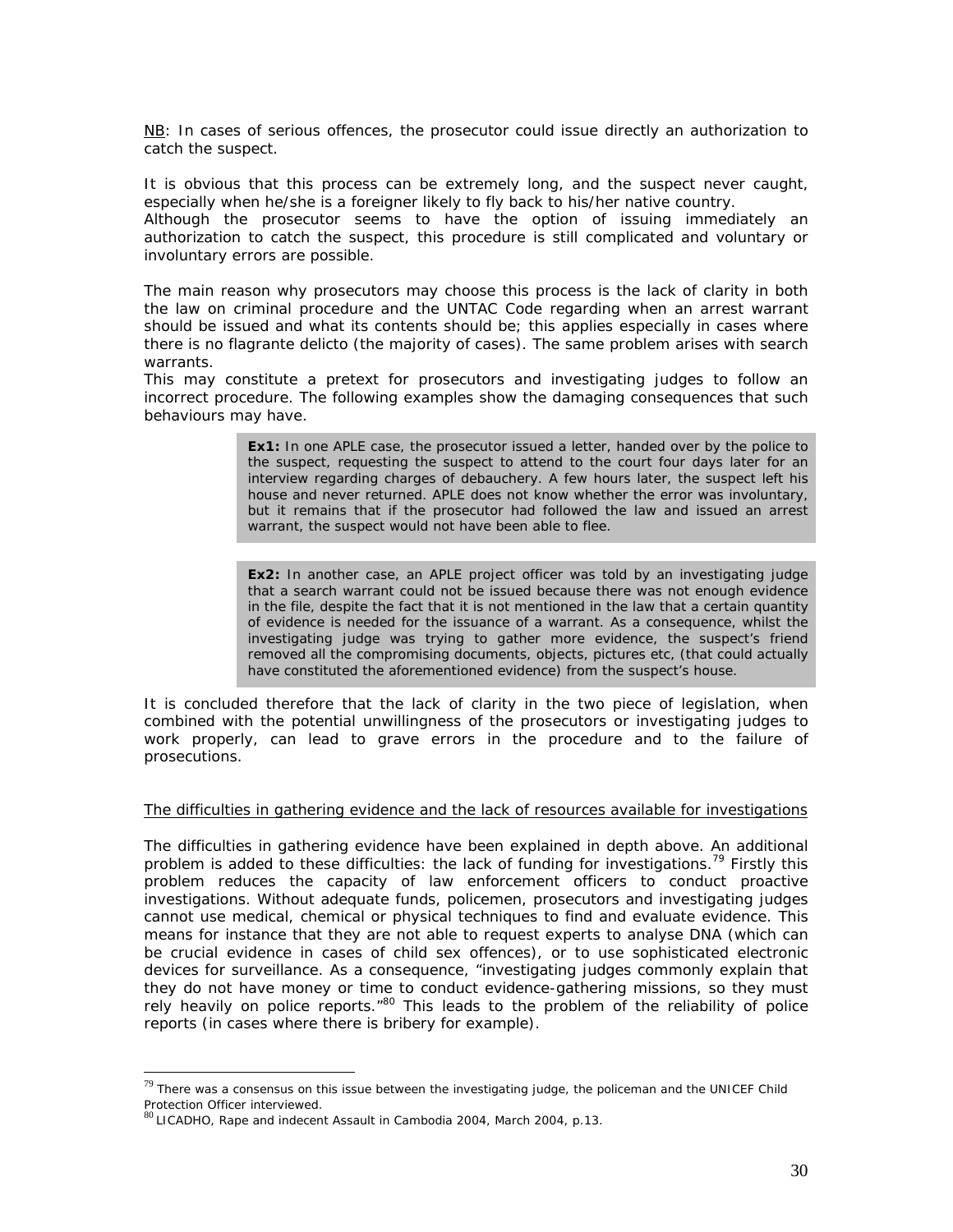Secondly the lack of resources demonstrates the government's unwillingness to considerably improve the skills of the police in investigating foreigner-perpetrated child sex offences. One could not say that the government wants to protect child sex offenders, but rather that there is a concern that Cambodia does not get a 'police-state reputation'81 by monitoring all foreign tourists, as this would limit the development of tourism activities in Cambodia and as such reduce the income available for the state.

The unwillingness of law enforcement and judicial officers to cooperate and properly perform their duties

The lack of cooperation can be found at three levels:

- between police and prosecutors or investigating judges
- between prosecutors and investigating judges
- between NGOs and police, prosecutors or investigating judges

"There is a poor coordination between the police and the courts, including a lack of collaboration, trust and respect<sup>"82</sup> Cooperation between NGOs working on/with the judicial system and law enforcement or judicial officers is sometimes difficult, either because the officers do not want NGO involvement in a case (and discover bribery for instance), or because they merely do not have the will to properly perform their duties. In many APLE cases the lack of cooperation was obvious.

> **Ex:** in one case, it took almost two months for the prosecutor to issue an arrest warrant. He stated that the police had asked the suspect for copies of his passport and visa as these were needed to issue the arrest warrant, although in reality this had not been done. He also accused NGOs of being responsible for child sex offences as they should take better care of children. Finally the prosecutor said that he was not issuing the arrest warrant because the law regarding debauchery was unclear and he did not know whether oral and anal sex amounted to debauchery under the 1996 law, though foreigners had already been charged with debauchery for such acts.

> These arguments were obviously wrong and dishonest and had the purpose of delaying the issuance of the warrant and ousting APLE from the case process.

The cooperation between law enforcement and judicial officers and NGOs seems to be particularly fragile in Sihanoukville (with the exception of a few officers). As a matter of fact, the Sihanoukville NGO Response Network noted that "despite request and interviews, the courts and police stations of Sihanoukville would or could not produce arrest records, court papers or other documentation regarding child sexual exploitation in Sihanoukville for [their] pilot project<sup>"83</sup>.

However, the lack of cooperation is not systemic and in many other APLE cases the police cooperated during the investigation and arrest of suspects, especially in Phnom Penh where the Anti-trafficking and Juvenile Protection Unit is more proactive. But even where law enforcement and judicial officers have the will to work in collaboration with NGOs, there is always the risk that limits and pressure will be imposed by their supervisors or other persons in the upper levels of the government.<sup>84</sup> "Police, judges and prosecutors who investigate controversial cases may be subject to intimidation and may fear retaliation for a judgement which is not in the favour of a powerful party<sup> $n$ 85</sup>. Threats of pressure from superior powers can therefore be the origin of their unwillingness to work,

 $81$  Interview with the UNICEF Child Protection Officer.

<sup>82</sup> Ibid, LICADHO, Cambodia human rights report, p.21

<sup>83</sup> Sihanoukville Response network, A networking group to combat child sexual exploitation, *Final Report for Project PKP/KH/7/03*, April 2005, p.5 <sup>84</sup> Anonymous source

<sup>85</sup> Ibid, LICADHO, Cambodia human rights report, p.21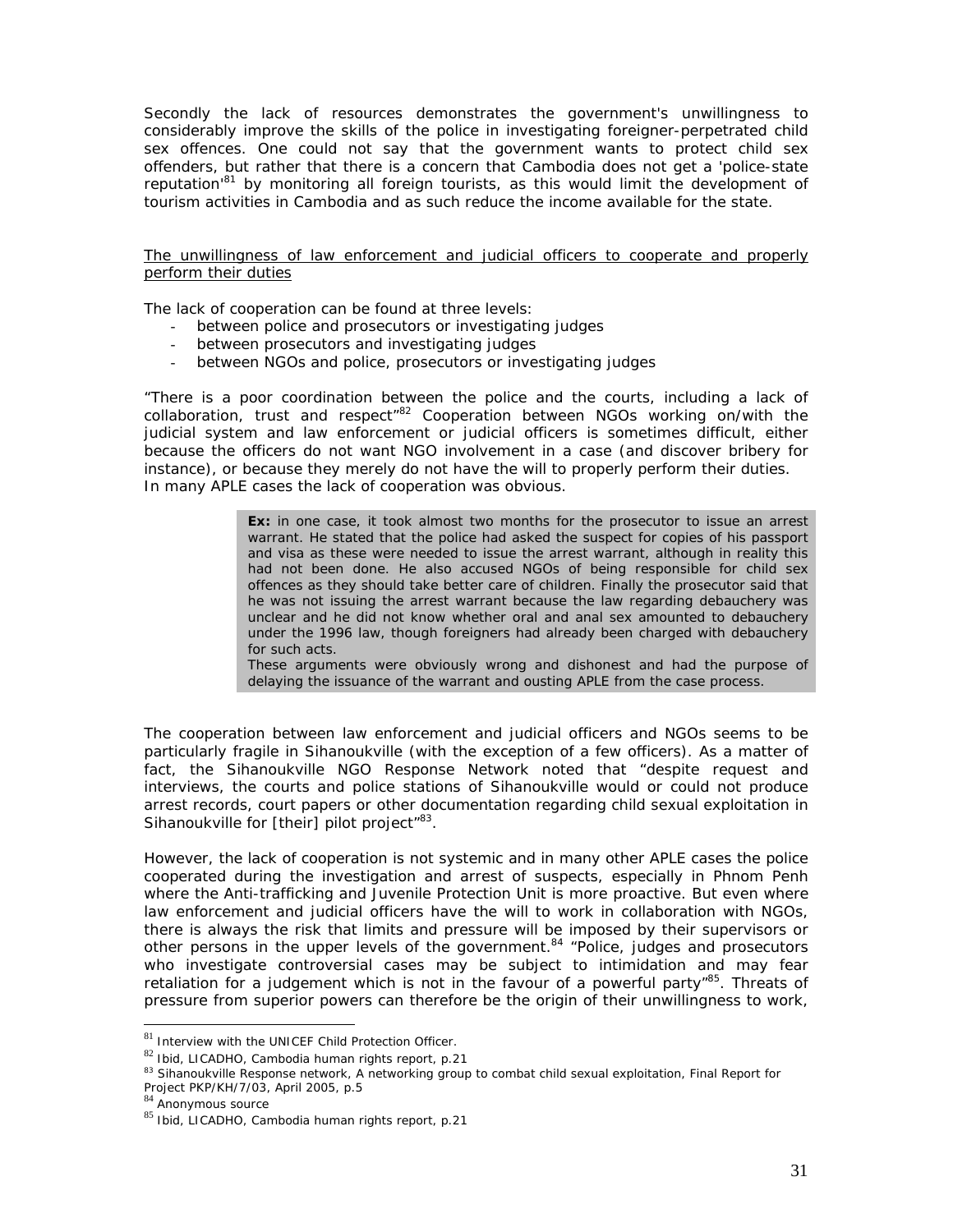as they would prefer to avoid being exposed to reprimand from supervisors, loss of employment or even worse consequences.

Poor legal knowledge and inadequate technical skills for investigations among law enforcement and judicial officers

Firstly, the lack of legal knowledge makes it impossible for law enforcement and judicial officers to respect the criminal procedure and to understand children's rights when they do not know or understand the content of legislation.

It has been noticed that during interviews conducted for the survey, responses given to questions dealing with the criminal procedure sometimes differed according to the person interviewed. It is important to note that the interviewed person often did know the Cambodian legislation and that the differences in the information obtained were mostly due to the lack of clarity in the laws, which make the criminal procedure hard to understand.

The lack of knowledge among law enforcement officers is generally due to the lack of legal training.<sup>86</sup> As a matter of fact, although all police officers must undergo formal training (which is not enough to provide extensive legal knowledge), there is no need, before entering the police force to attempt to legal training or pass legal exams. $87$  Legal training is provided after entry into the police force by the Ministry of interior, the Law Enforcement against Sexual Exploitation of Children Project, other NGOs, and even sometimes foreign police officers. However, training can not be held for all policemen of all provinces, and therefore in one hand some policemen are not targeted, and in another hand the policemen's legal knowledge will differ from one policeman to another and from one province to another.<sup>88</sup>

It is thus difficult for police officers to follow in investigations the exact criminal procedure as detailed in the law.

This lack of knowledge can also be found amongst the judicial officers.<sup>89</sup>

Secondly, in addition to the lack of legal knowledge, police officers have rarely attempted training on skills and techniques of investigation, making proactive investigations difficult.<sup>90</sup> This can lead to poor investigations, and the release of suspects for lack of evidences or procedural errors.

### A lack of special consideration when interviewing children

The methods used to interview children and adults are usually the same. There is no special care or specific process followed when the victim is a child, mainly because police officers, prosecutors and investigating judges have no knowledge of child psychology or how to behave with a child victim of a sex offence.<sup>91</sup>

Therefore when interviewing children, police officers, prosecutors and judges are often rude or ask inappopriate or insentitive questions, which can lead to the child staying silent and refusing to testify about the offence.

<sup>&</sup>lt;sup>86</sup> Policemen working for the Anti-trafficking and Juvenile Protection department come from many different provinces and often previously worked for other departments (the administrative police for instance) and thus have no knowledge of criminal law: interview with a policemen from the Anti-Trafficking and Juvenile Protection Unit.

 $87$  Interview with a policeman from the Anti-Trafficking and Juvenile Protection Unit.

<sup>88</sup> Cf Annex 3: policemen's knowledge of the law in different provinces, PJJ Workshop report 2005.<br>89 Interview with the UNICEF Child Protection Officer and representatives of the NGO PJJ

<sup>90</sup> Interview with the UNICEF Child Protection Officer

 $91$  Interview with representatives of the NGO PJJ.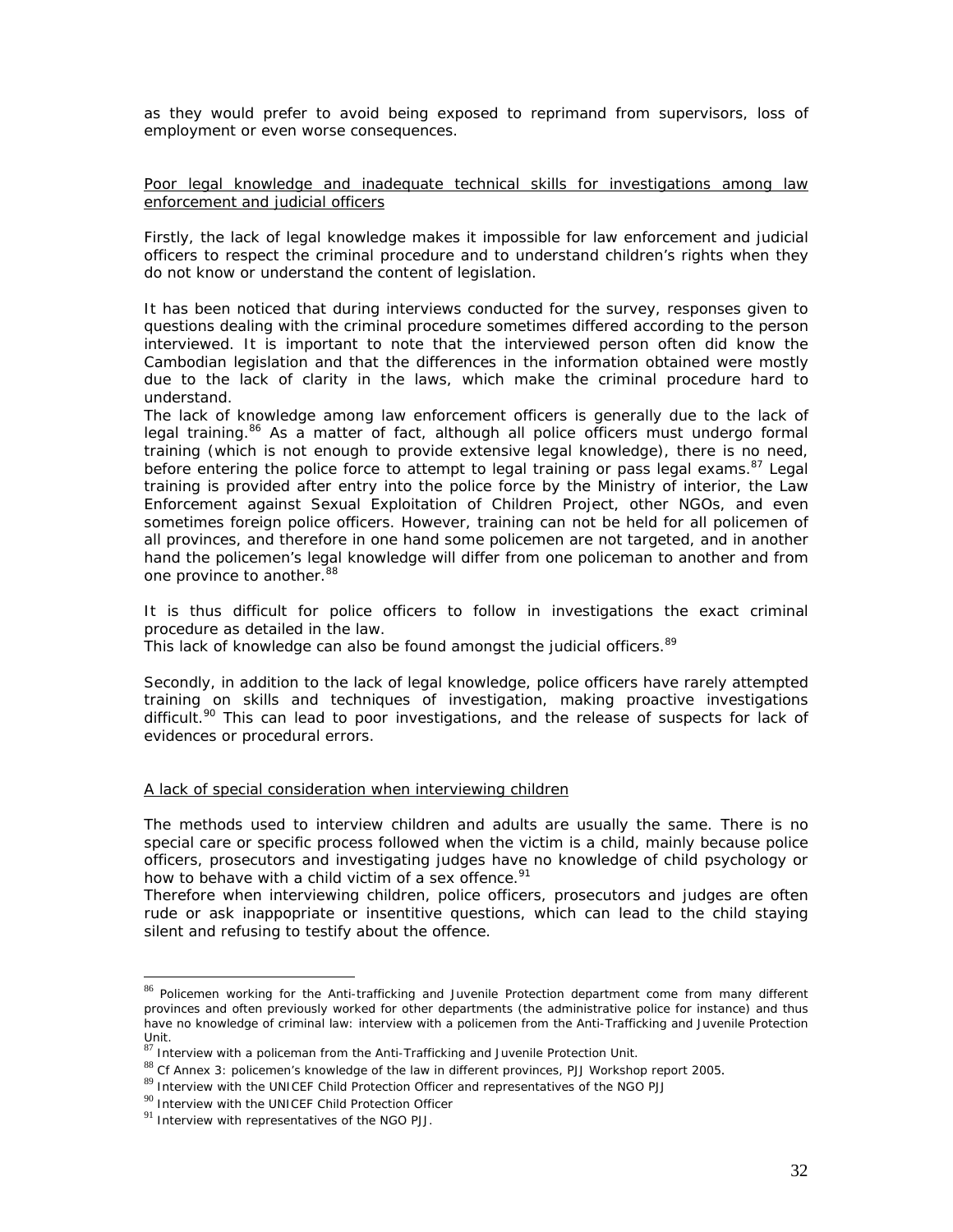### Extra judicial settlements $92$

Extra judicial settlements are common-place and consist of a proposal to the victim or the child victim's family that an arrangement be made outside of the judicial system, which usually means offering a compensation of a material value in order that the victim either not complain or withdraw his/her complaint.

The extra judicial settlement can be initiated by:

- Policemen, prosecutors, judges, or clerks, who receive a benefit from the suspect to make the victim withdraw his/her complaint by offering money. In such a case, they drop the charges against the suspect and close the case (sometimes even hiding or destroying evidence). The clerks' role includes registering all the documents on cases in files; they can therefore easily remove or replace them.
- Lawyers, who receive a benefit from the suspect to convince the victim either not to complain or to withdraw his/her complaint.
- The suspect, who meets the victim and/or the victim's family or asks other persons to meet with them to propose a compensation in exchange for the withdrawal of the complaint or the guarantee that the victim will not complain.
- The victim or the victim's family, who do not care whether the suspect is prosecuted but simply want compensation, or do not trust the judicial system and are afraid not to receive compensation once the offender is prosecuted.

In many APLE cases, the prosecution was stopped because the victims withdrew their complaints. It is usually impossible to prove whether they have been offered money, but there is often no doubt about this, especially in cases where children's families were visited by suspects and immediately withdrew their complaints or refused from that moment to talk any more about the alleged offence.

The practice of extra judicial settlements is illegal. $93$  It leads to impunity for child sex offenders and therefore encourages them to abuse children as they know they do not risk being convicted. It discredits the judicial system by making an extra judicial settlement a more efficient way to get compensation, and it pushes victims to distrust justice and to restrict the damage of the offence to money.

*NB: it is however important to remember, as has already been mentioned, that according to the law, the complaint withdrawn should not stop the prosecution*.

This practice involves corruption as the suspect sometimes gives money to law enforcement or judicial officers.

# **Corruption**

l

It is well known that corruption is a serious problem in Cambodia at any level of the government. In many of the examples given throughout the report, corruption was underlying. Regarding the criminal procedure, corruption leads to complaint withdrawals, release of offenders, disappearance or destruction of evidence, changes in testimonies, slowness of investigations, loss of official documents such as warrants or abandonment of the file until the end of the time limit for pre-trial detention, etc.

 $92$  Ibid, LICADHO, Rape and Indecent Assaults, p.15

 $93$  Law on criminal procedure, Art. 3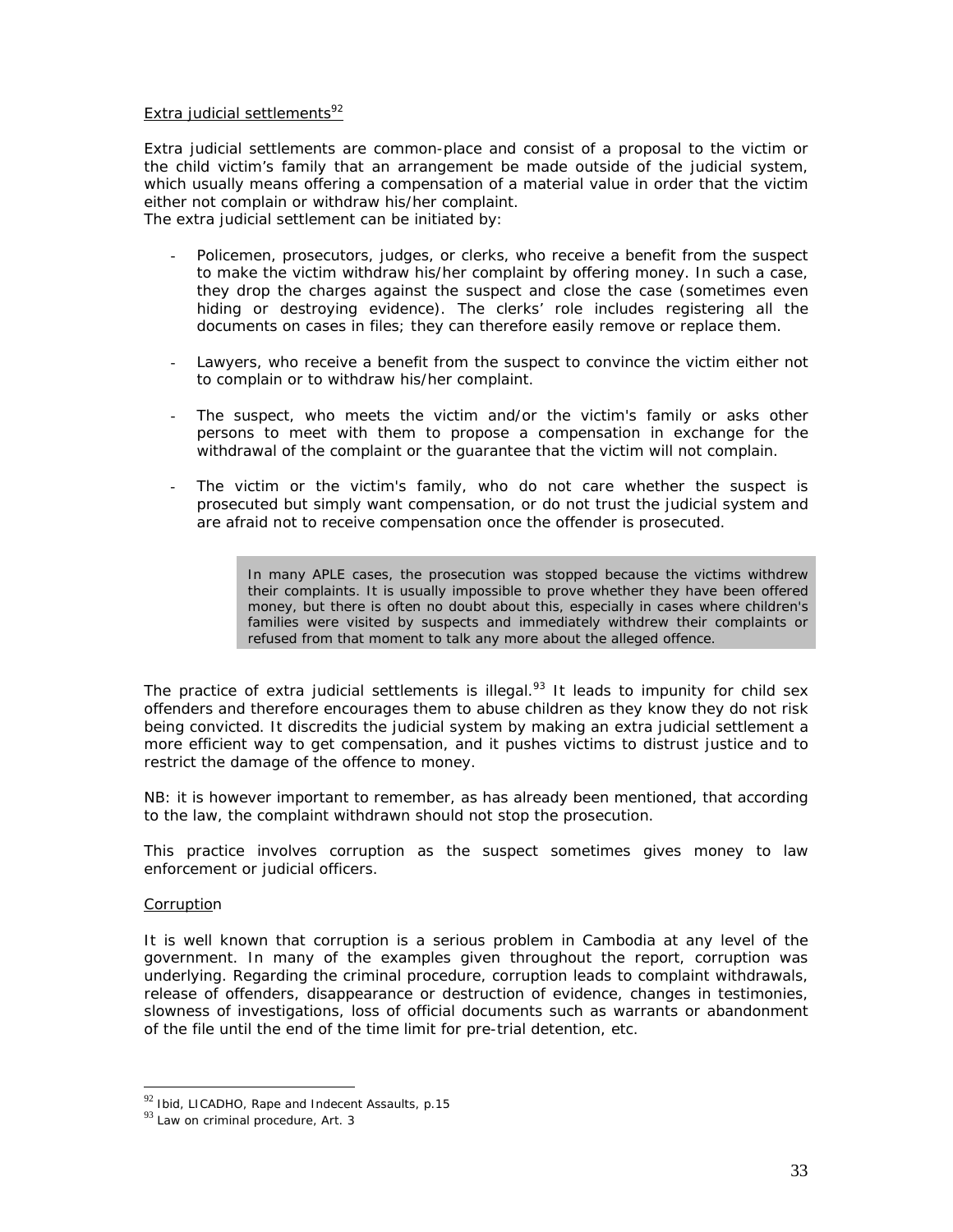**Ex:** in a case from the NGO Protection of Juvenile Justice, children were accused of rape and thus faced between 15 and 20 years imprisonment. Before the trial, the judge told the children's families that he could release them in exchange for 1 million riels $94$ (250 US\$).

Corruption constitutes a huge burden on the prosecution of child sex offenders.

v. Resume schemes of the procedure before trial in law and in practice

See the schemes on next pages.

<sup>&</sup>lt;sup>94</sup> Interview with representatives of the NGO PJJ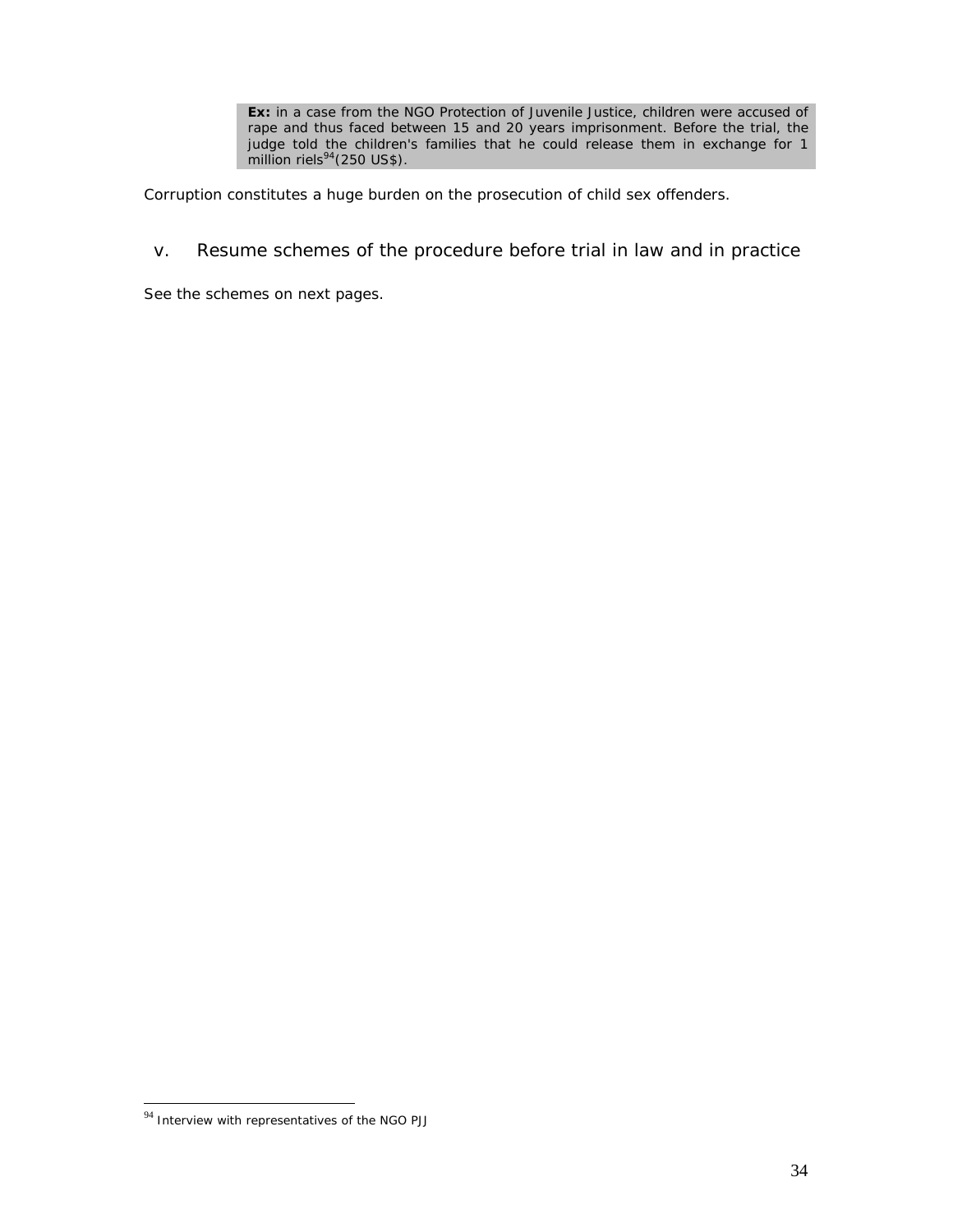# **THE CRIMINAL PROCEDURE IN THE LAW**

Procedure in case of formal or informal complaint Procedure in case of flagrante delicto

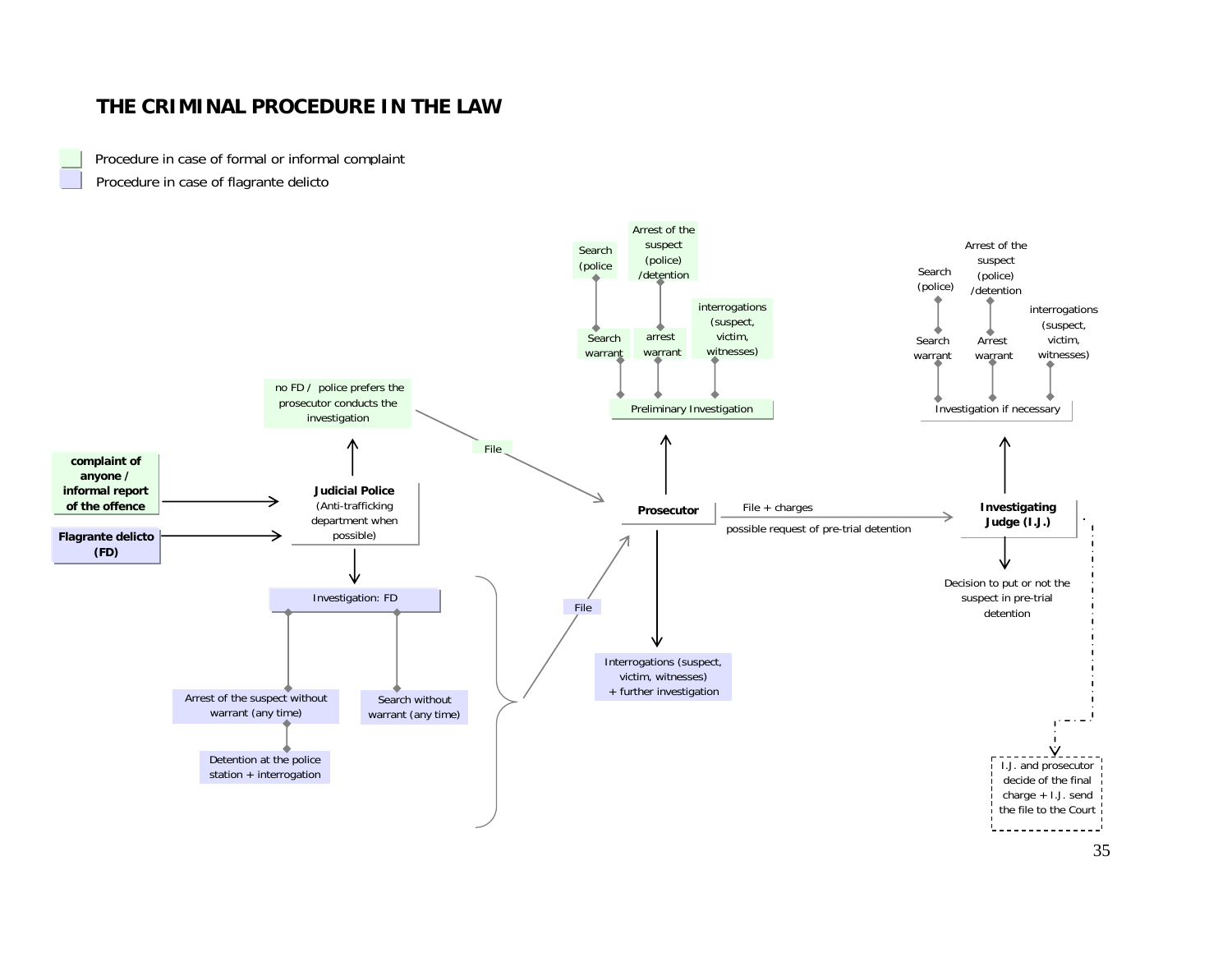

# 36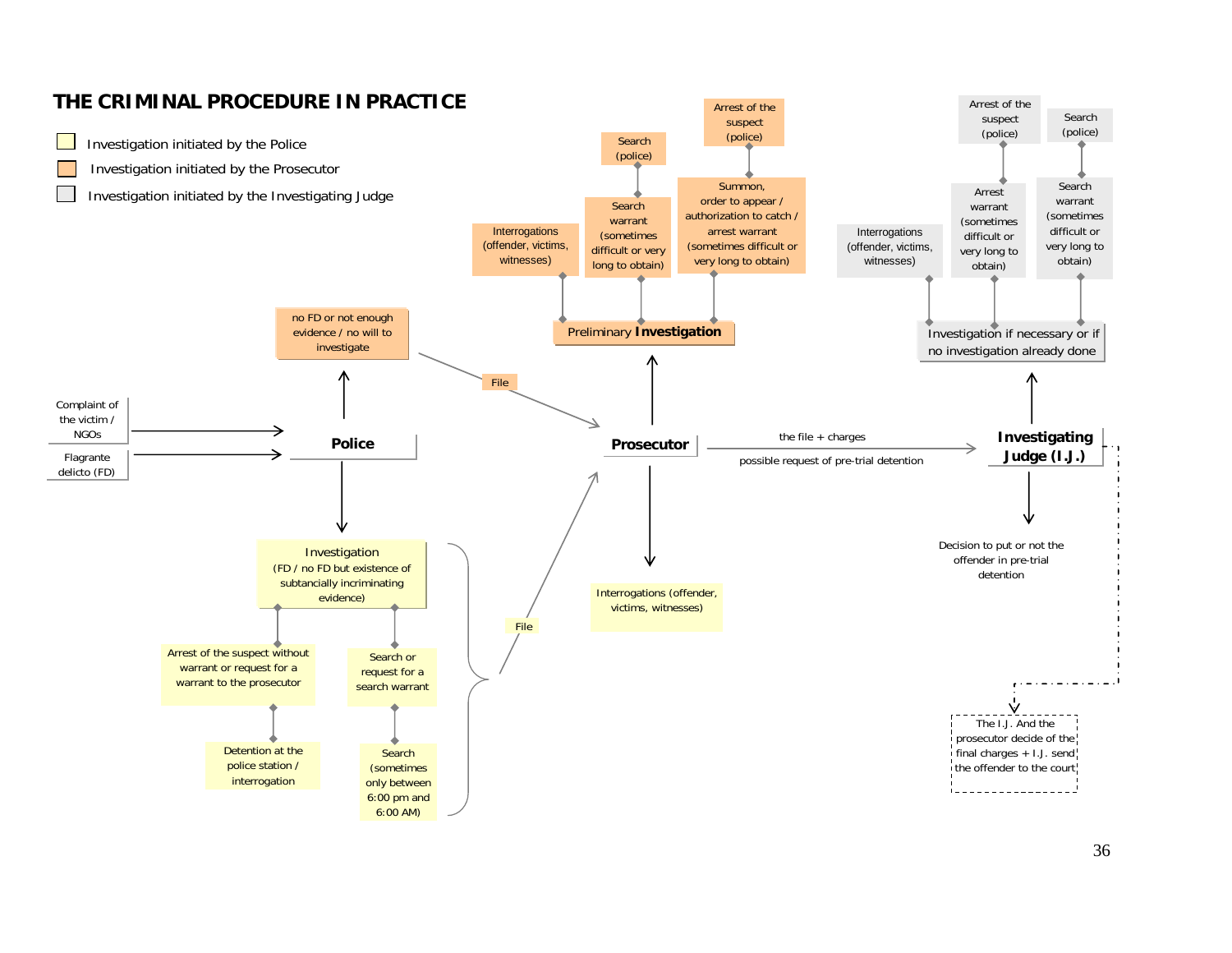# vi. The role of NGOs

As in many humanitarian or development sectors, NGOs play a large role in the fight against child sex offences and human trafficking in Cambodia.

The government's difficulties in addressing the situation have led local and foreign organizations to perform functions that should be carried out by the Ministry of Justice and local law enforcement and judicial officials. For example, APLE's staffs are mainly investigators who monitor foreigners suspected to be child sex offenders. However, monitoring suspected offenders, collecting information and evidence, taking pictures of offenders and their victims, and obtaining testimonies should be the role of the police. Regular citizens shouldn't have the right to monitor other citizens. However, NGOs' help is invaluable as the judicial system is not strong, organized or funded enough to perform these duties in an autonomous manner.

Several other NGOs or International Organizations are making up for the weaknesses of the judicial system by:  $95$ 

- providing legal assistance, including the NGOs Protection of Juvenile Justice, Cambodian Defenders Project, Legal Aid of Cambodia and Legal Support for Children and Women;
- training police officers and Court officials on criminal laws and procedure, such as Protection of Juvenile Justice, Cambodian Defenders Project, LICADHO, World Vision, UNICEF and many others; and
- engaging in social work and victim reintegration, among which are Friends/Mith Samlanh, M'lop Tapang, and Chab Dai Coalition.

Facing the reality at present, these organizations are a real guarantee that something is done to address child sex offence issues in Cambodia.

Consequently, it is important that organizations like APLE assist where the judicial system shows deficiencies by doing pro-active investigations, and it is even more important that organizations work in close collaboration with the law enforcement and judicial system offices, in order to reach the expected results: arrests and prosecutions of child sex offenders.

- c. During and after judgment
- i. During the trial

This section will not focus on the development of the trial as APLE main activities cease once the investigation phase is finished, but will deal instead with specific issues that are considered important for the fight against child sex offences.

# The secret hearing

It has already been stated that there are no specific processes in place for child interrogations during the investigation phase. The same problem arises during trial. The child or his/her representative has in theory the right to ask for a secret hearing.<sup>96</sup>. However in practice this is almost never utilised and the child often has to give a detailed explanation of the sexual acts he has been subjected to in front of the general public and

l <sup>95</sup> We apologize to all NGOs and International Organizations that are performing invaluable work on law

enforcement, legal aid and child reintegration for not having mentioned them here.

 $96$  UNTAC Code, Art. 23; Ibid, Children in the Cambodian justice system, p.27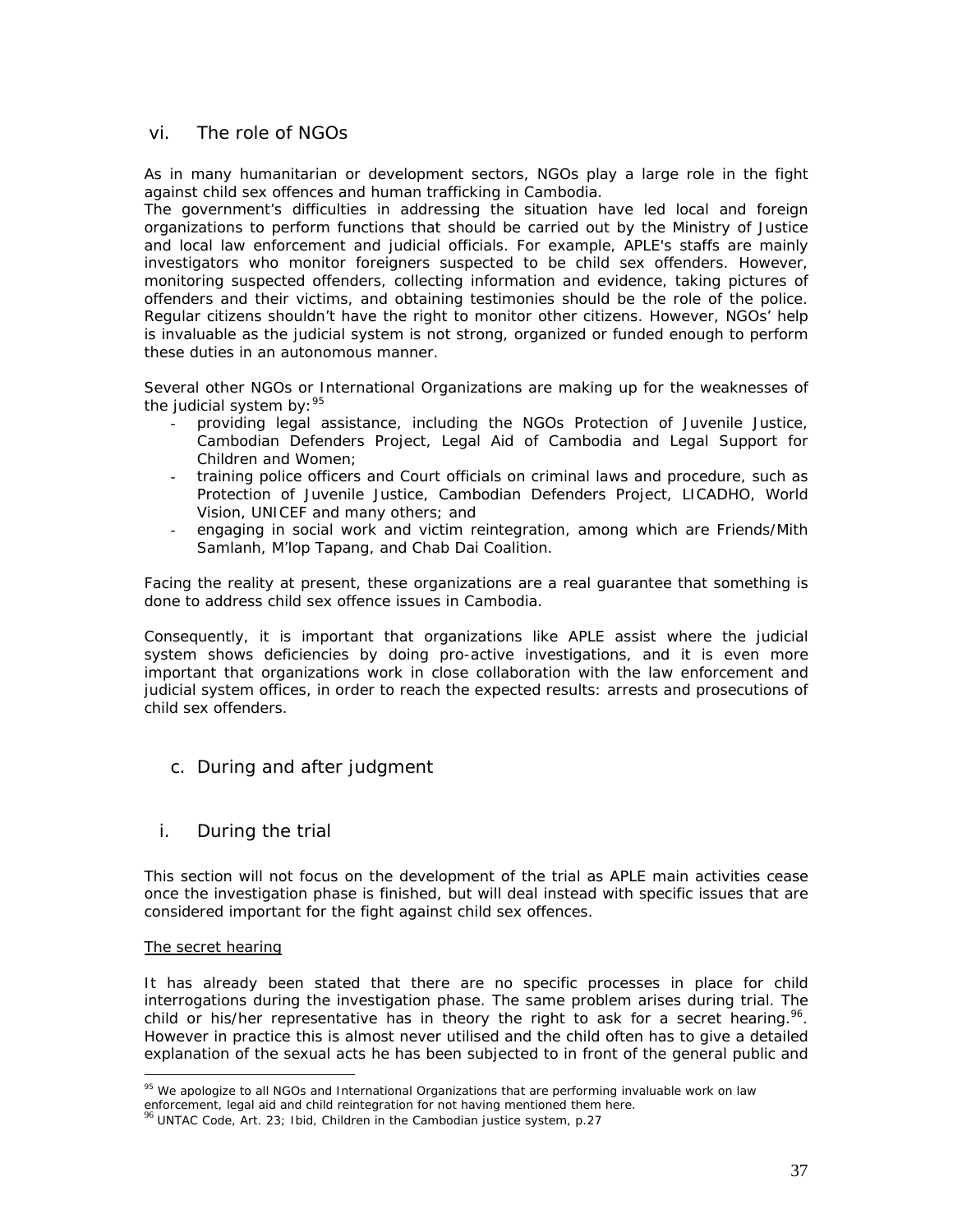the offender himself. Moreover, courts officials are often not competent in interrogating a child and fail to take into account his/her trauma and the child psychology.

As a result children may feel embarrassed or afraid to testify in front of the offender and other adults that will potentially judge them, and this may increase their trauma and lead them to change their statements.

Judges should systematically take the issue of child testimonies into consideration and offer child victims the possibility of testifying in secret hearings, both for the well-being of the child and to avoid any kind of influence on their testimonies.

### Compensation to child victims or their parents

The main interest of a trial for child victims' families is probably compensation. Considering the absence of social structures to help children and their families after the trial, it is obvious that the trial will not improve their lives except if they can get compensation. Moreover, the families of child victims of debauchery are often supported by the offender, either receiving direct benefits from him, or benefiting from what the child earned. They will lose those benefits when the offender is convicted and imprisoned, and thus need compensation, at least to replace the financial assistance given by the offender.

The law on criminal procedure explains the process of applying for compensation through a civil action, $97$  which, according to the law, "is for the purpose of claiming reparation for damages caused by an act of offence"<sup>98</sup>.

Where there is an offence, two separate actions are to be made at the same time:<sup>99</sup> the criminal action, which constitutes the prosecution and judgement of the offender in order to determine his guilt, and the civil action, which determines (if the offender is convicted) the amount to be given to the victim or his/her representatives for the damages caused, in accordance with the gravity of the offence.

This means that exercising a criminal action is the responsibility of the prosecution department<sup>100</sup> and filing a civil action is the prerogative of the victim.<sup>101</sup>

Although the process is clear and well detailed in the law, in practice "the compensation is often not paid (and the court order not enforced by authorities), especially when a perpetrator is in prison"<sup>102</sup>, or the compensation is paid once the offender gets out of prison (sometimes 15 or 20 years later). When the offender dies or escapes from prison, there are no public funds to pay compensation to the victim.<sup>103</sup>

Consequently, victims and their families almost never consider that the trial will provide a positive outcome for them.

It has been discussed above that where the families lose benefits from the offender, they may accept an extra judicial settlement. Ensuring that the victims' families will get compensation for damages suffered if the accused is convicted would certainly stop the majority of extra judicial settlements.

*NB*: in no case may the renunciation of a civil action stop or suspend the prosecution of *the offender.<sup>104</sup>*

 $97$  Law on criminal procedure, Art.5 to 19

<sup>98</sup> Law on criminal procedure, Art. 5

<sup>&</sup>lt;sup>99</sup> Law on criminal procedure, Art. 16. NB: the two actions can also be made before the same judge and not be separated, but according to the PJJ representatives, it is better for the victim to separate the two actions (civil and criminal)<br><sup>100</sup> Law on criminal procedure, Art. 8

<sup>101</sup> Law on criminal procedure, Art. 14

<sup>&</sup>lt;sup>102</sup> Ibid, Rape and indecent assault in Cambodia, p.18

 $103$  Interview with representatives of the NGO PJJ

<sup>&</sup>lt;sup>104</sup> Law on criminal procedure, Art.33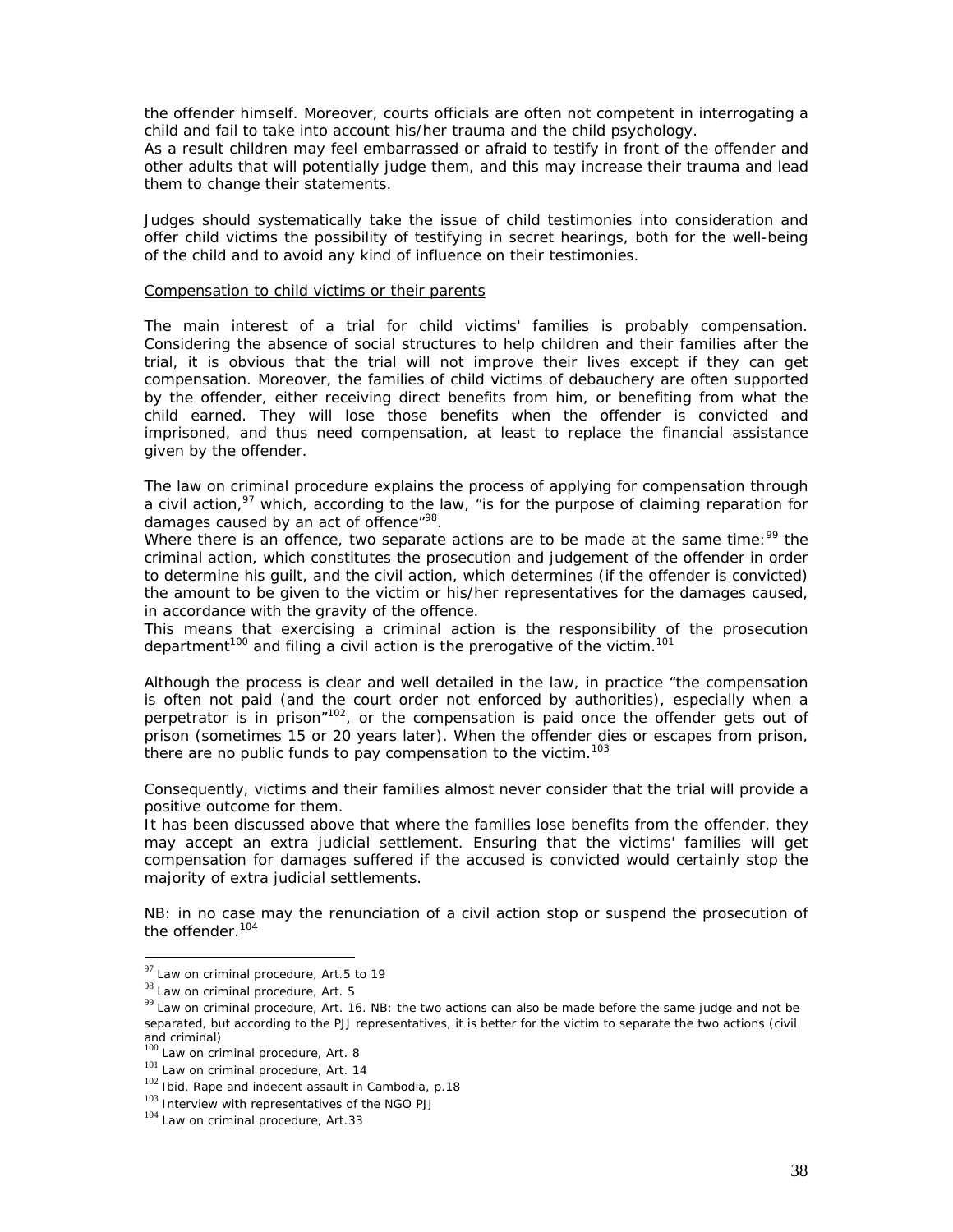### In absentia trials or default judgements

APLE activities consist of investigating foreign child sex offenders. It often happens that while APLE or the police are investigating a case, the suspect flees Cambodia (flying back to his own country for instance). In that case, two solutions are possible: the police of the foreigner's native country can be awarded (this solution will be examined below in the part dealing with extra territorial laws); or the offender can be judged in Cambodia without his presence (this is an in absentia trial or default judgement).

Trials in absentia are detailed in the law<sup>105</sup>. Where the offender does not appear for the trial, the court shall proceed as if the accused was present. The notification of the judgement is then posted at the last known domicile of the accused, broadcasted on national radio and published in the official newspaper. This notification of the judgment by default transforms the judgment into a true judicial decision.<sup>106</sup> The accused has two months to appeal the decision, and if he does not appeal at the end of the two months, the judicial decision is final and will be applied as soon as the offender is found.<sup>107</sup>

This means that the foreign offender will be apprehended and imprisoned if he returns to Cambodia.

> **Ex:** one of the suspects monitored by APLE has been judged by default. Michael Lewis Clark, an American citizen, was arrested in June 2003 and charged with debauchery. He was suspected of abusing between 40 and 50 Cambodian children over a period of several years. US Customs had been working with APLE on the case, and on  $9<sup>th</sup>$  September 2003, Michael Clark was sent to the USA for prosecution. In June 2004, an American Court sentenced him to 8 years imprisonment. One week later, the Phnom Penh municipal Court judged him in absentia, sentenced him to 15 years imprisonment and imposed a fine of \$4000 USD for crimes of debauchery committed against 2 boys in Cambodian territory.

# ii. After the judgment

When the offender is convicted and the sentence enforced, two issues of concern arise: the first one is to help the child to reintegrate, and the second one is to ensure the offender will not commit child sex offences again once out of prison.

Unfortunately, there are no governmental processes to address these issues at an extrajudicial level in Cambodia. That is, there are no social and medical structures that help the child to be reintegrated, and there are no medical structures that can provide long term psychological treatment to the offender (although this exists in very few countries and thus will not be debated here).

# The reintegration of the child

All medical and social workers assisting child victims of sex offences state that these children feel confused and psychologically disturbed. The first and most obvious trauma comes from the sexual acts the child has been subjected to.

But many less obvious traumas occur. The relationship between the child and the child sex offender is often a long term one, where the offender introduces himself to the child (and sometimes to the child's family) as a "god-father".<sup>108</sup> The offender builds a relationship of trust and friendship with the child. The child could then feel guilty by betraying the man in testifying what happened to the police. Children could also feel confused about the world of adults: who is good and who is not? The offender hurts

 $105$  Law on criminal procedure, Art. 111 to 124

<sup>106</sup> Law on criminal procedure, Art. 117

<sup>107</sup> Interview with representatives of the NGO PJJ

<sup>&</sup>lt;sup>108</sup> A man who helps poor families by providing them money and other benefits.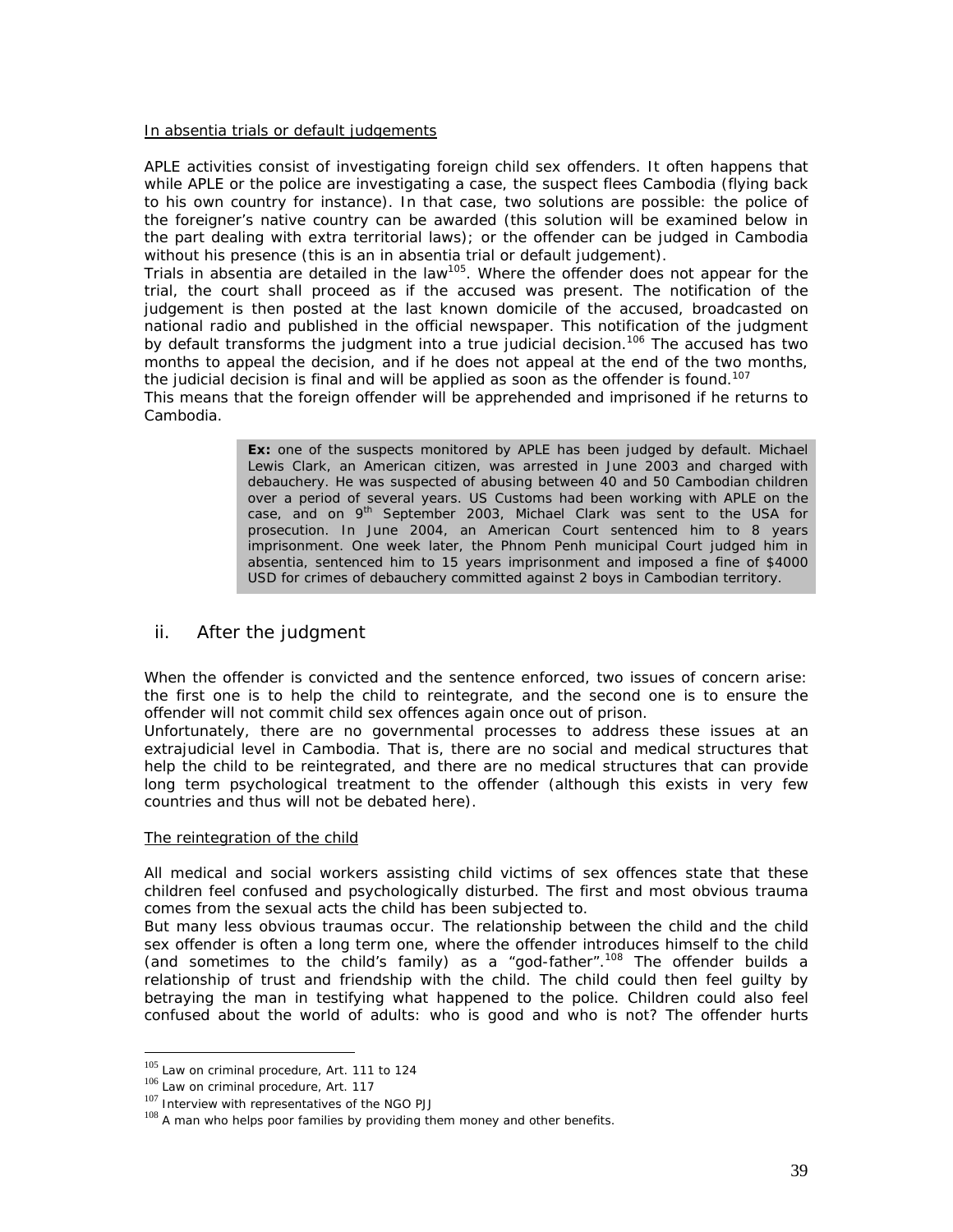them, but also rewards them with money or favours; police and NGOs workers remove them from their pain, but also arrest the one who was supporting them.<sup>109</sup>

Those children require help once the trial is finished. They need psychological and social support to be able to begin a new "normal" life. If not, they risk turning again into sex trade.

Unfortunately, the Cambodian judicial system has not taken charge of children's reintegration after judgment, and has not organised collaboration with social and medical structures to do so. Children at the end of the trial are then once again left to their own devices and often fall into a new child sex offender's hands.

> In APLE's cases, it has sometimes been noticed that children seen in one sex offender's company are the same as those involved in previous cases. In Sihanoukville for instance, APLE investigators have discovered that the same children were involved in three different cases. The offenders who abused them have not yet been judged, but we can assume that even if the sex offender is convicted, if nothing is done to help those children they will continue to offer their bodies for money again and again.

Another consequence of child victims returning to the streets after trials is the lack of faith among those children and their families in the legal system and any procedures involving the police or the justice system that may arise.

Thus, Cambodia faces a vicious circle: the less the judicial system helps the children, the less they cooperate, and the less they cooperate, the less they will be helped.

This issue should be considered as a priority. Prosecuting child sex offenders is essential, but children should be the central consideration, as stated in the CRC.<sup>110</sup>

<sup>&</sup>lt;sup>109</sup> For the relationship between offenders and victims and the consequences of sexual abuse on children, see Caroline GRILLOT's report for APLE (mentioned above).

<sup>110</sup> Convention on the Rights of the Child, Art. 3.1: *"In all actions concerning children, whether undertaken by public or private social welfare institutions, courts of law, administrative authorities or legislative bodies, the best interests of the child shall be a primary consideration"* 

Art.3.2: "*States Parties undertake to ensure the child such protection and care as is necessary for his or her well-being (…), and, to this end, shall take all appropriate legislative and administrative measures."*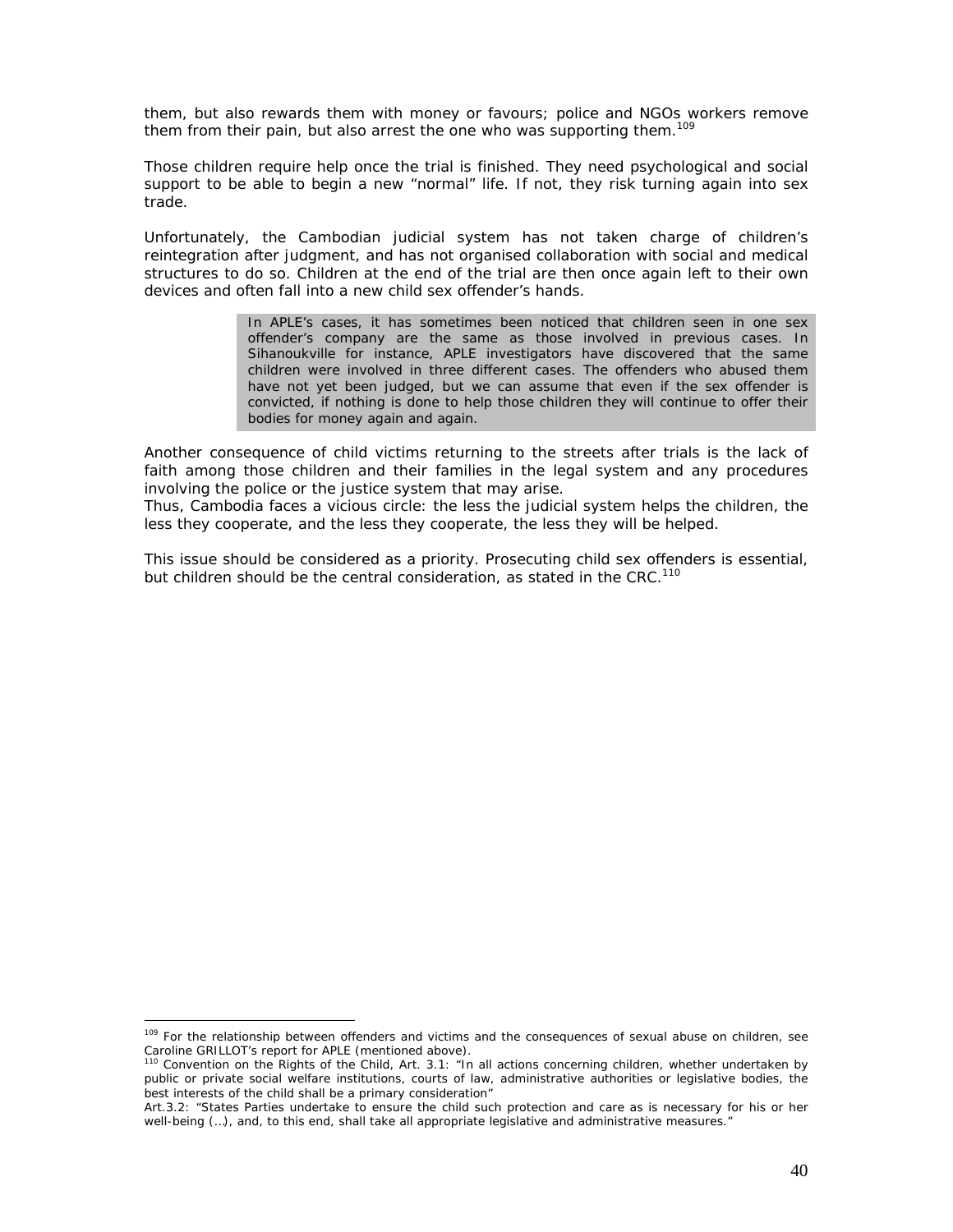# **III International tools**

# **1. The International Convention on the Rights of the Child and its Optional Protocol**

The main international instruments that protect children against sex offences are:

- The International Convention on the Rights of the Child (CRC), in force since 1989 and ratified by Cambodia in 1992. The CRC requires that children be protected from all forms of sexual exploitation and sexual abuse (such as enticing or obliging them to have sexual activities, exploiting them for prostitution or other forms of illegal sexual activities or using them for the production of pornographic materials. $1^{111}$
- The Optional Protocol to the CRC on the sale of children, child prostitution and child pornography, in force since 2000, signed but not ratified by Cambodia. It stipulates that all States Parties shall criminalize these activities within their national legislation.<sup>112</sup>

These international instruments have to be enshrined in Cambodian legislation in order that the Courts are able to use the provisions they contain (although Cambodian Courts do refer to the CRC to determine the age of a child as 18 years maximum). However the Cambodian State has not ratified the Optional Protocol to the CRC and though it has ratified the CRC, the provisions relating to child pornography have not been enshrined in the Cambodian legislation. As a consequence, child pornography is not an offence in Cambodia.

# **2. Extraterritorial laws and Extradition**

Foreign child sex offenders who abuse children on Cambodian territory are sometimes not prosecuted in Cambodia either because the sexual act they perpetrated does not constitute an offence under Cambodian legislation (such as pornography), or because Cambodian law enforcement and judicial officers would not or could not prosecute them. In such cases, many countries have adopted extraterritoral laws that allow the offenders to be judged in their native countries for the acts they have committed in another country.

The extraterritorial laws<sup>113</sup> permit the judicial officers of a country to charge the country's nationals or residents for crimes they committed in foreign countries. There are two main criteria (according to the country): double criminality and double jeopardy.

 $\blacksquare$  The double criminality provisions require the act for which the accused is charged within his country to be an offence in the country where it has been committed.<sup>114</sup>

> **Ex:** a Danish man commits a rape in Cambodia. This offender can be prosecuted in Denmark because rape is an offence according both the Danish and the Cambodian criminal laws.

  $111$  Art. 34

 $112$  Art. 1

<sup>113</sup> APLE/LICADHO, *Extraterritorial Legislation and the Sexual Exploitation of Children*, Briefing paper, June 2005; Ministry of Interior and Law Enforcement Against Sexual Exploitation of Children Project, *Understanding* 

*Child Sexual Exploitation*, 2000; p.11 to 13. <sup>114</sup> Ibid, APLE/LICADHO, *Extraterritorial Legislation and the Sexual Exploitation of Children*, p.6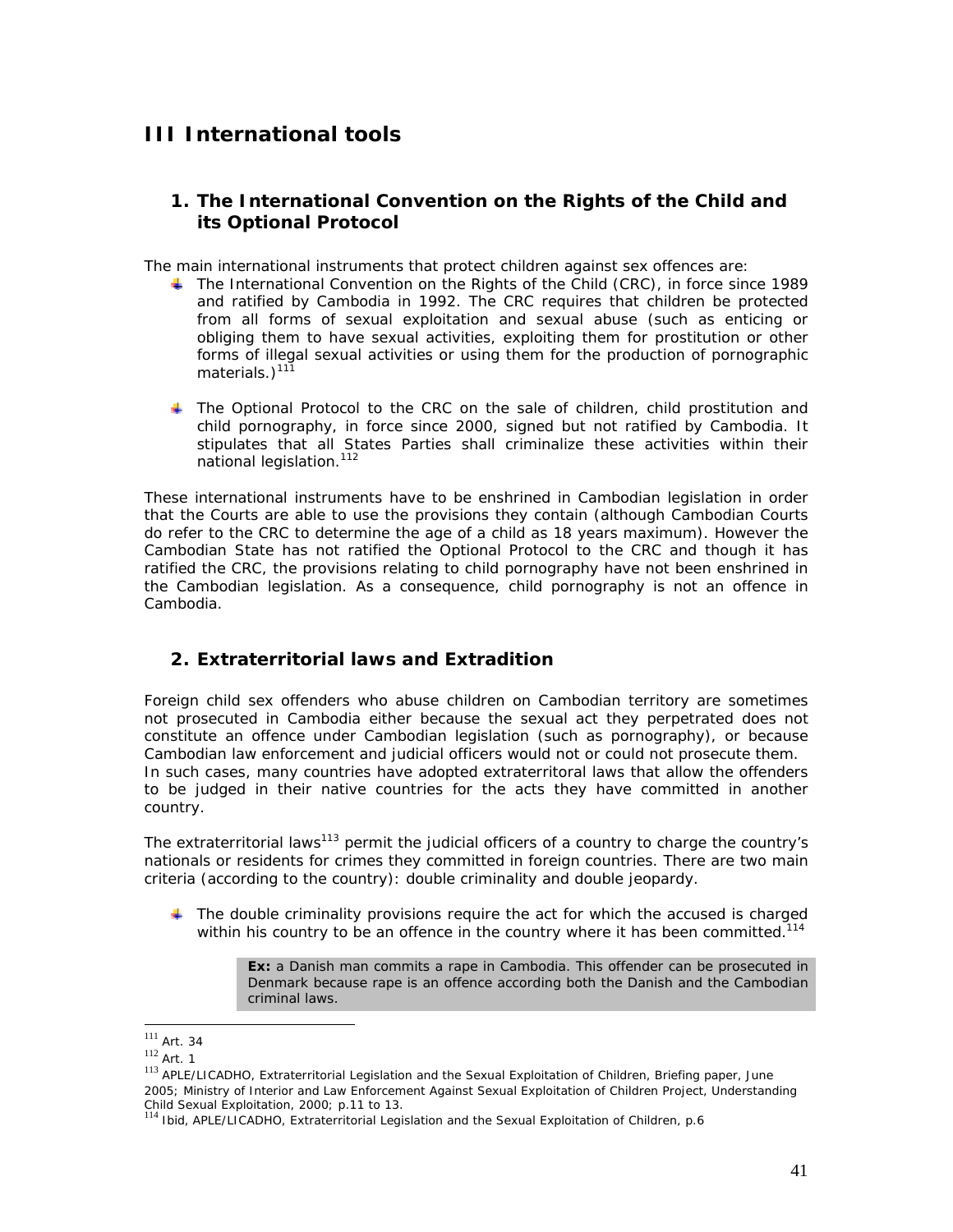The foundation of this condition is the fundamental human right according to which an act can not be a crime if it is not stated in the law and thus someone can not be convicted for an act that is not criminalized in the law.

Regarding the fictive example of the Danish man, this principle means that the Danish man could not be charged for rape in Denmark if:

- 1. rape was an offence in Denmark but not in Cambodia (because in such a case the act was not punishable when the men committed it); or
- 2. rape was an offence in Cambodia but not in Denmark (because the Danish jurisdictions would not be competent as they are required for judgment to refer to Danish law)

*NB*: the offence does not need to be criminalized with the same name in both criminal *legislations, it is sufficient that the definition of the act is similar.* 

 $\ddot{\bullet}$  The double jeopardy principle means that someone who has been judged and convicted or acquitted for an offence shall not be judged and punished again for the same offence.

This principle applies only where the acts are exactly the same. However it is possible to judge the same person for different acts even when they happened at the same time.

> **Ex:** a French citizen in Cambodia takes two little boys to a guesthouse, has sex with them and takes pictures of them naked on the bed. The man is judged in Cambodia and convicted of debauchery for having had sex with the boys. The French jurisdictions can not judge him again for having had sex with the two boys but can judge him for pornography (for having taken pictures of the naked boys).

*NB: Double criminality is not required in French extraterritorial laws.* 

These two conditions of double criminality and double jeopardy are not present in the extraterritorial laws of all countries; some extraterritorial laws contain none of these conditions or only one of the two.<sup>115</sup>

There are various situations where the offender can be prosecuted in his native country. Here are two examples of such situations:

- When the offender has returned to his country, the Cambodian police know the exact identity of the offender and an arrest warrant has been issued, the police can send the file to the authorities in that country or to INTERPOL<sup>116</sup> for them to arrest the offender.
- When the offender is on Cambodian territory and the Cambodian police or the federal police of the offender's country decide it would be better for the offender to be judged in his native country, they can work together and the federal police officers can request the extradition of the offender.<sup>117</sup>

*NB: In both cases the case will be referred to the diplomatic authorities of the offender's country.* 

In practice regarding child sex offences, it is very rare that foreign police and judicial authorities get involved and collaborate with Cambodian law enforcement and judicial officers.<sup>118</sup> Apparently, the liaison police most involved in such cases are the English and American ones.

<sup>&</sup>lt;sup>115</sup> You can find in Annex 3 examples of the criteria needed in 12 countries.

 $116$  Interview with a policeman from the Anti trafficking and Juvenile Protection Unit.

<sup>&</sup>lt;sup>117</sup> Ibid, Understand and Investigating Child Sexual Exploitation, p.13

<sup>118</sup> Interview with the UNICEF Child Protection Officer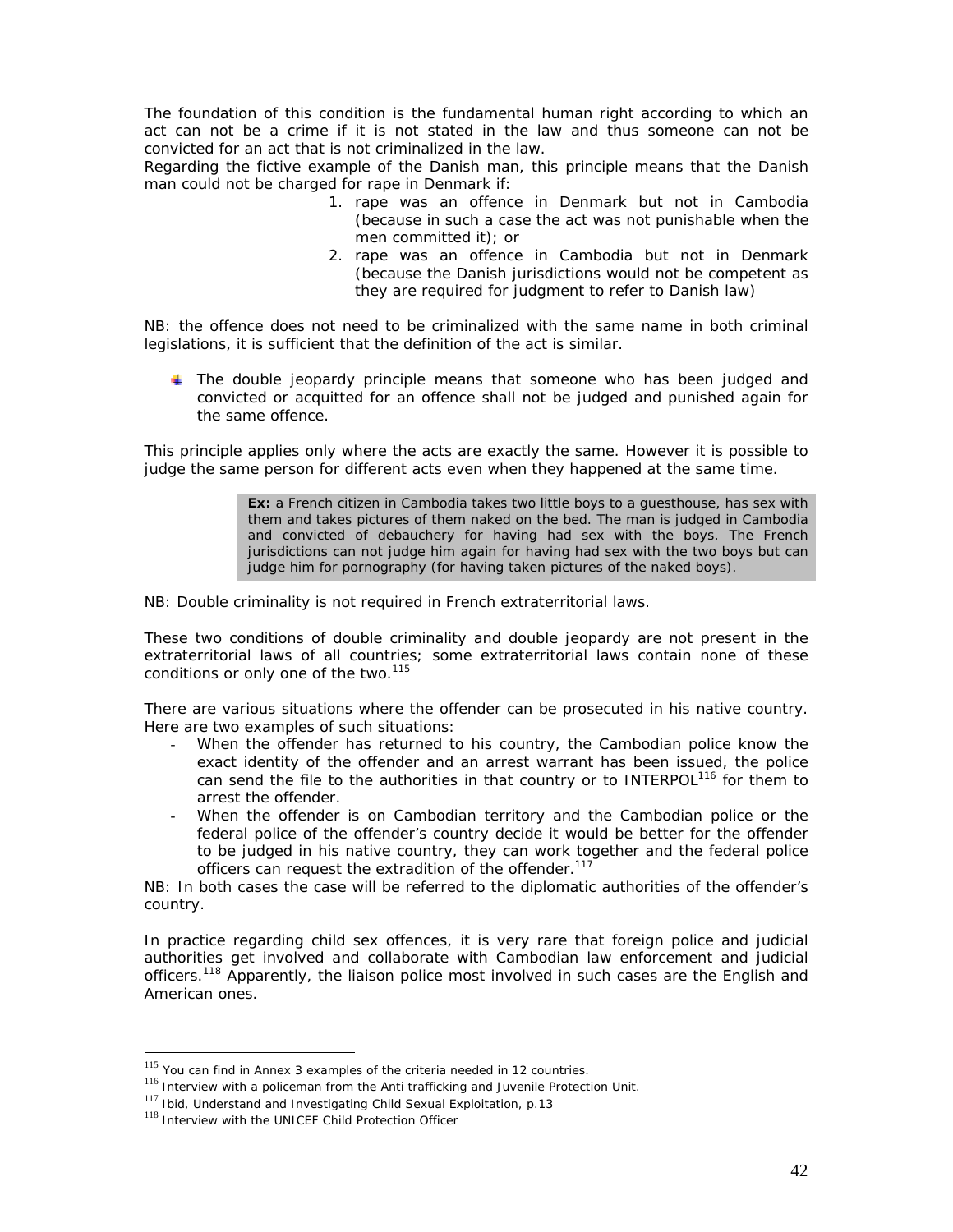# **IV. Conclusion and recommendations**

# **1. Conclusions**

# The laws

Both the criminalizing and procedural laws are unclear and incomplete and therefore poorly implemented. We can state firstly that the criminalizing laws should be revised in order to fill the gaps regarding age of consent, criminalization of pornography, definition of debauchery and other offences. Secondly, the laws on criminal procedure should be revised in order to detail further the law enforcement and judicial officers' role, to completely and clearly differentiate the procedure where there is and where there is not a flagrante delicto, and to describe very clearly certain processes such as the complaint or report of the offence and the issuance of warrants.

A draft of a new Criminal Code exists but has not at this stage been adopted. It will be important to update this report when the new criminal code comes into force, as it will contain some important changes such as the criminalization of pornography.

# The practical burdens

"The combination of poor facilities, low salaries, executive interference, lack of education and training, and weak and poorly enforced legislation has created a judicial system in which people have no confidence and which daily fails in its duties and responsibilities."119 Problems include accumulating procedural errors and inaction, corruption and failures in sentence enforcement.

It is the government's responsibility to solve these problems (for example, by providing more training and funding for salaries and investigations), and the NGOs' duty to temporarily assist the government in these tasks.

# The international community

NGOs' activities are not always well coordinated and even sometimes incoherent. Where many NGOs work in the same field or on the same issues, it occurs very often that each NGO organizes its own programs without connecting its activities with others. This can even sometimes lead to competition between different NGOs in obtaining donor funds. Moreover, it is very difficult for foreign NGOs to work on a country's legal and judicial system without the temptation or the reflex to refer to the models they know (the Common law or Latin law systems for example). These NGOs risk bringing with them their country specific mentalities and values. This is usually a great concern, and these NGOs take almost always into account the country specificities, mentalities and values. However they are anyhow performing a transitional and temporary role and it remains difficult to conduct activities in a field should normally belong to the State's

Considering these elements, NGOs should cooperate in their efforts and work closely with the government and the Khmer institutions.

administrative powers. The risk is that the government disengages from these activities.

l 119 Ibid, *Rape and indecent Assault in Cambodia 2004*, p.10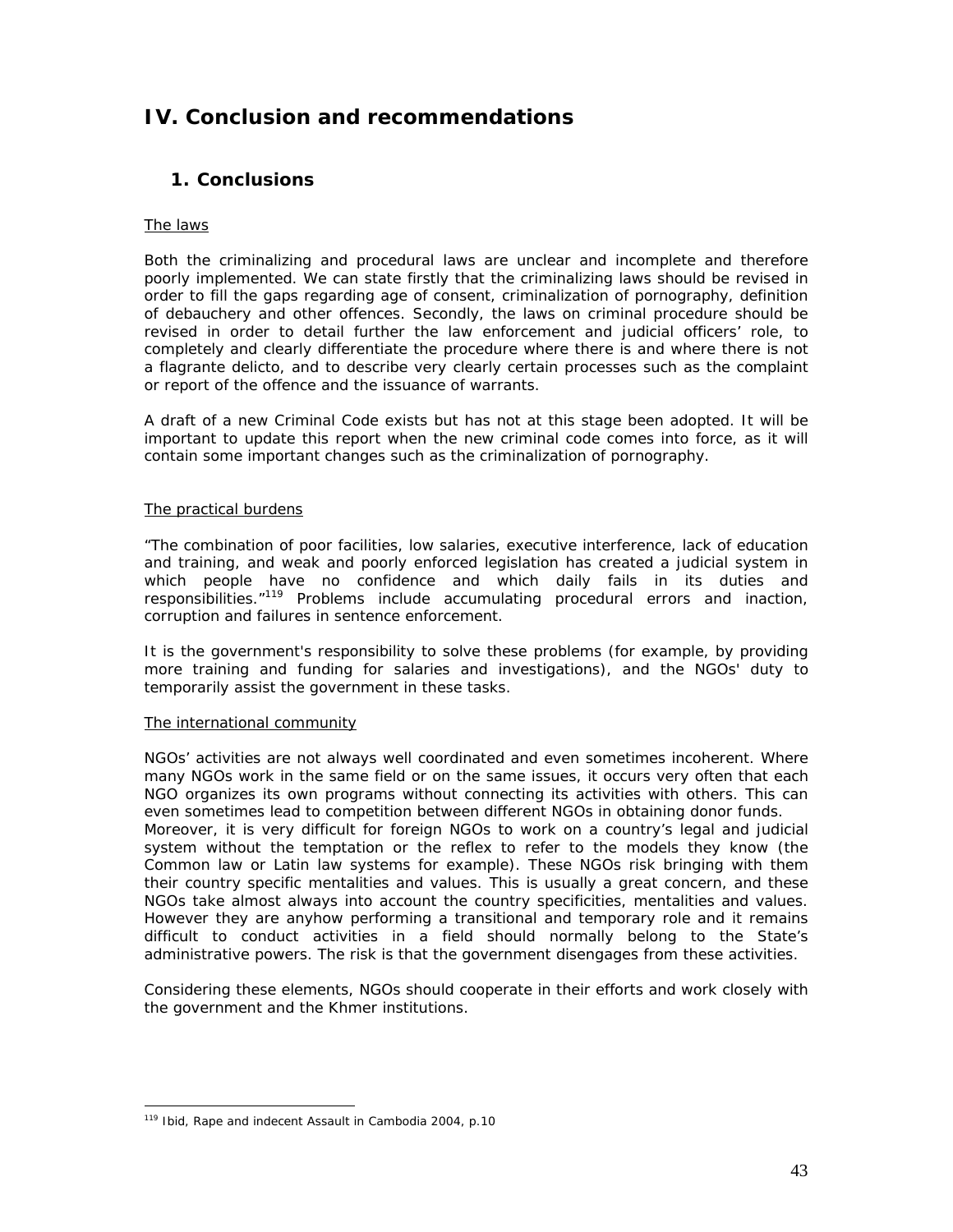### The international tools

Regarding the international conventions, it is only the government that can sign, ratify and enshrine the international instruments related to the protection of children from sexual abuse.

Regarding extraterritorial legislation, extraditing foreign offenders and judging them abroad is not an ideal solution for the improvement of the Cambodian judicial system, but considering the current capacities of that judicial system, it is understandable that foreign countries prefer their nationals to be extradited.

However, this is not a priority issue as extraditions are very rare. The most important action is to increase the cooperation of foreign diplomatic and law enforcement officials with Cambodian law enforcement and judicial officers for investigations and prosecutions of foreign child sex offenders within Cambodia. The purpose is to actively help the Cambodian judicial system and permit the prosecution of offenders in Cambodia, without facing all the problems discussed throughout the report.

# **2. Recommendations to APLE**

Considering all the elements analysed in the report, it is recommended that APLE:

- Widens its investigation focus to other suspects that are not the nationals of 'Western' countries (such as Japanese, Chinese, and Korean nationals).
- Follows up old cases in order to find out what happened to the offenders and reopen cases where the offender has not been prosecuted.
- Lists carefully the legal process used in each case in order to point out procedural errors and eventually conduct regular meetings with the Police chief to discuss these errors with him.
- $\triangleq$  Strengthens its collaboration with other NGOs for:
- sharing information with those working in the same field in order to cover more cases and be aware of all existing cases;
- cooperating in training organized by other NGOs for law enforcement and judicial officers to share experiences;
- constructing a large network gathering all NGOs able to work on child sex offences at any level; and
- preventing children from engaging with child sex offenders by: referring these children to NGOs working in the field of social work and reintegration, and organizing advocacy meetings in schools and pagodas (places where a lot of children go and meet people that have a great influence over them)
- **Educates children involved in APLE cases and their parents in order that they** understand the grave nature of the offences and its consequences, therefore advocating against them being involved later in other relationships with child sex offenders.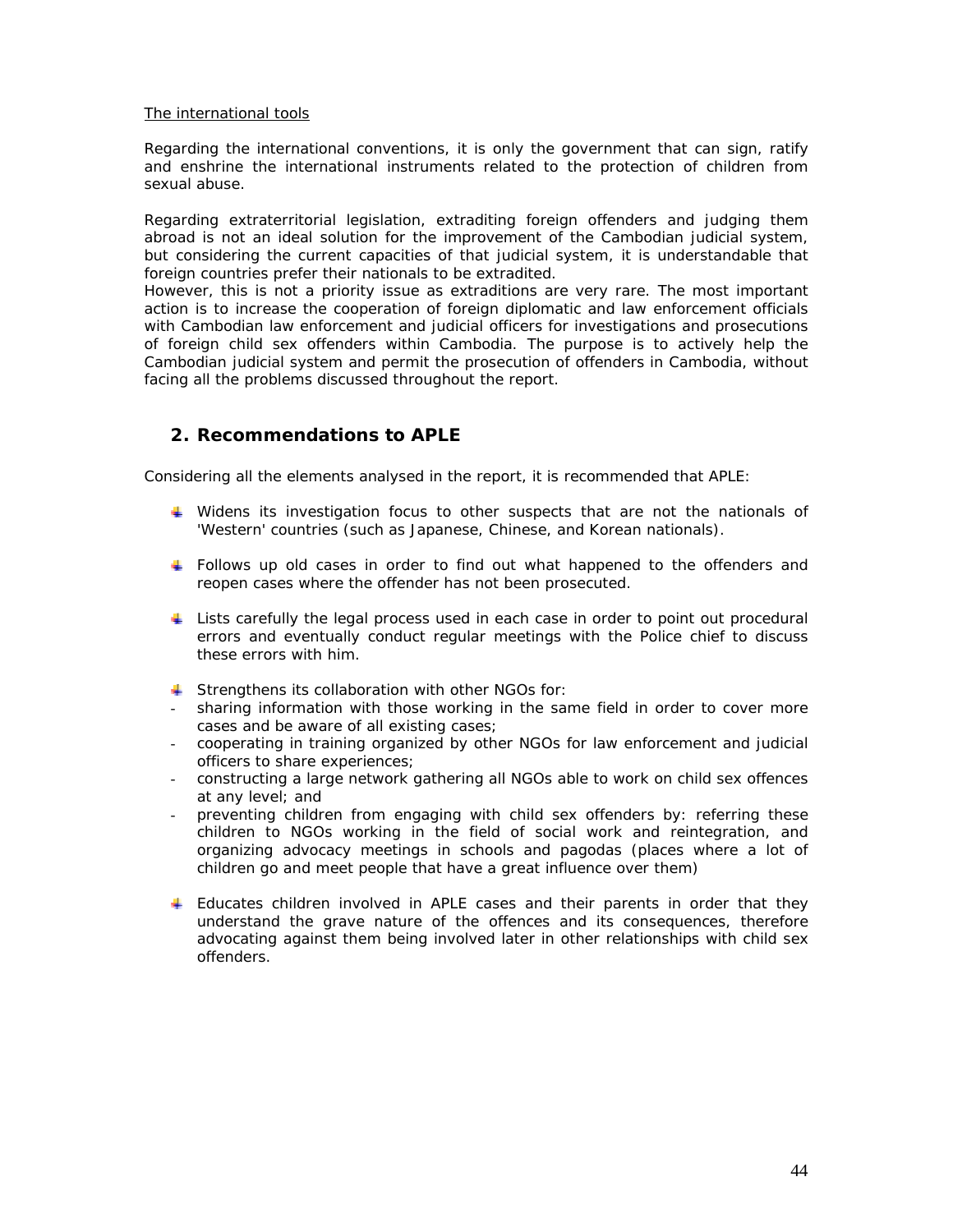# **V ANNEXES**

# **1. ANNEX 1 : ARTICLES CRIMINALISING CHILD SEX OFFENCES**

- UNTAC Code: the 1992 *Provisions relating to the Judiciary and Criminal Law and Procedure applicable in Cambodia during the transitional period*
- 1996 Law: the 1996 *Law on the Suppression of the Kidnapping, Trafficking and Exploitation of Human Beings*

# **RAPE**

#### **UNTAC Code: Article 33**

1. Anyone who rapes or attempts to rape another person of either sex is guilty of rape and shall be liable to imprisonment for a term of five to ten years.

2. Rape is any sexual act involving penetration carried out through violence, coercion or surprise. If rape is accompanied by threats with a weapon, or if it is committed on a pregnant woman or a person suffering from illness or mental or physical infirmity, or by two or more offenders or accomplices, or if it is committed by anyone in a position of authority over the victim, the punishment shall be a term of imprisonment of ten to fifteen years

#### **Law on aggravating circumstances: Article 5**

1. Anyone who rapes or attempts to rape another person, of either sex, shall be guilty of rape and shall be condemned from ten (10) to fifteen (15) years in jail.

2. Rape is all acts of penetration of sexual organ or all other means by force, cruelty, or surprise. If the rape is committed on a pregnant woman by threats with weapons, on a sick person or mental or physical infirmity or minor of under 14 years of age, by one or more perpetrators or by accomplices, or if it is committed by any person in a position of authority over the victim, the punishment to be applied shall be the imprisonment with labour of fifteen (15) to twenty (20) years.

### *COMPLICITY:* **UNTAC Code: Article 69**

Whoever has provided the means by which an offence is committed, ordered that the offence be committed, or facilitates commission of the offence shall be considered an accomplice and punished with the same punishment applicable to the principal offender.

# **DEBAUCHERY**

#### **1996 Law: Article 7**

Any person who opens a place for committing debauchery or obscene acts shall be punished by imprisonment from one (1) to five (5) years and by a fine of five million (5,000,000) riel to thirty million (30,000,000) riel. In the case of repeated offences, the above punishment terms shall be doubled.

### **1996 Law: Article 8**

Any person who commits acts of debauchery involving a minor below 15 years old, even if there is consent from the concerned minor, or even if the person has bought such minor from someone else or from a pimp, shall be punished by ten (10)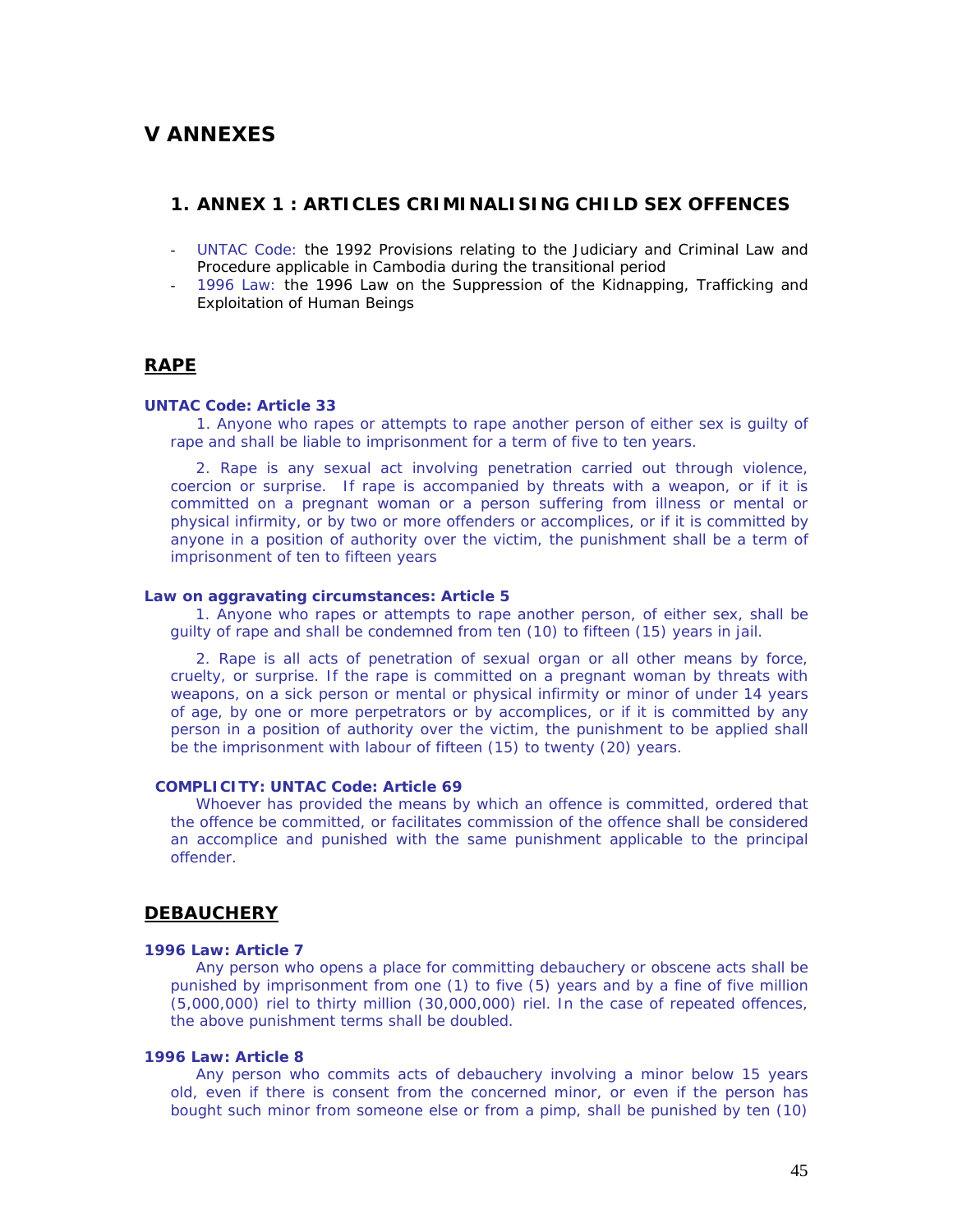to twenty (20) years in prison. In case of repeat offences, the maximum punishment term shall be applied.

The court may, in addition to the above principal punishment, apply a subpunishment by restriction of civil rights and by the non-authorization of residence.

# **INDECENT ASSAULT**

#### **UNTAC Code: Article 42**

1. Any person who sexually assaults another person of either sex by touching, caressing or any other sexual act not involving penetration, is guilty of the misdemeanour of indecent assault and shall be liable to a term of imprisonment of one to three years.

2. If the indecent assault is accompanied by fraud, violence or threat, or if it is committed by any person with authority over the victim, or if the victim is under 16 years of age, the duration of these sentences shall be doubled.

#### *COMPLICITY:* **UNTAC Code: Article 69 (Cf above: Rape)**

# **PROSTITUTION / PIMPING**

#### **1996 Law: Article 4**

Any person shall be considered a pimp (male or female) or head of prostitutes:

1. who supports or protects one or more other persons, by whatever means, with knowledge in advance of the act of prostitution of such person(s) or seeks customers for such person(s) for the purpose of prostitution, or;

2. who regularly shares the benefits obtained from acts of prostitution in any form, or;

3. who brings men or women by whatever means for training and convincing them to become male or female prostitutes, or;

4. who acts as an intermediary in any form to create relationships between male and female prostitutes and the head/owner of a brothel, or with a person who provides benefits for the prostitution of other persons, or;

5. who confines men or women in his/her house, or any place, in order to force them to commit prostitution to earn money for him/her.

### **1996 Law: Article 5**

Any male or female pimp (or head of prostitutes) shall be punished with five (5) to ten (10) years imprisonment. In the case of repeated offences, the above punishment terms shall be doubled.

A pimp shall be subject to ten (10) to twenty (20) years imprisonment if he or she:

1. commits an offence on a minor, below 15 years of age, or;

2. commits an offence by using coercion and violence, or by a threat or a weapon, or;

3. who, as a husband, wife, boy/girlfriend, father or mother or guardian, forces a man or woman to commit acts of prostitution, or;

4. who forces a victim to commit acts of prostitution outside of the country, or forces a victim who is a foreigner to commit acts of prostitution on the territory of the Kingdom of Cambodia.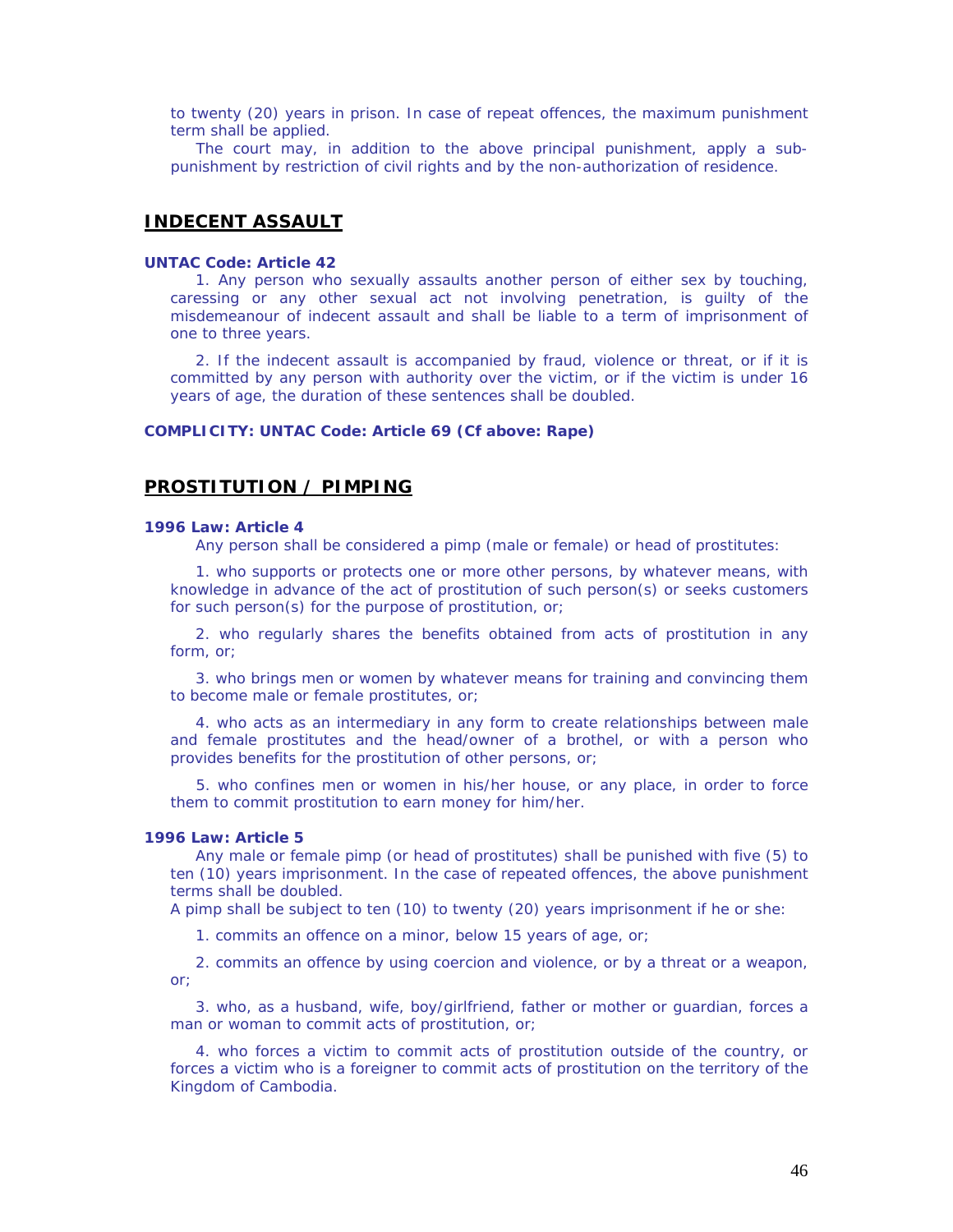The court may, in addition to the above principal punishment term, apply a subpunishment by restricting the civil rights of the guilty and by the non-authorization of residence.

### **UNTAC Code: Article 42**

3. Any person who procures, entices or leads away, for purposes of prostitution, or sexually exploits a minor, even with the consent of that minor, shall be liable to a term of imprisonment of two to six years.

# *COMPLICITY:* **1996 Law Article 6:**

Accomplices or those who attempt to commit offences as stated in Articles 4 and 5 above shall also be subject to the same punishment term as that of the perpetrator(s).

# **TRAFFICKING**

### **1996 Law: Article 3**

Any person who lures another person, male or female, minor or adult of whatever nationality by ways of enticing or any other means, by promising to offer any money or jewellery, whether or not there is consent from that other person, by ways of forcing, threatening or using of hypnotic drugs, in order to kidnap him/her for trafficking/sale or for prostitution, shall be subject to imprisonment from ten (10) to fifteen (15) years. The perpetrator shall be punished by imprisonment from fifteen (15) to twenty (20) years, if the victim is a minor of less than 15 years old.

Those who are accomplices, traffickers/sellers, and/or buyers shall be subject to the same punishment as that of the perpetrator(s).

Those who provide money or means for committing offences shall also be considered as accomplices.

All modes of transportation, all materials and all properties which are used during the commission of offences shall be confiscated as State's property.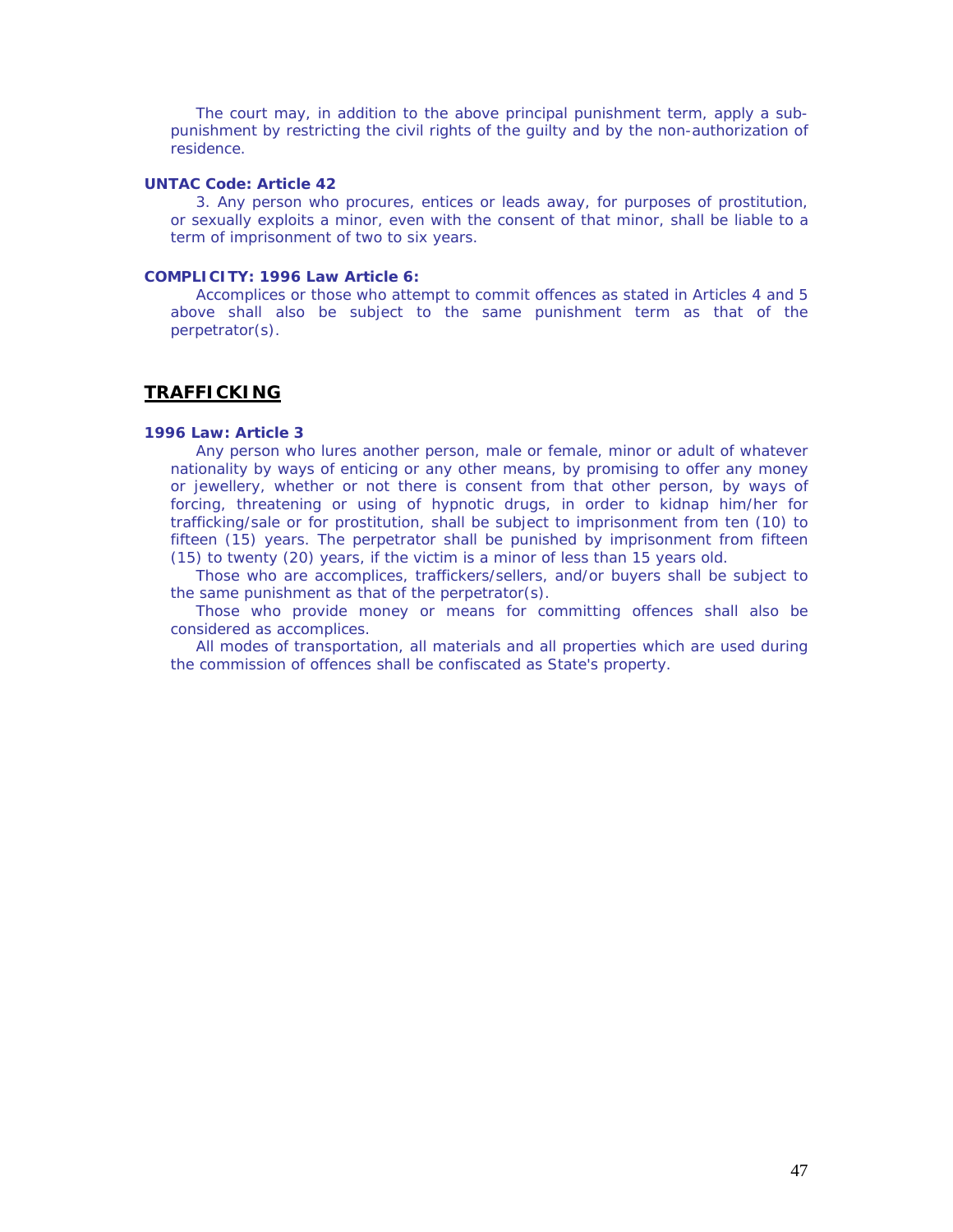# **2. ANNEX 2: Policemen's knowledge of the law in different provinces: table from the PJJ Workshop Report 2005**

| <b>Provinces</b>                                                                                                       | <b>Topic</b>                                                                        | Date                     | Participants | <b>Result of Pre-test</b>                                                                                       | <b>Result of Post test</b>                                                                                  |
|------------------------------------------------------------------------------------------------------------------------|-------------------------------------------------------------------------------------|--------------------------|--------------|-----------------------------------------------------------------------------------------------------------------|-------------------------------------------------------------------------------------------------------------|
| Koh Kong                                                                                                               | Implementing the Law on<br><b>Combating Child Sexual</b><br>Trafficking in Cambodia | March 02-03, 2005        | 46 trainees  | 28%, 38%, 35%, 14%, and 0%,<br>as very poor, poor, fair, good and<br>very good respectively                     | 9% 14% 49% 25% 3% as<br>very poor, poor, fair, good and<br>very good respectively                           |
| Siem Reap                                                                                                              | Implementing the Law on<br><b>Combating Child Sexual</b><br>Trafficking in Cambodia | May 11-12, 2005          | 40 trainees  | 23%, 36%, 16%, 19%, and 6% as<br>very poor, poor, fair, fairly good,<br>and very good respectively              | 0% 8% 13% 38% and 41% as<br>very poor, poor, fair, fairly<br>good and very good<br>respectively             |
| Ratanakiri                                                                                                             | Implementing the Law on<br><b>Combating Child Sexual</b><br>Trafficking in Cambodia | June 15-16, 2005         | 59 trainees  | 25%, 40%, 21%, 12%, and 2%,<br>as very poor, poor, fair, good and<br>very good respectively                     | 6% 10% 48% 30% and 6% as<br>very poor, poor, fair, good,<br>and very good respectively                      |
| Sihanoukville                                                                                                          | Children in Cambodia's<br>Justice System                                            | July 20-21, 2005         | 61 trainees  | 11%, 34%, 34%, 13%, 8%, and<br>0% as very poor, poor, fair, fairly<br>good, good, and very good<br>respectively | 0% 15% 31% 38%, 14% and<br>2% as very poor, poor, fair,<br>fairly good, good, and very<br>good respectively |
| <b>Banteay Meanchey</b>                                                                                                | Implementing the Law on<br><b>Combating Child Sexual</b><br>Trafficking in Cambodia | July 26-27, 2005         | 50 trainees  | 12%, 34%, 43%, 11%, and 0% as<br>very poor, poor, fair, good an very<br>good respectively                       | 4% 19% 31% 35% and 11%<br>as very poor, fair, good, and<br>very good respectively                           |
| Kompong Thom                                                                                                           | Implementing the Law on<br><b>Combating Child Sexual</b><br>Trafficking in Cambodia | September 28-29,<br>2005 | 42 trainees  | 24%, 46%, 30%, and 10% as<br>poor, fair, good, and very good<br>respectively                                    | 14% 29% 45% and 12% as<br>poor, fair, good, and very<br>good respectively                                   |
| Svay Rieng                                                                                                             | Children in Cambodia's<br>Justice System                                            | October 26-27, 2005      | 51 trainees  | 18%, 41%, 25%, 14%, and 2% as<br>very poor, poor, fair, good, and<br>very good respectively                     | 5% 11% 39% 35% and 10%<br>as very poor, poor, fair, good<br>and very good respectively                      |
| Implementing the Law on<br><b>Combating Child Sexual</b><br><b>Banteay Meanchay</b><br>2005<br>Trafficking in Cambodia |                                                                                     | December 05-06,          | 52 trainees  | 2%, 37%, 43%, 18%, and 0% as<br>very poor, poor, fair, good, and<br>very good respectively                      | 1% 10% 19% 47% and 23%<br>as very poor, poor, fair, good,<br>and very good respectively                     |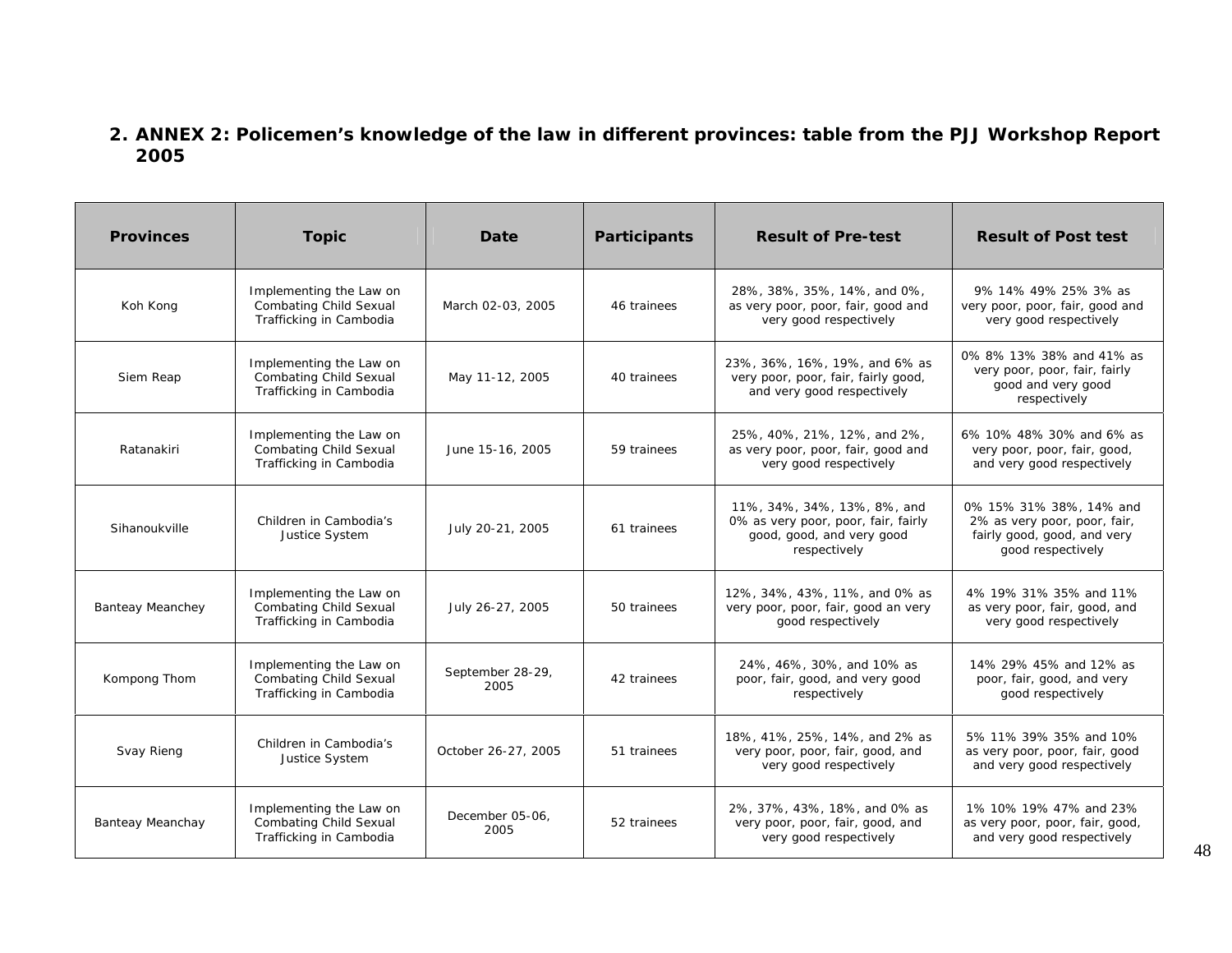# **3. ANNEX 3: THE EXTRATERRITORIAL LAWS CRITERIA OF APPLICATION IN 10 DIFFERENT COUNTRIES**<sup>120</sup>

# **AUSTRALIA**

| Criminal legislation applied                       | Crimes Amendment Act of 1994 (on child<br>sex tourism)                                                                 |
|----------------------------------------------------|------------------------------------------------------------------------------------------------------------------------|
| Relevant offences related to child sex<br>offences | Sexual offences or inducing sexual<br>offences with a minor, Sexual conduct or<br>inducing sexual conduct with a minor |
| Double criminality condition                       | Not required                                                                                                           |
| Double jeopardy condition                          | Not reguired                                                                                                           |
| <b>Status of Limitation</b>                        | No status of limitation for crimes<br>(felonies)                                                                       |
| General extradition agreement with<br>Cambodia     | No. Adhoc (for a specific case) agreement<br>possible                                                                  |

Note 1: the offenders have often been prosecuted only where the evidences could be found in Australia, because overseas investigation is possible for the Australian police only where a Mutual Assistance treaty exists between Australia and the other country, but such a treaty does not exist with Cambodia.

Note 2: "The consulate office does not take any role outside of relaying information concerning a complaint from the complainant to the relevant office, i.e. the prosecutor's office"<sup>121</sup>.

# **CANADA**

| Criminal legislation applied                       | Bill C-27 (adopted in 1997) and Bill 15-A<br>(adopted in 2002)                                                                                                                                                                                 |
|----------------------------------------------------|------------------------------------------------------------------------------------------------------------------------------------------------------------------------------------------------------------------------------------------------|
| Relevant offences related to child sex<br>offences | Child pornography, procuring child sexual<br>activity, permitting child sexual activity,<br>child prostitution, sexual interference,<br>invitation to sexual touching, sexual<br>exploitation, anal intercourse, bestiality,<br>indecent acts. |
| Double criminality condition                       | Not required                                                                                                                                                                                                                                   |

<sup>&</sup>lt;sup>120</sup> Ibid, APLE/LICADHO, Extraterritorial Legislation and the Sexual Exploitation of Children, p.16 to 60; Understanding and Investigating Child Sexual Exploitation, p. 11 to 13

<sup>121</sup> Ibid, APLE/LICADHO Extraterritorial Legislation and the Sexual Exploitation of Children, p. 19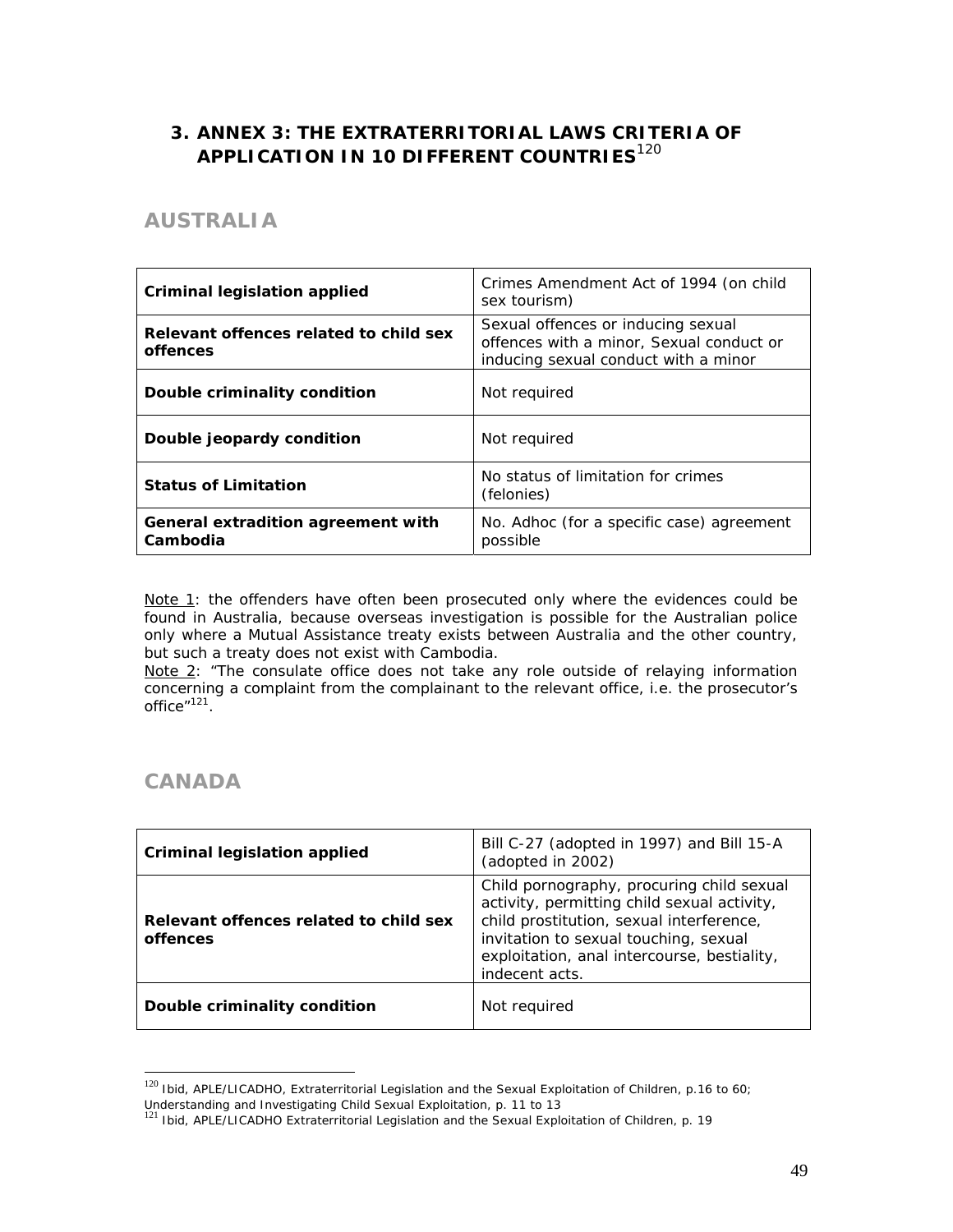| Double jeopardy condition                      | Required                                              |
|------------------------------------------------|-------------------------------------------------------|
| <b>Status of Limitation</b>                    | No status of limitation for serious crimes            |
| General extradition agreement with<br>Cambodia | No. Adhoc (for a specific case) agreement<br>possible |

# **Denmark**

| Criminal legislation applied                       | Section 7 and 8 of the criminal code, and<br>sections 216 and 235 of the Chapter 24 of<br>the criminal code.                                                                                                                          |
|----------------------------------------------------|---------------------------------------------------------------------------------------------------------------------------------------------------------------------------------------------------------------------------------------|
| Relevant offences related to child sex<br>offences | Sexual intercourse with a child under 15,<br>prostitution with a child under 18,<br>benefiting from prostitution, sexual<br>intercourse with a child under 18 who has<br>been entrusted to the offender, child<br>pornography         |
| Double criminality condition                       | Required                                                                                                                                                                                                                              |
| Double jeopardy condition                          | Required                                                                                                                                                                                                                              |
| <b>Status of Limitation</b>                        | 2 years: for offences punishable with lesss<br>than one year imprisonment<br>5 years: for offences punishable with less<br>than four years imprisonment<br>10 years: for offences punishable with less<br>than ten years imprisonment |
| General extradition agreement with<br>Cambodia     | No. Adhoc (for a specific case) agreement<br>possible                                                                                                                                                                                 |

Note 1: Denmark does not have an embassy or consulate on Cambodia. The Cambodian authorities have then to work with the Danish diplomatic authorities in Bangkok.

# **France**

| <b>Criminal legislation applied</b>                | Penal code and 1994, 1998 and 2003<br>amendments, art. 225-12-1, 227-22, 227-<br>23 |
|----------------------------------------------------|-------------------------------------------------------------------------------------|
| Relevant offences related to child sex<br>offences | Prostitution of minors, corruption of<br>minors, child pornography                  |
| Double criminality condition                       | Not required                                                                        |
| Double jeopardy condition                          | Required                                                                            |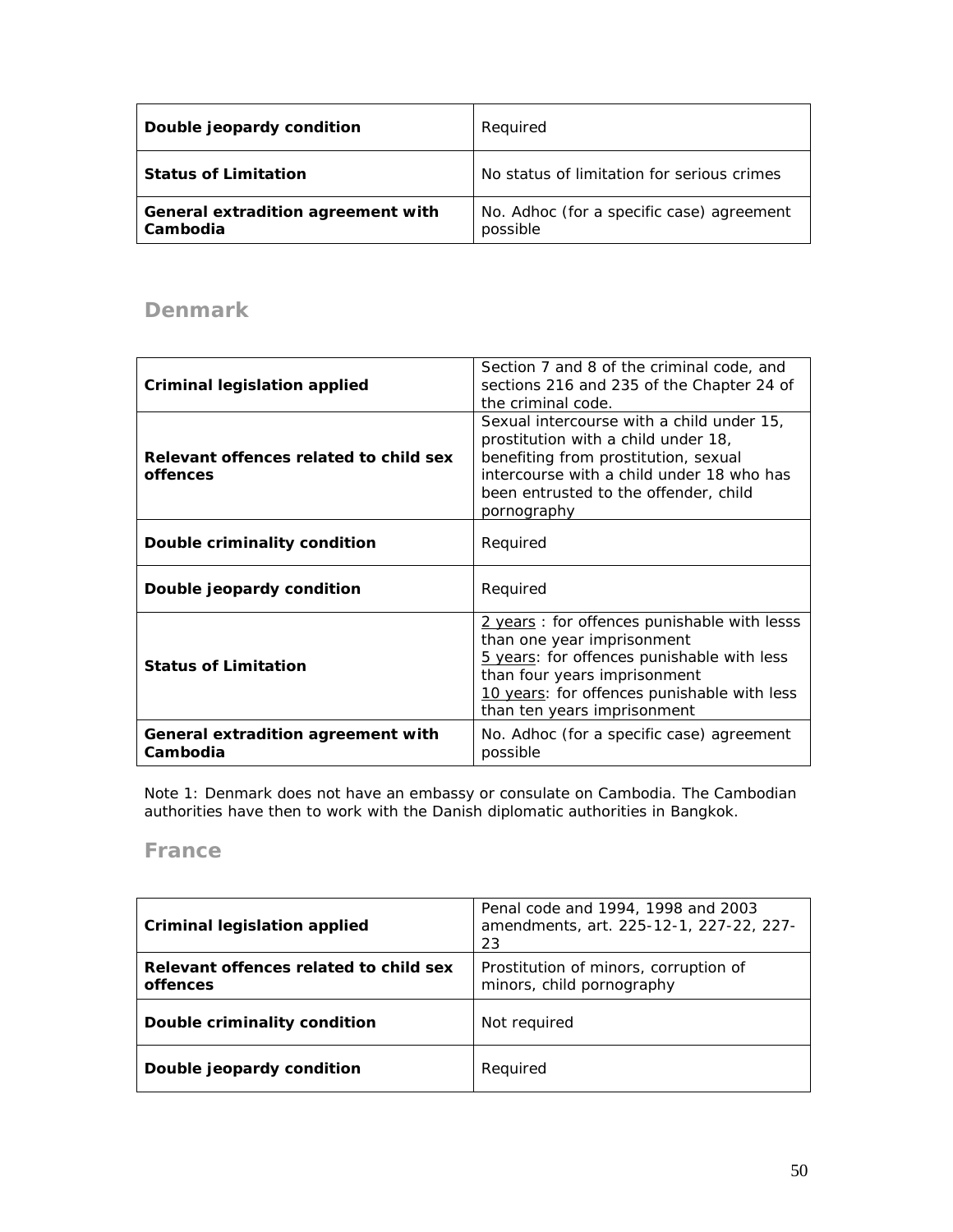| <b>Status of Limitation</b>        | 3 years: for a misdemeanour<br>10 years: for crimes |
|------------------------------------|-----------------------------------------------------|
| General extradition agreement with | No. Adhoc (in a specific case) agreement            |
| <b>Cambodia</b>                    | possible                                            |

Note 1: French authorities refuse to collaborate for investigating on cases where the only one evidence is witnesses, because this evidence is not reliable enough and the investigation cost will be too high.

# **Germany**

| Criminal legislation applied                       | Criminal code amended in 1993, sections<br>174 to 184                                                                                                                                             |
|----------------------------------------------------|---------------------------------------------------------------------------------------------------------------------------------------------------------------------------------------------------|
| Relevant offences related to child sex<br>offences | Sexual abuse of dependant, sexual abuse<br>of children, promoting the engagement of<br>minors in sex, encouraging prostitution,<br>seduction, child pornography.                                  |
| Double criminality condition                       | Not required for sex offences                                                                                                                                                                     |
| Double jeopardy condition                          | Not required                                                                                                                                                                                      |
| <b>Status of Limitation</b>                        | 5 years: for sexual abuse charges,<br>encouraging sexual acts by minors, and<br>sexual abuse of young persons<br>10 years: for sexual abuse of children<br>20 years: for sexual coercion and rape |
| General extradition agreement with<br>Cambodia     | Yes                                                                                                                                                                                               |

# **Italy**

| Criminal legislation applied                       | Law of 08-03-1998, $n^{\circ}269$ , and criminal<br>code (article 600, 600 bis, ter and quarter)                   |
|----------------------------------------------------|--------------------------------------------------------------------------------------------------------------------|
| Relevant offences related to child sex<br>offences | Sexual intercourse with a minor, child<br>prostitution, child trafficking, child<br>pornography, child sex tourism |
| Double criminality condition                       | Not reguired                                                                                                       |
| Double jeopardy condition                          | Unknown (but required for within the<br>national territory)                                                        |
| <b>Status of Limitation</b>                        | To the judge's discretion                                                                                          |
| General extradition agreement with<br>Cambodia     | No                                                                                                                 |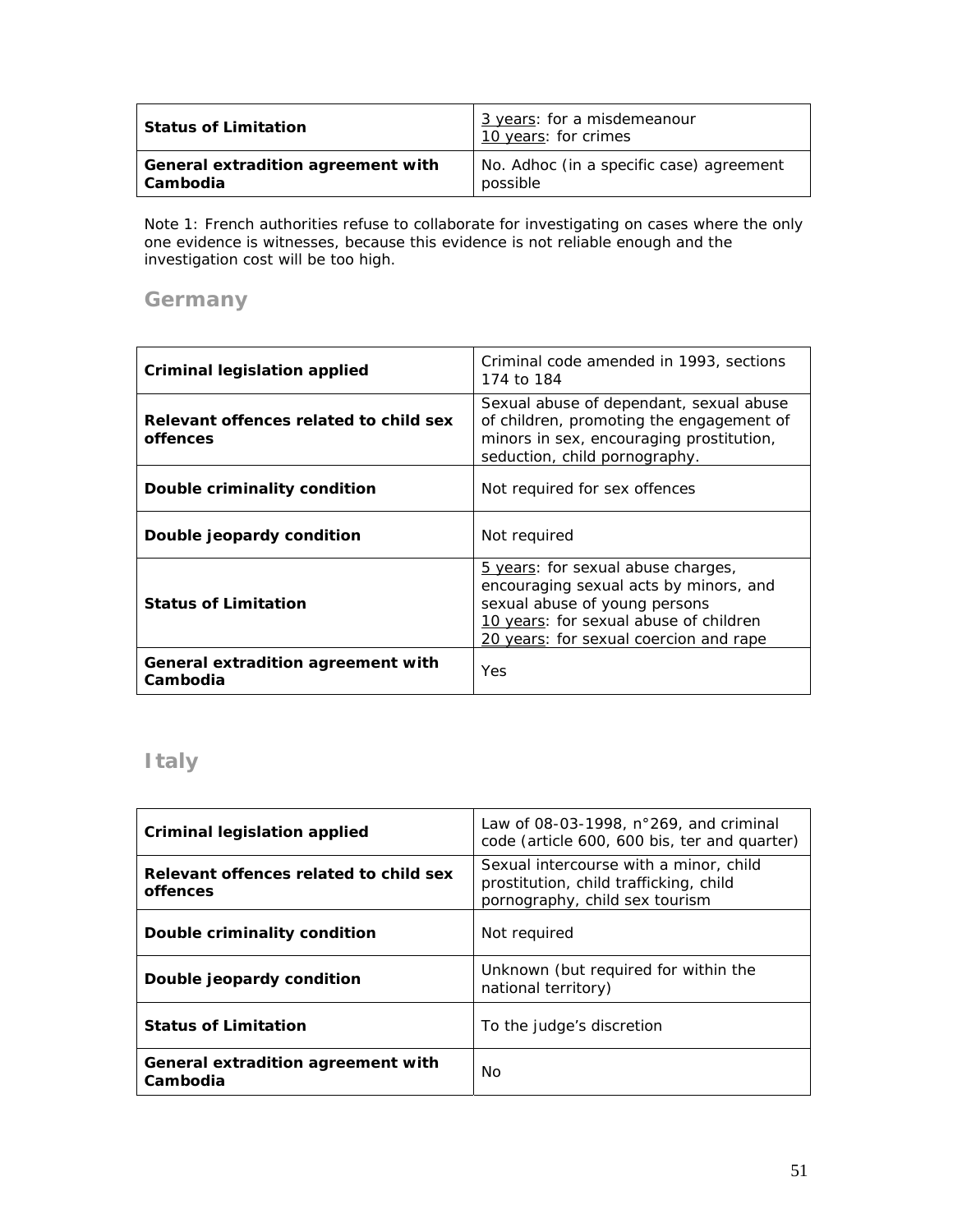Note 1: there is no Italian embassy or consulate in Cambodia. Italy is represented by France.

# **Netherlands**

| Criminal legislation applied                       | Criminal code sections 230 to 250                                                                                                                                                                                                                                |
|----------------------------------------------------|------------------------------------------------------------------------------------------------------------------------------------------------------------------------------------------------------------------------------------------------------------------|
| Relevant offences related to child sex<br>offences | Act outraging public decency to minor,<br>child pornography, sexual intercourse with<br>a child, child prostitution, supplying<br>offering or showing harmful pictures to a<br>minor, indecent acts with a child, incest or<br>indecent act with entrusted child |
| Double criminality condition                       | Required                                                                                                                                                                                                                                                         |
| Double jeopardy condition                          | Required                                                                                                                                                                                                                                                         |
| <b>Status of Limitation</b>                        | 12 years from the age of majority of the<br>child (16 years old)                                                                                                                                                                                                 |
| General extradition agreement with<br>Cambodia     | No. Adhoc (for a specific case) agreement<br>possible                                                                                                                                                                                                            |

Note 1: there is no Dutch embassy in Cambodia

# **Sweden**

| <b>Criminal legislation applied</b>                | Chapter 6 if the criminal Code                                                                                       |
|----------------------------------------------------|----------------------------------------------------------------------------------------------------------------------|
| Relevant offences related to child sex<br>offences | Child sexual exploitation, child sexual<br>molestation, seduction of youth, child<br>prostitution, child pornography |
| Double criminality condition                       | Not reguired                                                                                                         |
| Double jeopardy condition                          | Required                                                                                                             |
| <b>Status of limitation</b>                        | Runs from the moment the child turns to<br>15 years of age                                                           |
| General extradition agreement with<br>Cambodia     | No. Adhoc (for a specific case) agreement<br>possible                                                                |

Note 1: there is no Swedish Embassy in Cambodia.

# **United Kingdom**

| <b>Criminal legislation applied</b> | Sex offenders Act of 1997 |
|-------------------------------------|---------------------------|
|                                     |                           |